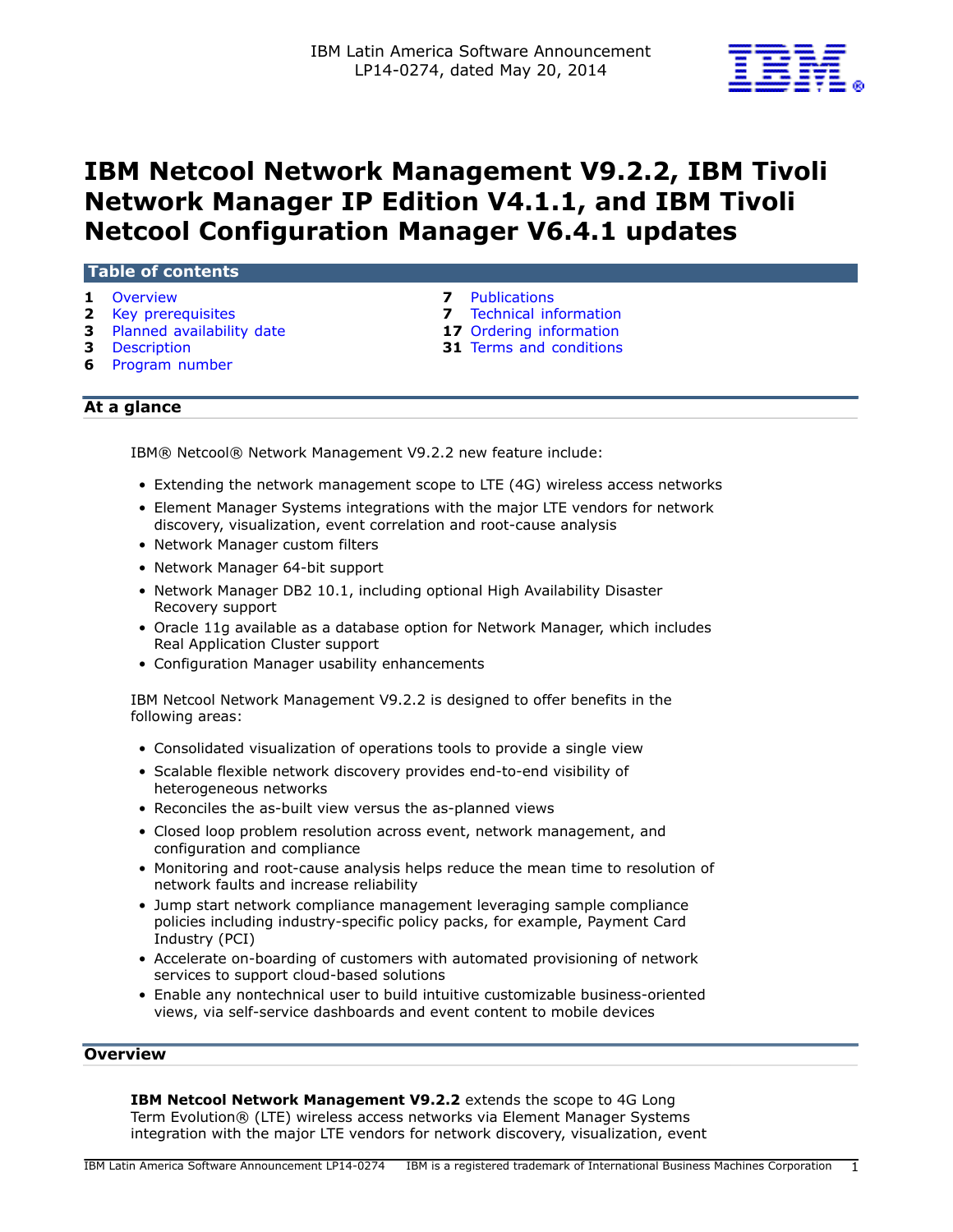correlation, and root-cause analysis. Also included are IBM Tivoli® Network Manager custom filters, Tivoli Network Manager 64-bit support, and Network Manager IBM DB2® 10.1 support for Tivoli Network Manager, including optional high availability disaster recovery support. Oracle 11g is also available as a database option for Tivoli Network Manager, which includes Real Application Cluster support. IBM Tivoli Netcool Configuration Manager V6.4.1 usability enhancements are also included.

**IBM Netcool Network Management V9.2.2** is designed to help deliver costeffective event, network, configuration, and compliance management enabling service assurance of dynamic IT and network infrastructure in a single offering. It gives you the opportunity to capitalize on the tight integration between IBM Tivoli Netcool/OMNIbus, IBM Tivoli Network Manager IP Edition, and IBM Tivoli Netcool Configuration Manager. These three products, also orderable separately, provide unrivalled visibility, control, and automation of the managed domain and, as a joint offering, provide the depth and breadth of management capability, which can help with the smallest to some of the largest deployments. They achieve rapid deployment of end-to-end visualization, navigation, security, configuration management, automation, and reporting (real time and historical) across IBM and third-party management tools helping you meet your objective of delivering continuous uptime of business, IT, and network services.

**IBM Tivoli Netcool/OMNIbus V7.4.0** is designed to scale from the smallest to large complex environments, across business applications, virtualized servers, network devices and protocols, Internet protocols, and security and storage devices. Strong event correlation and analysis functionality, coupled with rapid deployment, ease of use, high resilience, and exceptional scalability and performance, are just some of the reasons to leverage Tivoli Netcool/OMNIbus to manage some of the largest, most complex environments. You now get enhancements in key areas of mobility, cloud management, self-service dashboards, and standards-based integration capabilities.

**IBM Tivoli Network Manager IP Edition V4.1.1** helps an organization visualize and understand the layout of complex networks and the impact of events upon them. Its network discovery, visualization, event correlation, and root-cause analysis help Network Operations Centers' (NOC) operators to work more efficiently by focusing time and attention on root-cause events and identifying symptom events that can be filtered into a separate view. Tivoli Network Manager IP Edition V4.1.1 includes stability, performance, and scalability improvements, and improved integration with Netcool Network Management, Tivoli Netcool/OMNIbus, and Tivoli Netcool Configuration Manager. Tivoli Network Manager IP Edition V4.1.1 extends the existing network management capability to include LTE. This extends Tivoli Network Manager V4.1 support, which focused on non-IP layer 1 optical transport backhaul and 2G and 3G wireless networks.

**IBM Tivoli Netcool Configuration Manager V6.4.1** helps users' efforts to reduce the number of manual configuration errors on network devices through the use of reusable templates, which help drive consistency and accuracy for bulk configuration changes. It is designed to manage data more effectively and efficiently, scaling from smaller networks to large scale enterprises and telecommunication provider networks. Its tight coupling between configuration and compliance enables continuous monitoring of defined compliance policies. Leveraging the sample compliance policy library helps users to jump start the value, which can be recognized from compliance management. Streamlining the integration of new device types rapidly in the field with the device driver development environment allows new devices to be brought under management quickly.

# <span id="page-1-0"></span>**Key prerequisites**

Refer to the [Hardware requirements](#page-6-2) and [Software requirements](#page-6-3) sections.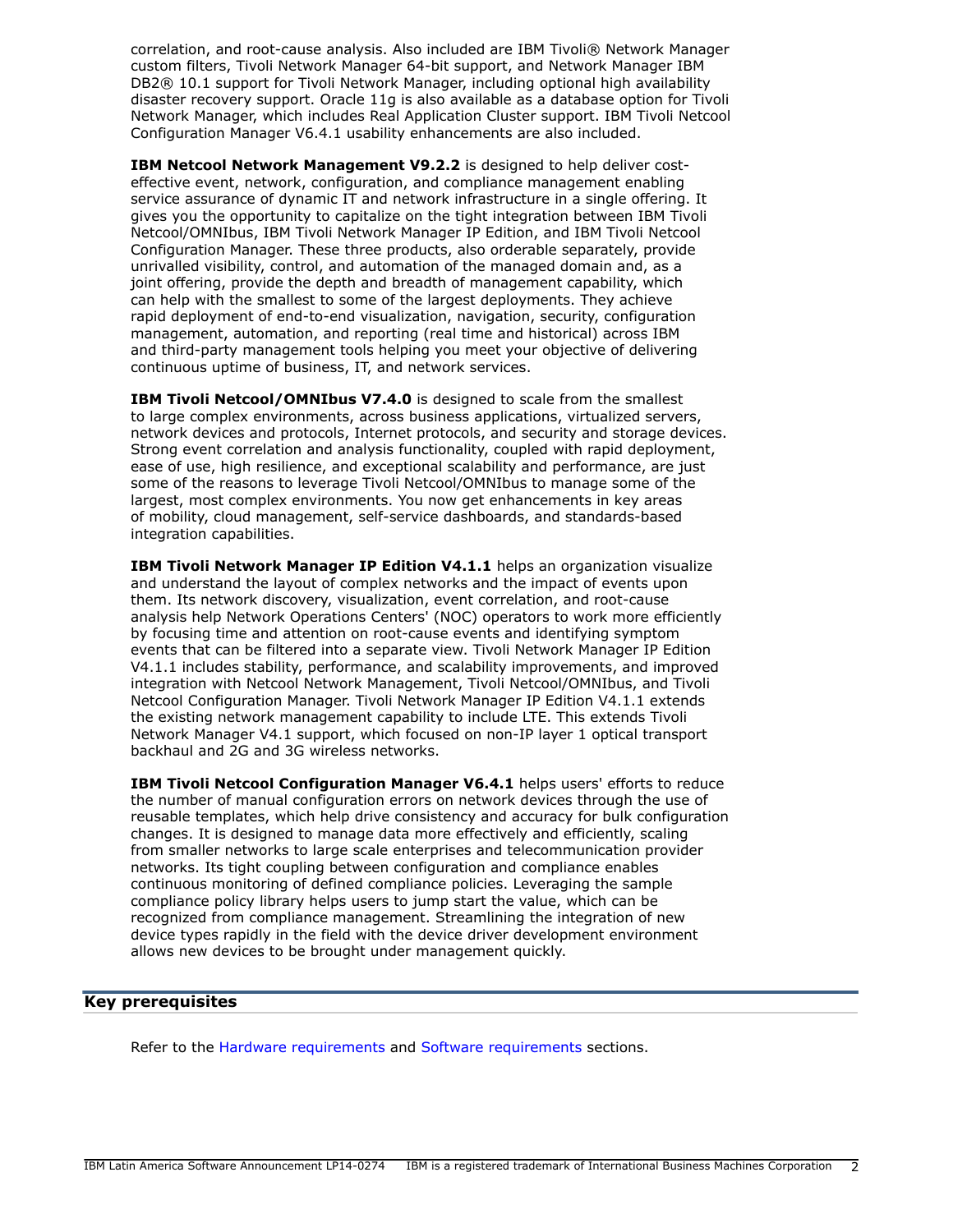### <span id="page-2-0"></span>**Planned availability date**

IBM Netcool Network Management V9.2.2, IBM Tivoli Netcool/OMNIbus V7.4.0, IBM Tivoli Netcool Configuration Manager V6.4.1, and IBM Tivoli Network Manager IP EditionV4.1.1 will be available on the following dates:

- June 06, 2014: Electronic general availability
- June 13, 2014: Media and physical general availability

# <span id="page-2-1"></span>**Description**

New features in **IBM Netcool Network Management V9.2.2** include extending the scope to 4G Long Term Evolution (LTE) wireless access networks through Element Manager Systems integrations with the major LTE vendors for network discovery, visualization, event correlation, and root-cause analysis. Also included are Network Manager custom filters, Tivoli Network Manager 64-bit support and IBM DB2 10.1 support for Tivoli Network Manager, including optional high availability disaster recovery support. Oracle 11g is also available as a database option for Tivoli Network Manager, which includes Real Application Cluster support. IBM Tivoli Netcool Configuration Manager V6.4.1 usability enhancements are also included.

**IBM Netcool Network Management V9.2.2** builds upon the great number of intended benefits offered by IBM Tivoli Netcool/OMNIbus, IBM Tivoli Network Manager IP Edition, and IBM Tivoli Netcool Configuration Manager. As a package, it offers the ability to purchase and deploy combined event, network, configuration, and compliance management. The bundle delivers flexibility for growth while allowing access to full functionality and integration from the start.

IBM Netcool Network Management V9.2.2 helps you:

- Find and see the network: Discover your network infrastructure and get end-toend visualization of your entire network infrastructure (both physical and virtual).
- Fix the network: Root-cause analysis to reduce the noise (error messages being sent to the system operators) and find the actionable events to proactively fix before the network goes down.
- Automate the network: Automate network configuration changes and the provisioning of network services based on the network errors you find so they do not happen again.
- Secure the network: Continuous evaluation of network configuration compliance against industry standards and best practices.

**IBM Tivoli Netcool/OMNIbus V7.4.0** helps organizations maximize service availability providing market-leading event consolidation, correlation, and analysis capability across the broadest range of today's dynamic infrastructures. Consolidated task-based dashboards, readily tailored for operations and management requirements contribute to improved staff productivity and lower operational costs. Tivoli Netcool/OMNIbus gateways are in the core application with enablement metrics completing the simplification of the product structure into a single set. Existing customer gateway entitlements will be migrated.

Version 7.4.0 brings enhanced functionality to both users and administrators, helping deliver significant benefits in the following areas:

- Mobility
	- Enables the mobile and remote operations staff through enhanced event management content to mobile devices
- Cloud
	- Improves service assurance across the virtual and cloud environment with extended hypervisor and server event correlation
- Integration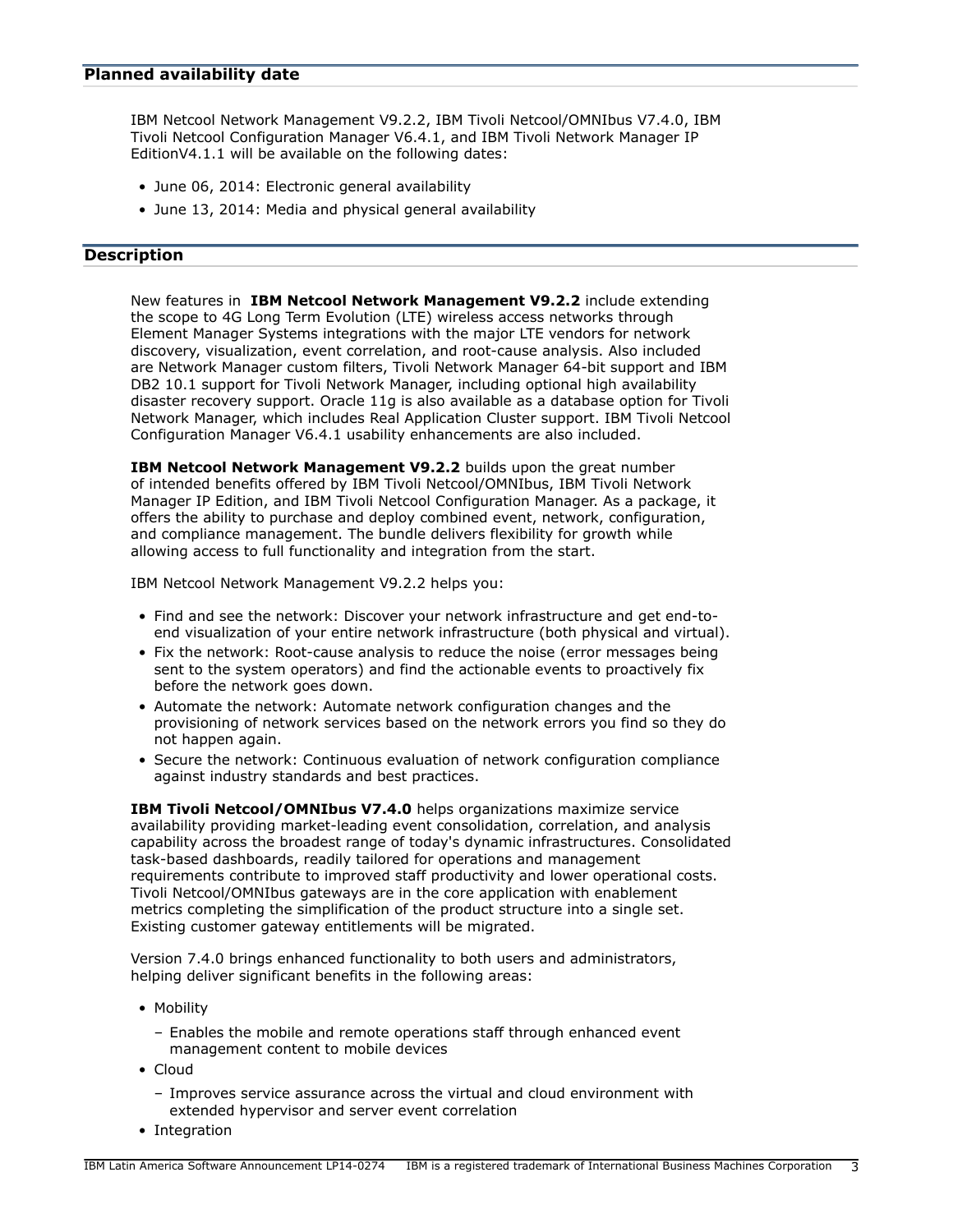- Expands on standards coverage by enabling smoother and powerful operational support systems integration through adoption of the W3C Open Services for Lifecycle Collaboration (OSLC) initiative providing an open integration capability that may be exploited by IBM, partners, customers, and third-party operational support systems providers.
- Has bidirectional integration from ObjectServer to probe enabling probe actions to be dynamically driven from ObjectServer automation.
- Improved information to management and operations with enhanced Tivoli Common Reporting (IBM Cognos® version).
- Consumability
	- Helps technicians to work more efficiently by focusing time and attention on root-cause events and identifying symptom events
	- Helps reduce the time needed to resolve problems
	- Aids efforts that customer-facing network operations staff have meaningful, contextual information immediately at hand
	- Has close integration with IBM Tivoli Network Manager that provides operators with the ability to view the network infrastructure and associated events that are critical to specific services helping meet your customers' service expectations

# **IBM Tivoli Network Manager IP Edition V4.1.1**

- Provides a network discovery and visualization framework to support many network operations and administration use cases
- Helps network management staff visualize and understand the layout of complex networks and the impact of network events and failures upon them
- Helps Network Operations Centers' (NOC) technicians to work more efficiently by focusing time and attention on root-cause events and identifying symptom events
- Helps reduce the time needed to repair a network problem
- Aids efforts that customer-facing network operations staff have meaningful, contextual information immediately at hand
- Helps NOC operations meet their customers' service expectations
- Provides NOC operators with the ability to view the network infrastructure and associated events that are critical to specific customer services
- Enables detailed flexible inventory reporting
- Provides the network data to reconcile other systems an organization may use to support their business

Tivoli Network Manager IP Edition V4.1.1 updates:

- Extends network discovery, visualization, and event correlation, and root-cause analysis to include LTE networks.
- LTE vendor EMS integration:
	- Nokia Solutions and Networks NetAct
	- Alcatel-Lucent SAM 5620
	- Huawei U2000

Note that LTE network management deployments will typically be a combination of LTE EMS integration, possibly optical transport EMS integrations and standard Tivoli Network Manager IP discovery techniques.

- Custom interface filters
	- A network administrator can now focus on interfaces of interest from the SNMP network collected into their database as defined by custom interface filters.
	- Custom interface filters reduce unnecessary network traffic, device load and discovery process time.
- 64-bit product architecture on 64-bit Red Hat Enterprise Linux $^{TM}$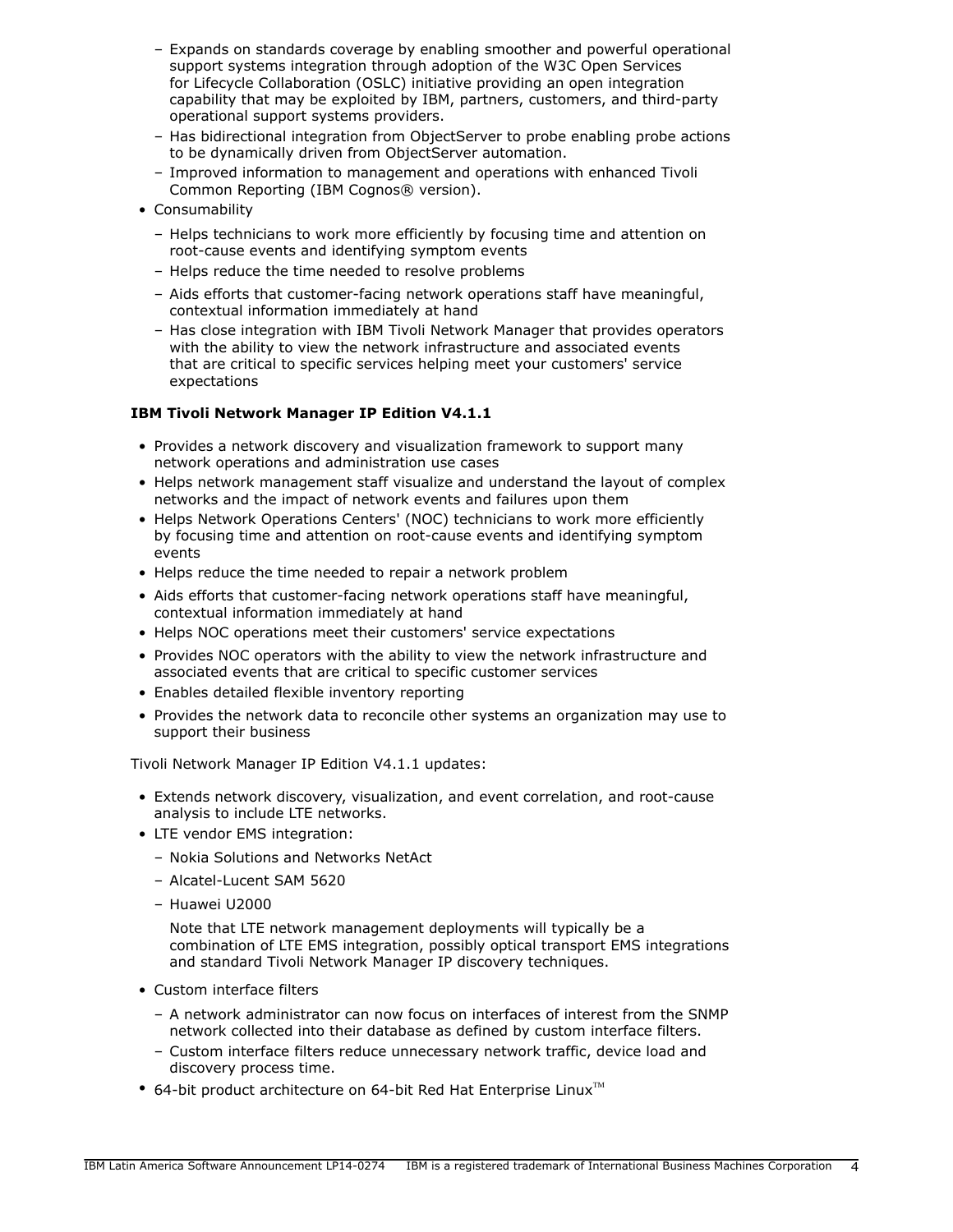- The new 64-bit architecture applies primarily to the addressable space of both the Tivoli Network Manager GUI and Tivoli Network Manager discovery process.
- Facilitates better management of large scale networks and overall efficiency improvements.
- DB2 10.1 is the default database for Tivoli Network Manager V4.1.1.
- DB2 10.1 for Tivoli Network Manager V4.1.1 includes optional HADR support.
- Oracle 11g support is also available for NCIM network topology management and miscellaneous database functions.
- Oracle 11g Real Application Cluster support included in Tivoli Network Manager V4.1.1.
- Overall stability, performance, and scalability improvements.
- Updated browser support.
- Can use IBM DB2 Workgroup or Enterprise Edition under a no-charge limited use license for storing data collected and generated by Tivoli Network Manager.

For more detailed information about the Tivoli Network Manager IP Edition release, refer to Software Announcement [LP11-0065](http://www.ibm.com/common/ssi/cgi-bin/ssialias?infotype=an&subtype=ca&appname=gpateam&supplier=899&letternum=ENUSLP11-0065), dated February 22, 2011.

**IBM Tivoli Netcool Configuration Manager V6.4.1** is the next generation of intelligent networking solutions for network-driven organizations so they can control, manage, and scale their networks. Tivoli Netcool Configuration Manager V6.4.1 provides a best-in-class network automation solution for multivendor devices, for example, routers, switches, hubs, and firewalls. This powerful solution includes network configuration and change management, policy-based compliance management, and software upgrades.

IBM Tivoli Netcool Configuration Manager V6.4.1 helps you to enforce granular access control and security, automate configuration changes, enable network compliance, and accurately provision devices, virtually irrespective of vendor, type, model, or operating system. Leveraging IBM DB2 technology, Tivoli Netcool Configuration Manager is designed to manage data more effectively and efficiently. Greater availability is delivered through enhancements such as online, automated database reorganization. In addition, the increased scalability and the ability to leverage the latest in server technology helps deliver increased performance of backup and recovery processes.

Highlights:

- Can offer improved time to value
	- Device driver development environment enables services, business partners, and customers to integrate new devices for configuration and compliance management, in the field that support a text based Command Line Interface (CLI).
	- Extending standard sample policies for compliance management, including industry-specific sample policy packs, for example, Payment Card Industry (PCI).
	- Can help your effort to implement enhanced import and export compliance policies.
- Supporting management of virtualized network devices
	- Extending device coverage for various virtualization, cloud, and data center devices
- Enhanced integration to support activation of network services
	- Automated provisioning of network infrastructure is a key component of cloud solutions. Tivoli Netcool Configuration Manager now provides a single gateway for the provisioning of the network layer in the context of cloud solutions. Originating as Netcool Service Extension, which was a separate piece of software that could be installed separately from Tivoli Netcool Configuration Manager, it is added to Tivoli Netcool Configuration Manager as Network Service Manager and enhanced to support additional network provisioning requirements.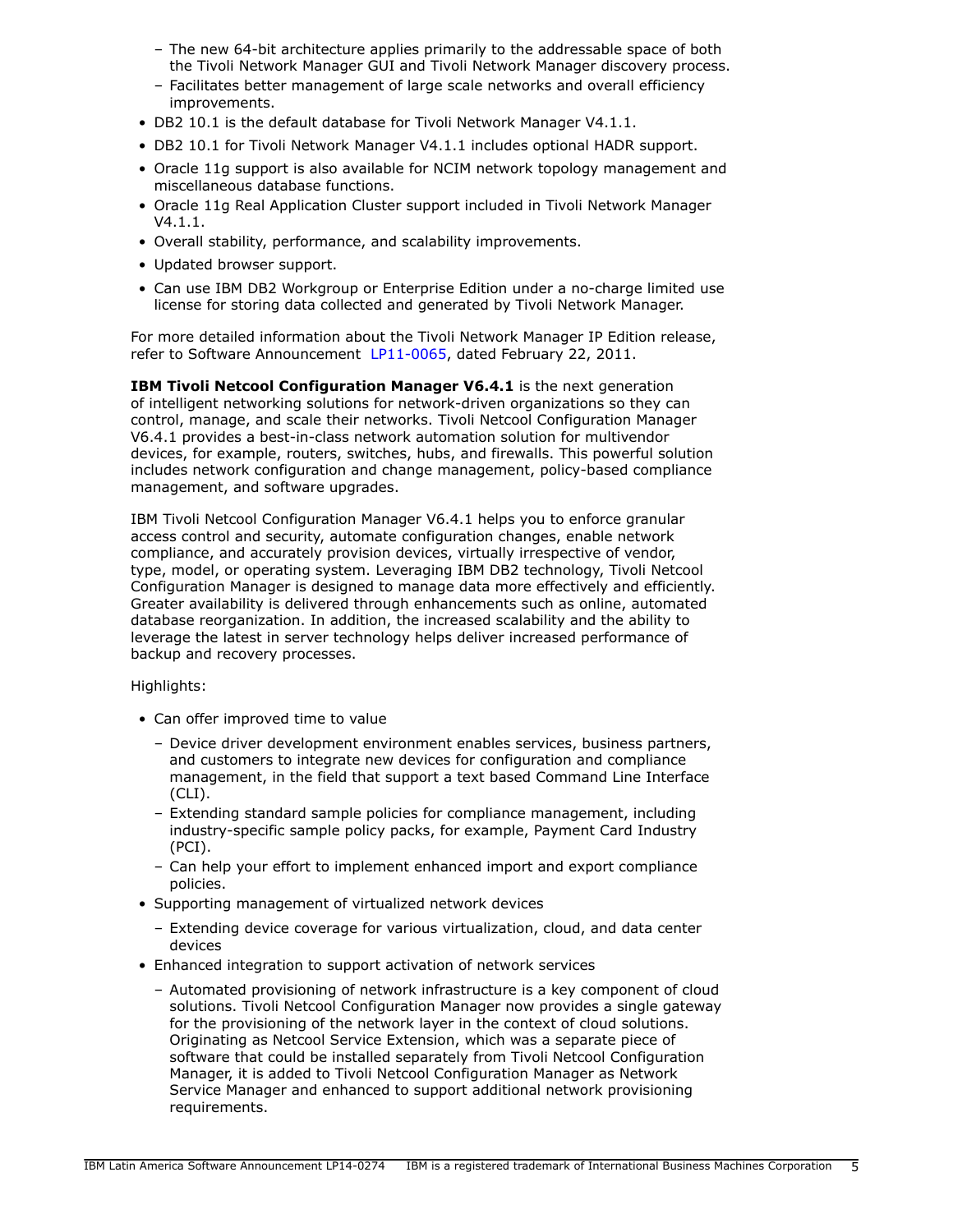Unique items:

- Single offering delivering fault, network, configuration, and compliance management
- Can help users achieve rapid time to value
- Smooth scaling in performance and cost based on managed domain size
- Offers wide breadth of coverage of event sources, technology protocols, and network device coverage
- Performance and scalability
- Richness of standard integrations
- Automation of network configuration tasks, from small networks to large complex networks, which can help drive efforts aimed at achieving operational cost savings and improving network availability with the reduction of manual configuration errors
- SmartModel automation, which enables standardized representation of native device configuration
- A unified platform that provides a single point of access for all changes and policies
- Configuration capabilities with nondisruptive rollback and reusable templates
- Extensive visibility into security, with access control based on roles, devices, and commands
- Always on compliance to help efforts to enforce regulatory, security, and operational policies
- Support for approval and scheduling of unit of work workflows
- Upgrade operating systems for the devices being managed

### **Accessibility by people with disabilities**

A U.S. Section 508 Voluntary Product Accessibility Template (VPAT) containing details on accessibility compliance can be requested at

### [http://www.ibm.com/able/product\\_accessibility/index.html](http://www.ibm.com/able/product_accessibility/index.html)

### **Reference information**

For more information about IBM Netcool Network Management V9.2, refer to Software Announcement [LP12-0599](http://www.ibm.com/common/ssi/cgi-bin/ssialias?infotype=an&subtype=ca&appname=gpateam&supplier=899&letternum=ENUSLP12-0599), dated November 27, 2012.

For more information about IBM Tivoli Network Manager IP Edition V4.1, refer to Software Announcement [LP13-0415](http://www.ibm.com/common/ssi/cgi-bin/ssialias?infotype=an&subtype=ca&appname=gpateam&supplier=899&letternum=ENUSLP13-0415), dated August 20, 2013.

### <span id="page-5-0"></span>**Program number**

| Program              |                |                                                                                |
|----------------------|----------------|--------------------------------------------------------------------------------|
| number               | VRM            | Program<br>name                                                                |
| 5724-w11<br>5724-S44 | 9.2.2<br>7.4.0 | IBM Netcool Network Management<br>IBM Tivoli Netcool/OMNIbus                   |
| 5724-S45<br>5724-S45 | 4.1.1<br>3.9.0 | IBM Tivoli Network Manager IP Edition<br>IBM Tivoli Network Manager IP Edition |
| 5725-F56             | 6.4.1          | IBM Tivoli Netcool Configuration Manager                                       |

### **Education support**

Comprehensive education for IBM Tivoli products is offered through Worldwide Tivoli Education Delivery Services. A wide range of training options are available,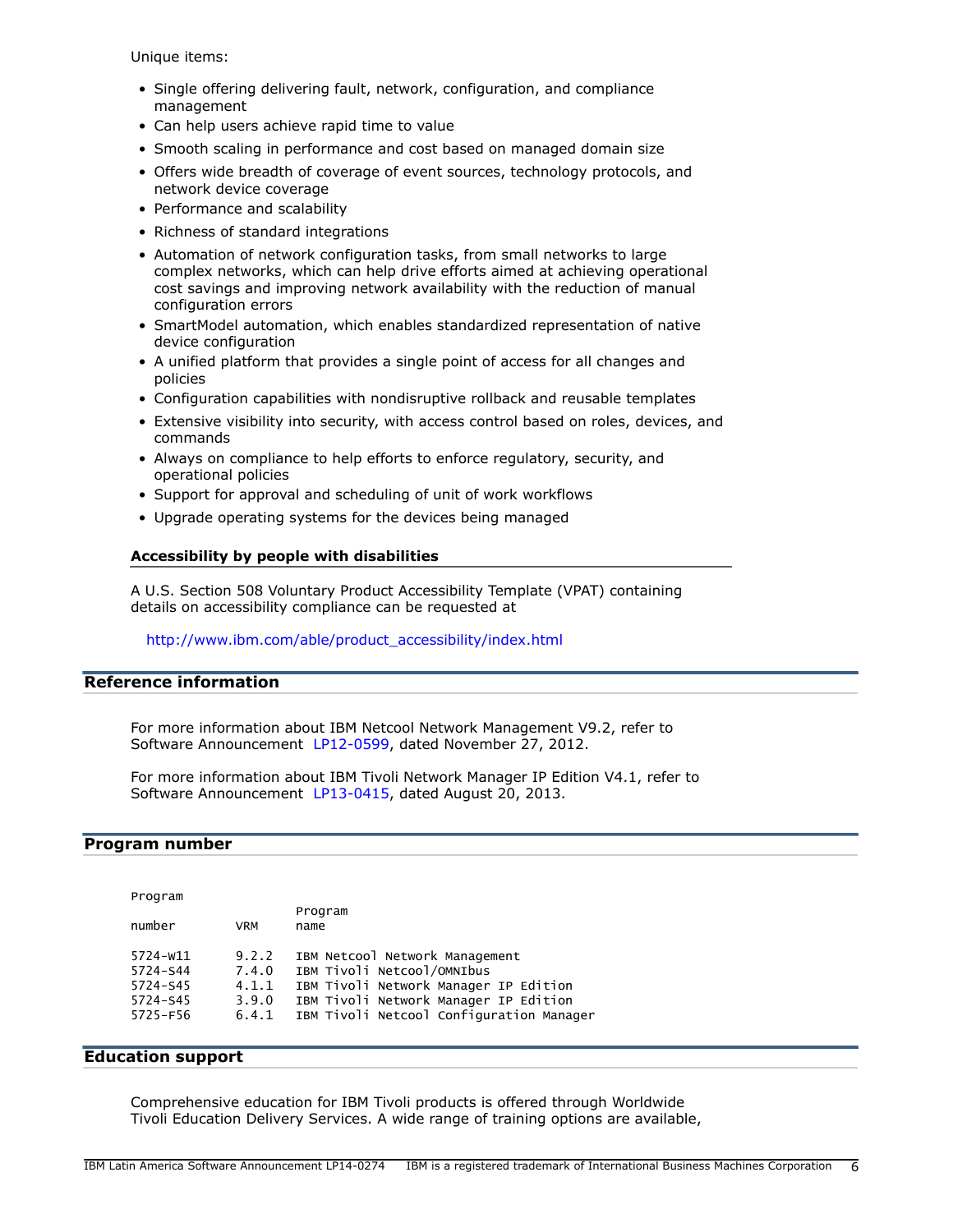including classes led by instructors, learning on demand, on-site training, and blended learning solutions.

For additional information, visit

<http://www-306.ibm.com/software/tivoli/education/>

### **Offering Information**

Product information is available via the Offering Information website

<http://www.ibm.com/common/ssi>

Also, visit the Passport Advantage® website

<http://www.ibm.com/software/passportadvantage>

# <span id="page-6-0"></span>**Publications**

The Quick Start guide in English, French, and Chinese (Simplified) is available on separate CD with this program.

The Publications Center is a worldwide central repository for IBM product publications and marketing material with a catalog of 70,000 items. Extensive search facilities are provided. Payment options for orders are via credit card (in the U.S.) or customer number for 20 countries. A large number of publications are available online in various file formats, and they can all be downloaded by all countries, free of charge.

### <span id="page-6-1"></span>**Technical information**

#### **Specified operating environment**

#### <span id="page-6-2"></span>*Hardware requirements*

On or after June 06, 2014, go to the following website and select Detailed system requirements and then select the information needed under the product version.

[http://www-947.ibm.com/support/entry/portal/Overview/Software/Tivoli/](http://www-947.ibm.com/support/entry/portal/Overview/Software/Tivoli/Tivoli_Monitoring) [Tivoli\\_Monitoring](http://www-947.ibm.com/support/entry/portal/Overview/Software/Tivoli/Tivoli_Monitoring)

#### <span id="page-6-3"></span>*Software requirements*

On or after June 06, 2014, go to the following website and select Product and select your product's System requirements.

[http://www-03.ibm.com/software/products/en/category/network](http://www-03.ibm.com/software/products/en/category/network-managementTivoli_Monitoring)[managementTivoli\\_Monitoring](http://www-03.ibm.com/software/products/en/category/network-managementTivoli_Monitoring)

The program's specifications and specified operating environment information may be found in documentation accompanying the program, if available, such as a readme file, or other information published by IBM, such as an announcement letter. Documentation and other program content may be supplied only in the English language.

### *Limitations*

Components of IBM Netcool Network Management V9.2.2 are supported with Linux on System z®, but currently IBM Tivoli Netcool Configuration Manager V6.4.1 does not work with Linux on System z.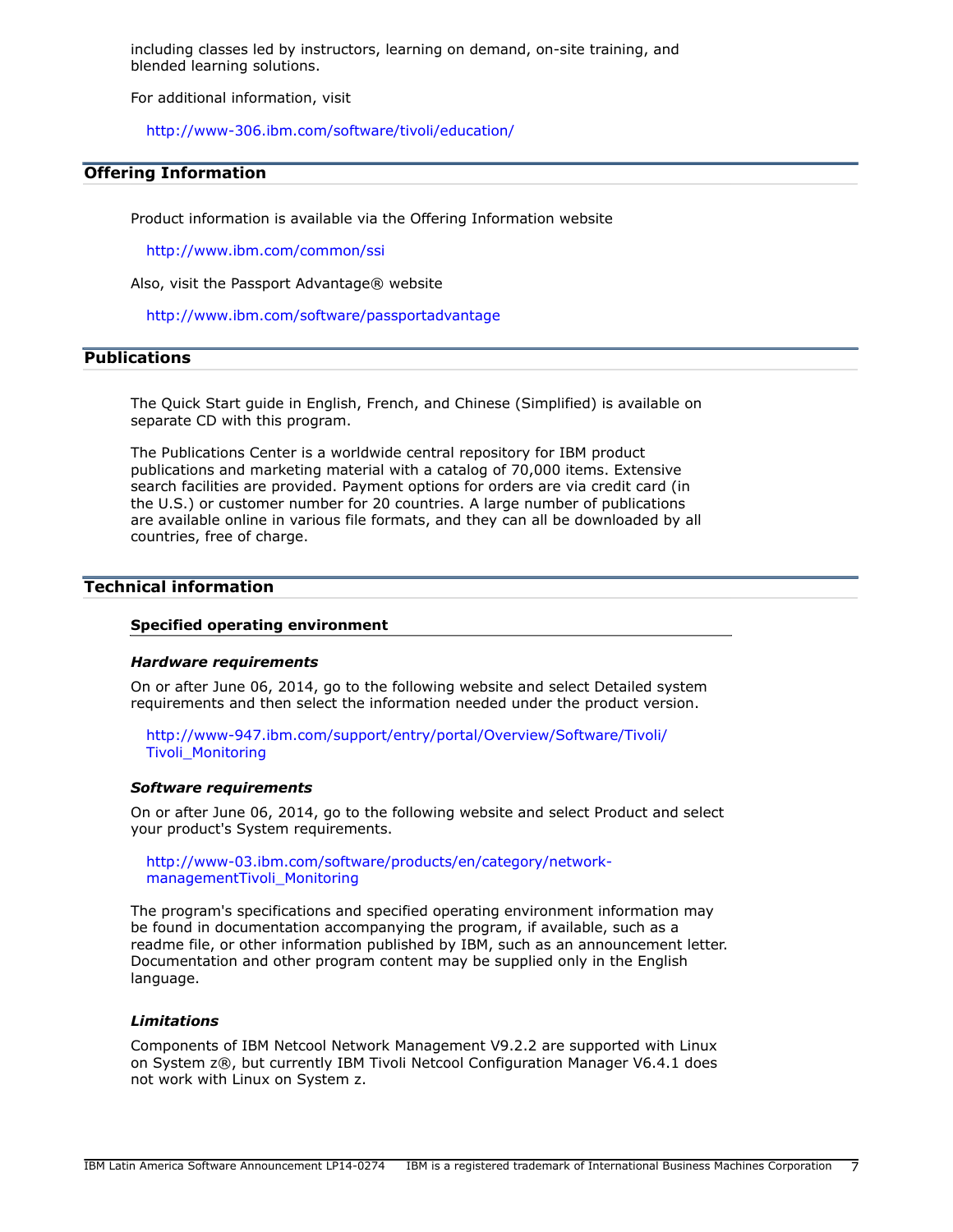Tivoli Network Manager IP Edition V4.1.1 can only be deployed on Red Hat Enterprise Linux. Use Tivoli Network Manager V3.9 if additional operating environments are required.

# *IBM Electronic Support*

The IBM Support Portal is your gateway to technical support. This includes IBM Electronic Support tools and resources, for software and hardware, to help save time and simplify support. The Electronic Support tools can help you find answers to questions, download fixes, troubleshoot, automate data collection, submit and track problems through the Service Request online tool, and build skills. All these tools are made available through your IBM support agreement, at no additional charge. Read about the Electronic Support portfolio of tools

<http://ibm.com/electronicsupport>

Access the IBM Support Portal

<http://ibm.com/support>

Access the online Service Request tool

<http://ibm.com/support/servicerequest>

### **Planning information**

### *Packaging*

IBM Netcool Network Management is distributed with:

- DVDs
- • [Publications](#page-6-0) (refer to the Publications section)

IBM Tivoli Netcool/OMNIbus is distributed with:

- DVDs and CDs
- • [Publications](#page-6-0) (refer to the Publications section)

IBM Tivoli Network Manager IP Edition is distributed with:

- DVDs
- • [Publications](#page-6-0) (refer to the Publications section)

IBM Tivoli Netcool Configuration Manager is distributed with:

- DVDs
- Publications (refer to the [Publications](#page-6-0) section)

This program, when downloaded from a website, contains the applicable IBM license agreement and License Information, if appropriate, and will be presented for acceptance at the time of installation of the program. For future reference, the license and License Information will be stored in a directory such as LICENSE.TXT.

### **Security, auditability, and control**

IBM Netcool Network Management, IBM Tivoli Netcool/OMNIbus, IBM Tivoli Network Manager IP Edition, and IBM Tivoli Netcool Configuration Manager use the security and auditability features of the operating system software. The customer is responsible for evaluation, selection, and implementation of security features, administrative procedures, and appropriate controls in application systems and communication facilities.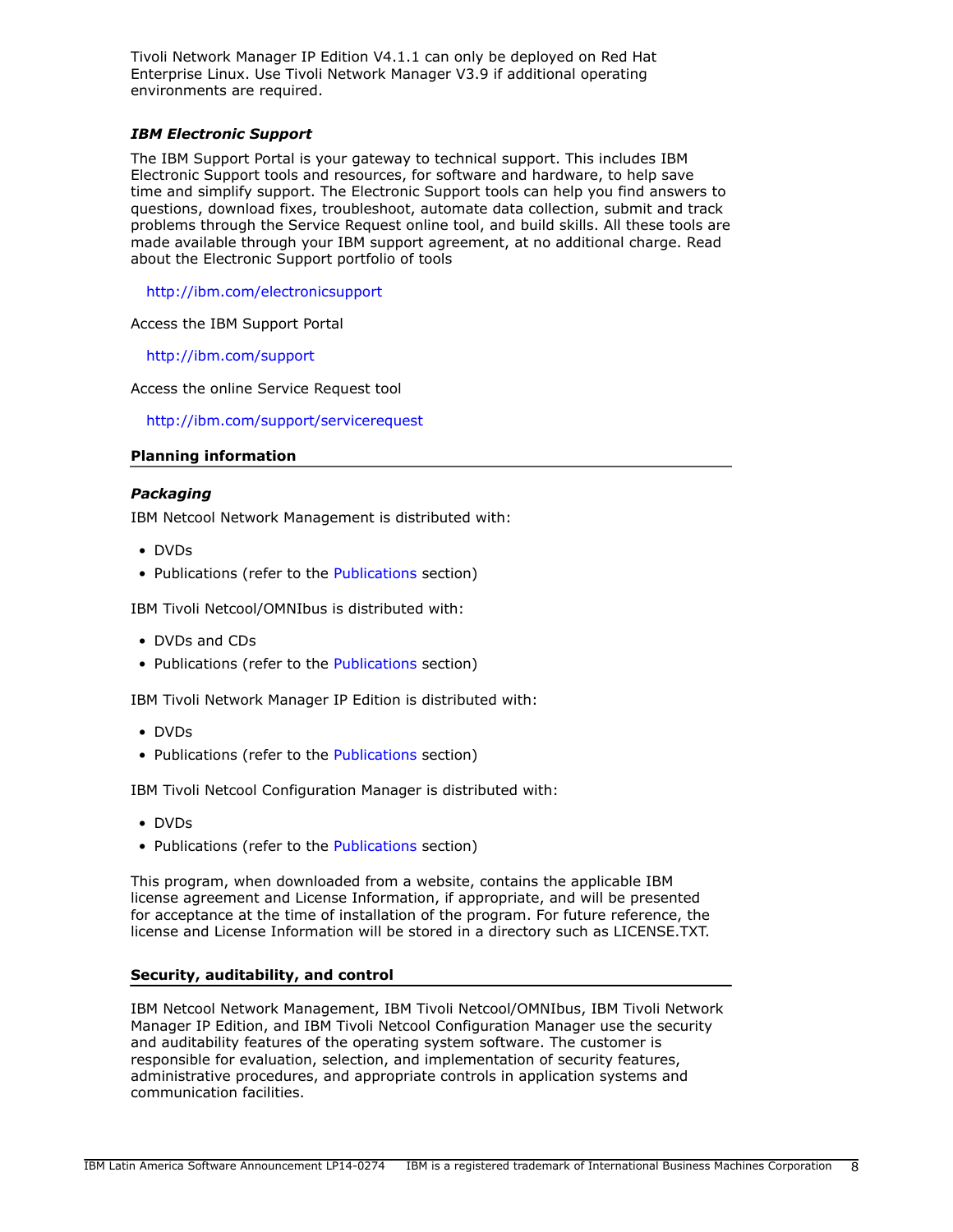### **Licensing metric definitions**

### **Application Instance**

Application Instance is a unit of measure by which the program can be licensed. An entitlement is required for each instance of an application connected to or managed by the program. An application in a test, development, staging, or production environment is each considered to be a separate instance of the application and each must have an entitlement. As well, multiple application instances in a single environment are each considered to be separate instances of the application and each must have an entitlement.

### **Connection**

Connection is a unit of measure by which the program can be licensed. A Connection is a link or association of a database, application, server, or any other type of device to the program. Licensee must obtain entitlements for the total number of Connections which have been or are made to the program.

### **Install**

Install is a unit of measure by which the program can be licensed. An Install is an installed copy of the program on a physical or virtual disk made available to be executed on a computer. Licensee must obtain an entitlement for each Install of the program.

### **Resource Value Unit (RVU)**

RVU is a unit of measure by which the program can be licensed. RVU Proofs of Entitlement (PoEs) are based on the number of units of a specific resource used or managed by the program. Licensee must obtain sufficient entitlements for the number of RVUs required for Licensee's environment for the specific resources as specified in the table below. RVU entitlements are specific to the program and the type of resource and may not be exchanged, interchanged, or aggregated with RVU entitlements of another program or resource.

Instead of the entitlements required for the resources used by the program directly, Licensee must obtain entitlements for this program sufficient to cover the resources managed by the program.

### **Standby or backup systems**

For programs running or resident on backup machines, IBM defines three types of situations: cold, warm and hot. In cold and warm situations, a separate entitlement for the copy on the backup machine is normally not required and typically no additional charge applies. In a hot backup situation, the customer needs to acquire other license or entitlements sufficient for that server. All programs running in backup mode must be solely under the customer's control, even if running at another enterprise's location.

As a practice, the following are definitions and allowable actions concerning the copy of the program used for backup purposes.

**Cold:** A copy of the program may reside, for backup purposes, on a machine as long as the program is not started. There is no additional charge for this copy.

**Warm:** A copy of the program may reside for backup purposes on a machine and is started, but is idling, and is not doing any work of any kind. There is no additional charge for this copy.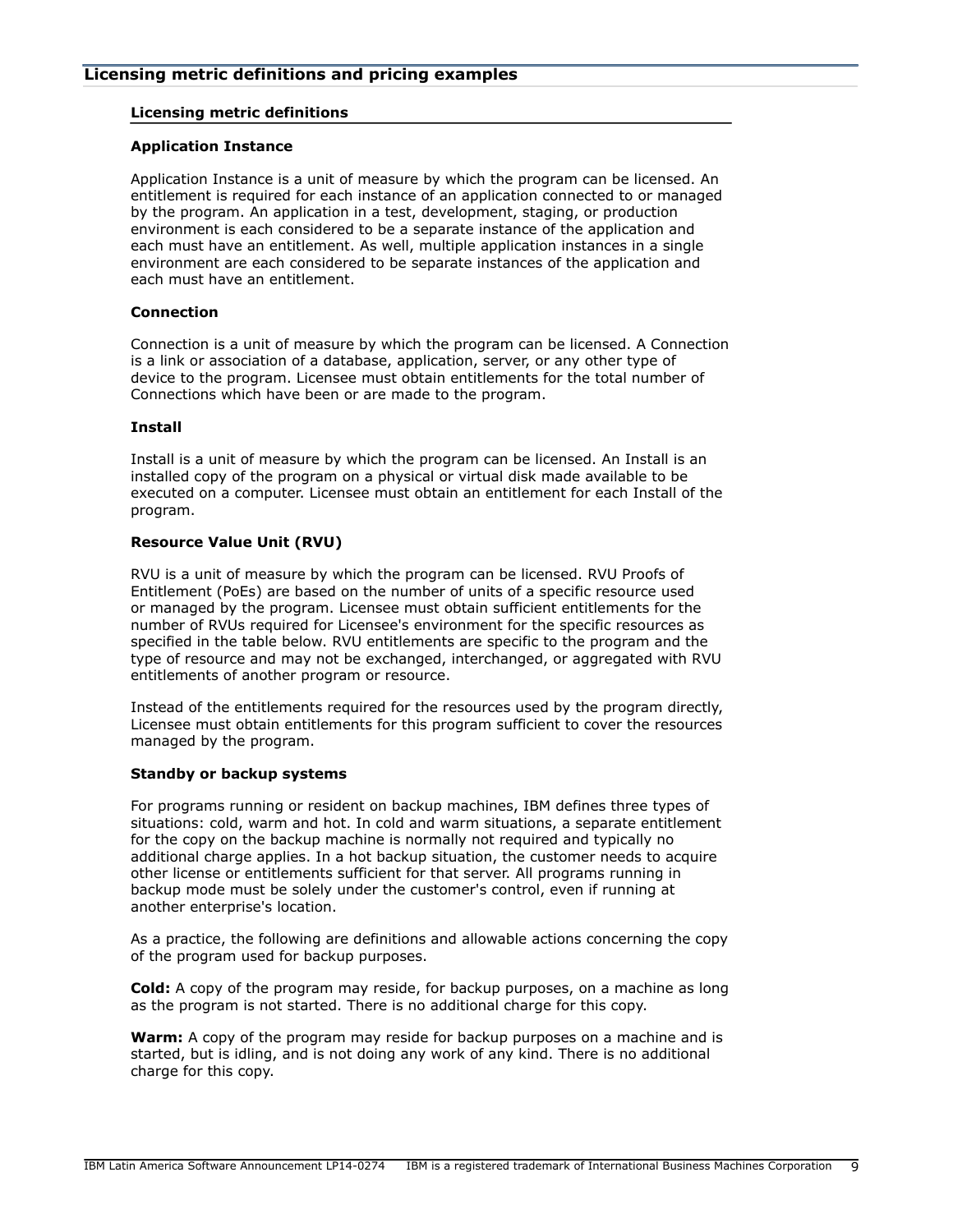**Hot:** A copy of the program may reside for backup purposes on a machine, is started, and is doing work. The customer must acquire a license or entitlements for this copy and there will generally be an additional charge.

Doing work includes, for example, production, development, program maintenance, and testing. It also could include other activities such as mirroring of transactions, updating of files, synchronization of programs, data or other resources (for example, active linking with another machine, program, database or other resource, and so on), or any activity or configurations that would allow an active hot switch or other synchronized switch over between programs, databases, or other resources to occur.

In the case of a program or system configuration that is designed to support a high availability environment by using various techniques (for example, duplexing, mirroring of files, or transactions, maintaining a heartbeat, active linking with another machine, program, database, or other resource), the program is considered to be doing work in the hot situation and a license or entitlement must be purchased.

### **Product and licensing websites**

A complete list of IBM Cloud and Smarter Infrastructure products is available at

### <http://www.ibm.com/software/tivoli>

IBM Cloud and Smarter Infrastructure product licensing documents are available at

<http://www.ibm.com/software/tivoli/products/licensing.html>

IBM software policies, including but not limited to those policies concerning backup, sub-capacity pricing, and migration, are available at

<http://www.ibm.com/softwarepolicies>

### **Passport Advantage**

Through the Passport Advantage Agreement, you may receive discounted pricing based on their total volume of eligible products, across all IBM brands, acquired worldwide. The volume is measured by determining the total Passport Advantage points value of the applicable acquisitions. Passport Advantage points are only used for calculating the Entitled Passport Advantage discount.

To determine the required IBM Tivoli product configuration under Passport Advantage, the IBM Tivoli Enhanced Value-Based Pricing Model applies. The customer's environment is evaluated on a per-product basis.

Use the following two-step process to determine the total Passport Advantage points value:

- 1.Analyze your environment to determine the number of charge units for a product. The quantity of each product's part numbers to be ordered is determined by that analysis.
- 2.Order the Passport Advantage part numbers. A Passport Advantage point value, which is the same worldwide for a specific part number regardless of where the order is placed, is assigned to each IBM Tivoli product part number. The Passport Advantage point value for the applicable part number, multiplied by the quantity for that part number, will determine the Passport Advantage points for that IBM Tivoli product part number. The sum of these Passport Advantage points determines the Passport Advantage point value of the applicable IBM Tivoli product authorizations which then may be aggregated with the point value of other applicable Passport Advantage product acquisitions to determine the total Passport Advantage points value.

The discounted pricing available through Passport Advantage is expressed in the form of Suggested Volume Prices (SVPs), which vary depending on the SVP level.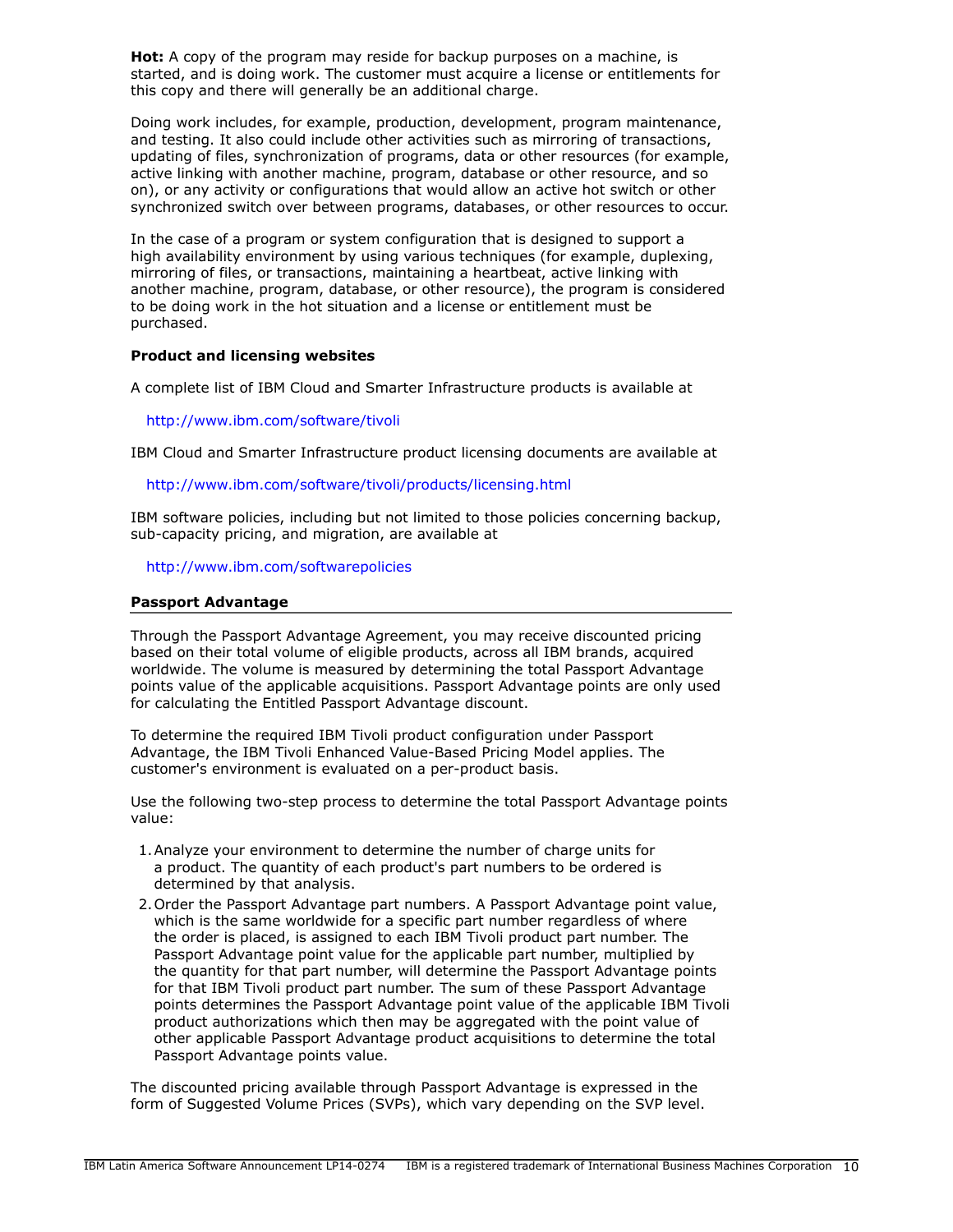Each SVP level is assigned a minimum total Passport Advantage point value, which must be achieved, in order to qualify for that SVP level.

Media packs and documentation packs do not carry Passport Advantage points and are not eligible for SVP discounting.

For additional information on Passport Advantage, refer to the following

<http://www.ibm.com/software/passportadvantage>

The following Passport Advantage part number categories may be orderable:

- License and Software Maintenance 12 Months: This is the product authorization with maintenance to the first anniversary date.
- Annual Software Maintenance Renewal: This is the maintenance renewal for one anniversary that applies when a customer renews their existing coverage period prior to the anniversary date at which it expires.
- Software Maintenance Reinstatement 12 months: This is for customers who have allowed their Software Maintenance to expire, and later wish to reinstate their Software Maintenance.
- Media packs: These are the physical media, such as CD-ROMs, that deliver the product's code.
- Documentation packs: These contain printed documentation such as the User's Guide and Release Notes.

### **Pricing information**

### **IBM Netcool Network Management pricing information**

**IBM Netcool Network Management** is priced using the following chargeable components and metrics.

The following program is licensed on a **per Install** basis:

• IBM Netcool Network Management Base

When determining the number of entitlements required for licensee's installation or use of the program the installation or use of only the following program components are taken into consideration. In other words, licensee may install and use program components other than those listed below, under the license terms, but only the listed components are used to determine the number of entitlements required for the program.

• IBM Tivoli Netcool/OMNIbus ObjectServer database

The following programs are licensed on a **per Connection** basis:

- IBM Netcool Network Management Event Forwarding
- IBM Netcool Network Management Data Exchange

Each instance of one way event forwarding from the Tivoli Netcool/OMNIbus ObjectServer database is considered an Event Forwarding Connection. Examples include but are not limited to use of the program's gateways or application programming interfaces (API) for the purposes of processing by another application or for archive to a database other than event forwarding to the licensee's Tivoli applications or forwarding for display of current active events in user interfaces.

Each instance of two way data exchange between the Tivoli Netcool/OMNIbus ObjectServer and other systems or applications is considered a Data Exchange Connection. Examples include but are not limited to use of Netcool/OMNIbus gateways or API for integration with Trouble Ticketing and other Operational Support Systems other than data exchange with the licensee's Tivoli applications.

The following programs are licensed on an **RVU** basis: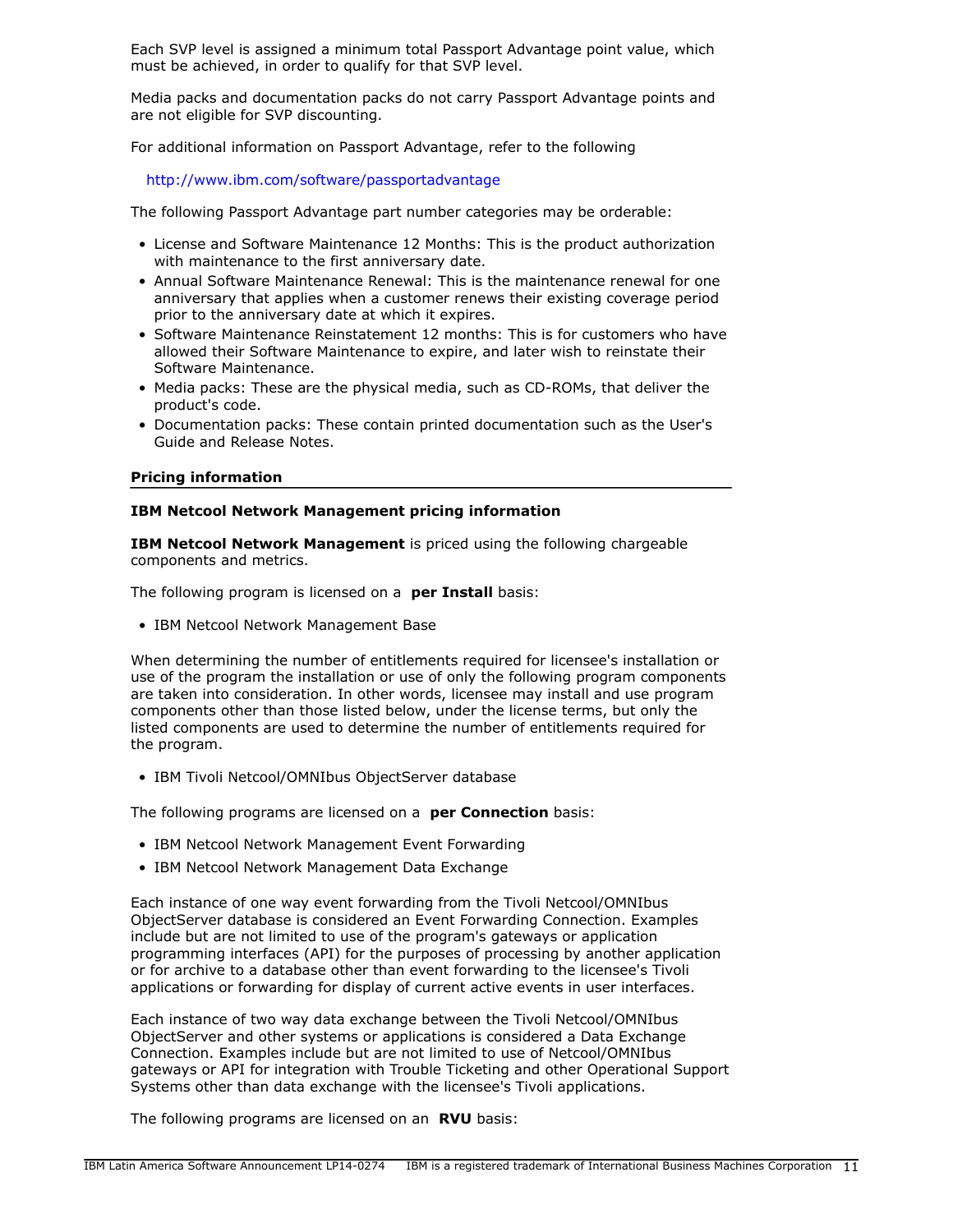- IBM Netcool Network Management Network Device
- IBM Netcool Network Management Network Basic Device
- IBM Netcool Network Management Event Device
- IBM Netcool Network Management Event Basic Device
- IBM Netcool Network Management Event EMS
- IBM Netcool Network Management Configuration Standard Device
- IBM Netcool Network Management Configuration Standard Basic Device
- IBM Netcool Network Management SmartModel Device
- IBM Netcool Network Management SmartModel Basic Device
- IBM Netcool Network Management SmartModel Complex Device
- IBM Netcool Network Management Entry Device
- IBM Netcool Network Management Combined Management Device

The Resources for the purpose of RVU calculation are either Network Device, Network Basic Device, Event Device, Event Basic Device, Event EMS, Configuration Standard Device, Configuration Standard Basic Device, SmartModel Device, SmartModel Basic Device, SmartModel Complex Device, Entry Device or Combined Management Device. Licensee must obtain entitlements for each resource managed regardless of any intermediate consolidation application.

A Network Device is an element for which licensee requires network management that has the capability to initiate a notification or respond to a request for notification. Examples include, but are not limited to, routers and switches.

An Event Device is an element that has the capability to initiate a notification or respond to a request for notification. Examples include, but are not limited to, servers, routers, and switches.

An Entry Device is an element for which licensee requires event network and configuration management that has the capability to initiate a notification or respond to a request for notification, or has an interface that is open for configuration management (for example, Command Line Interface (CLI) using the native capabilities of the device. Examples include, but are not limited to hubs, gateways, routers, and switches. Licensee may obtain RVUs to entitle management of a maximum of 1,000 Entry Devices.

A Combination Management Device is an element for which licensee requires event network and configuration management that has the capability to initiate a notification or respond to a request for notification or has an interface that is open for configuration management (for example, CLI) using the native capabilities of the device. Examples include, but are not limited to hubs, gateways, routers, and switches.

An Event Basic Device is a resource with limited computing power, equipment monitored by a special purpose sensor or telemetry device, or Network Subscriber Unit (NSU), for which Licensee requires event management. Examples include, but are not limited to, point-of-sale terminals, printers, VoIP telephones, DSL modems, cable modems, and assets such as production equipment, facilities-related items, and transportation-related items.

A Network Basic Device is a resource with limited computing power, equipment monitored by a special purpose sensor or telemetry device, or NSU, for which licensee requires network management. Examples include, but are not limited to, point-of-sale terminals, printers, VoIP telephones, DSL modems, cable modems, and assets such as production equipment, facilities-related items, and transportationrelated items.

Event EMS is an instance of an Element Management System provided by a non-IBM software vendor or network equipment provider that provides unified fault configuration, accounting performance, or security management of one or more physical devices, for which licensee requires Event Management. Other resources counted as EMS include mainframe systems (which are measured per 400 MSUs),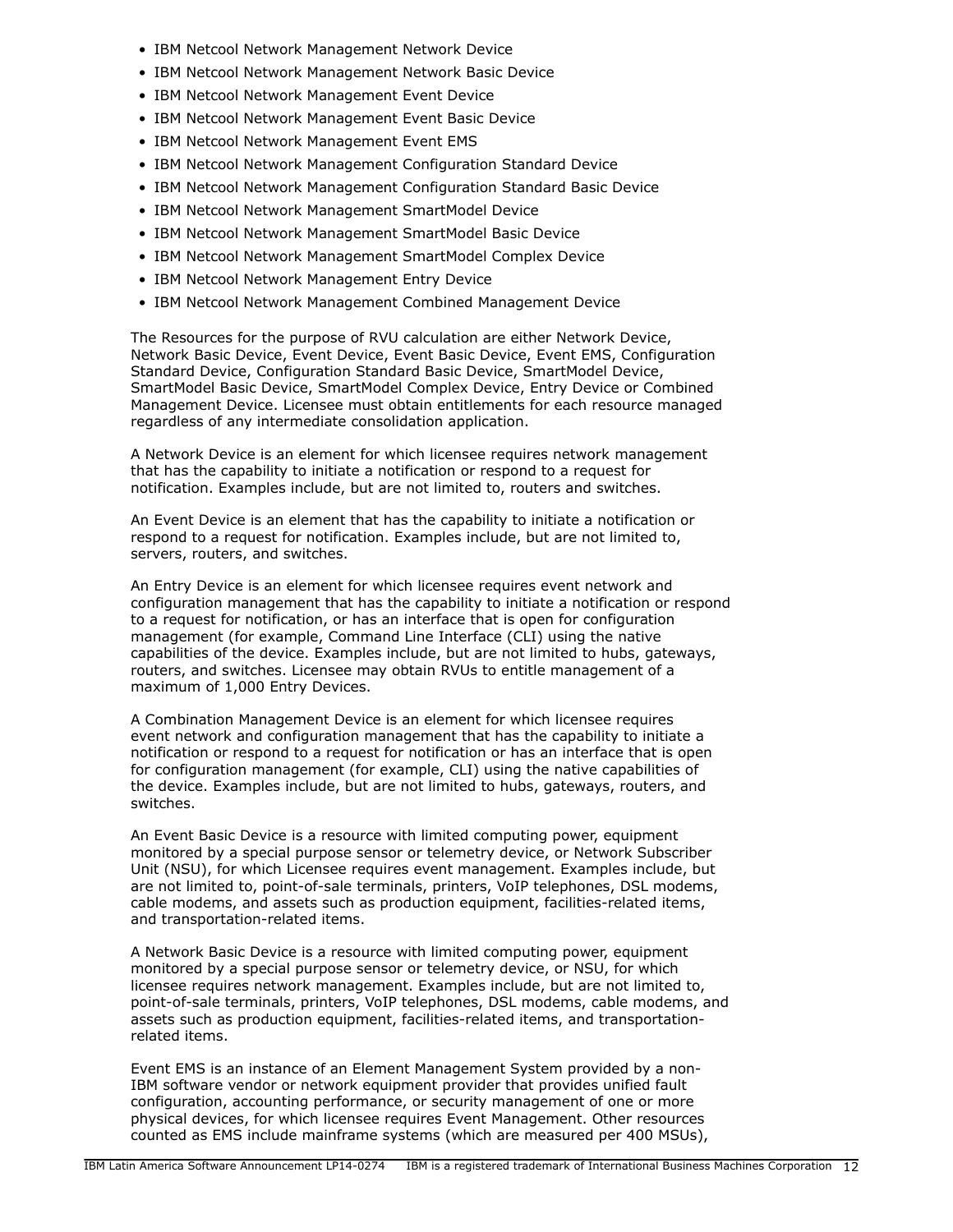IBM Tivoli Monitoring when use of Tivoli Monitoring is restricted to the forwarding of situation events relating only to performance data (broader usage of Tivoli Monitoring requires device pricing), and Microsoft<sup> $M$ </sup> System Center Operations Manager. A Million Service Units (MSUs) is defined as millions of Central Processing Unit (CPU) service units per hour; the measure of capacity used to describe the computing power of the hardware processors on which S/390® or System z software runs. Processor MSU values are determined by the hardware vendor, IBM, or Software Compatible Vendors (SCVs). For MSU capacity by vendor and machine, refer to

### [http://www.ibm.com/systems/z/resources/swprice/reference/exhibits/](http://www.ibm.com/systems/z/resources/swprice/reference/exhibits/hardware.html) [hardware.html](http://www.ibm.com/systems/z/resources/swprice/reference/exhibits/hardware.html)

A Configuration Standard Device has an interface that is open for configuration management (for example, CLI) using the native capabilities of the device. Examples include, but are not limited to hubs, gateways routers and switches.

A Configuration Standard Basic Device is a resource with limited computing power, equipment monitored by a special purpose sensor or telemetry device, or NSU. Examples include, but are not limited to, point-of-sale terminals, printers, VoIP telephones, DSL modems, cable modems, and assets such as production equipment, facilities-related items, and transportation-related items.

A SmartModel Device is a resource for which licensee needs advanced modeling capabilities. Examples include, but are not limited to, consumer Customer Premise Equipment (CPE) type devices, small enterprise routers, switches used as gateways, on-premise equipment typically, aggregation and core type devices found in the network.

A SmartModel Basic Device is a resource with limited computing power, equipment monitored by a special purpose sensor or telemetry device, or NSU for which licensee needs advanced modeling capabilities. Examples include, but are not limited to, point-of-sale terminals, printers, VoIP telephones, DSL modems, cable modems, and assets such as production equipment, facilities-related items, and transportation-related items.

A SmartModel Complex Device is an element that meets one of the following criteria:

- A high-capacity device capable of providing higher layer (OSI layer 4 plus) services.
- A very large routing or switching device.
- A device capable of supporting multiple virtual images.

The following components of Tivoli Netcool/OMNIbus are not priced and unlimited instances of these are included in each IBM Netcool Network Management entitlement.

Tivoli Netcool/OMNIbus Object Server to Object Server Gateways Tivoli Netcool/OMNIbus Probe Consolidation Server Tivoli Netcool/OMNIbus Firewall Bridge Tivoli Netcool/OMNIbus Administrator GUI Tivoli Netcool/OMNIbus Process Agent Integration with IBM Tivoli Service Request Manager® Integration with the IBM Tivoli Data Warehouse Netcool utility functions

RVU conversion table:

- From 1 to 100 Resources, 1.0 RVU per Resource
- From 101 to 250 Resources, 100 RVUs plus 0.9 RVUs per Resource above 100
- From 251 to 500 Resources, 235 RVUs plus 0.8 RVUs per Resource above 250
- From 501 to 750 Resources, 435 RVUs plus 0.6 RVUs per Resource above 500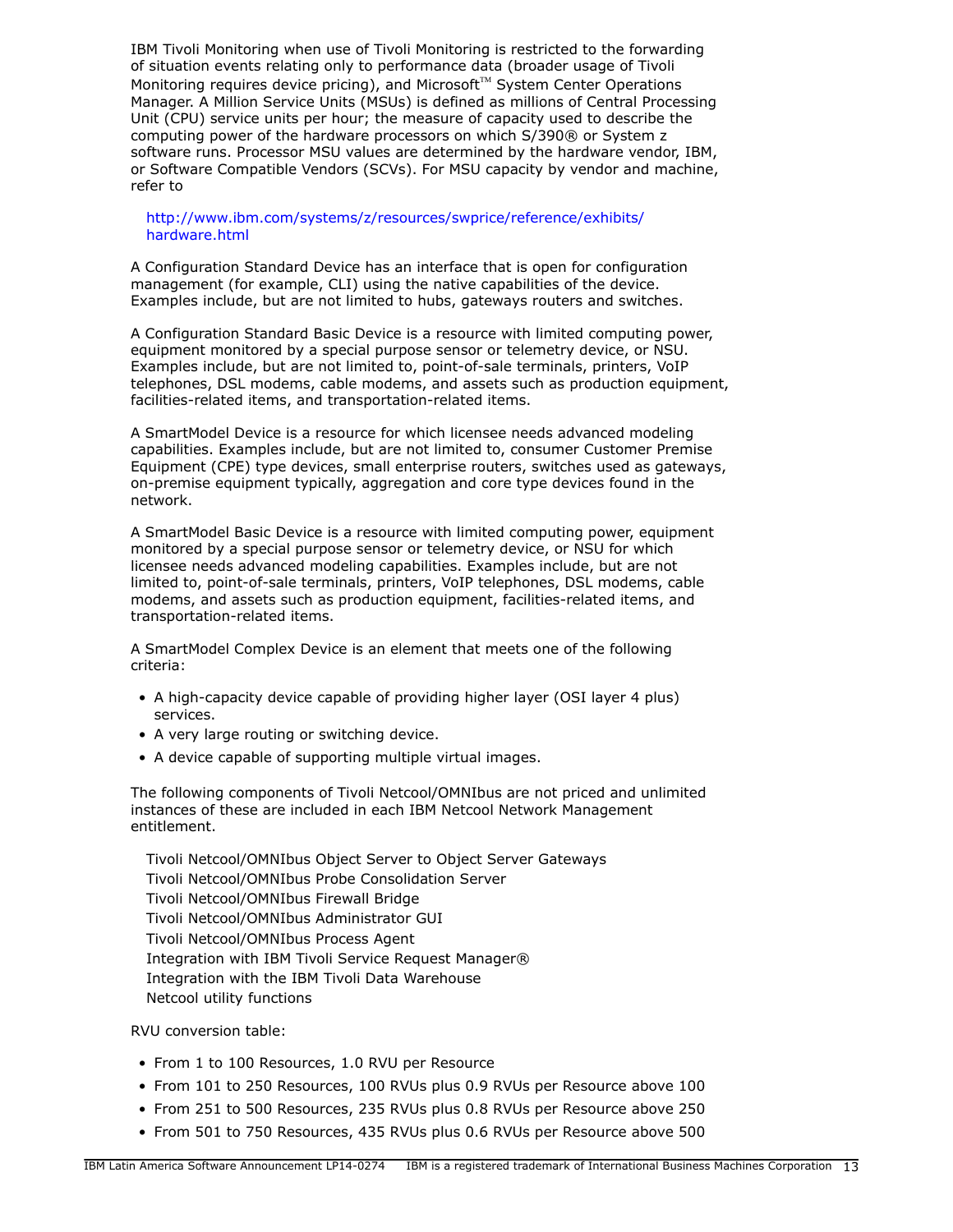- From 751 to 1,250 Resources, 585 RVUs plus 0.5 RVUs per Resource above 750
- From 1,251 to 2,000 Resources, 835 RVUs plus 0.4 RVUs per Resource above 1,250
- For more than 2,000 Resources, 1,135 RVUs plus 0.30 RVUs per Resource above 2,000

# **IBM Tivoli Netcool/OMNIbus pricing information**

**IBM Tivoli Netcool/OMNIbus** is priced using the following chargeable components and metrics.

- 1.The following programs are licensed on a per Install basis:
	- IBM Tivoli Netcool/OMNIbus Base
	- Netcool/OMNIbus Base

Each running instance of the program's ObjectServer database is considered an installed copy of a Base Install.

- 2.The following programs are licensed on a per Connection basis:
	- IBM Tivoli Netcool/OMNIbus Event Forwarding
	- Netcool/OMNIbus Event Forwarding
	- IBM Tivoli Netcool/OMNIbus Data Exchange
	- Netcool/OMNIbus Data Exchange

Each instance of one way event forwarding from the program's ObjectServer database is considered an Event Forwarding Connection. Examples include but are not limited to use of the program's gateways or API for the purposes of processing by another application or for archive to a database other than event forwarding to the licensee's Tivoli applications or forwarding for display of current active events in user interfaces.

Each instance of two way data exchange between the program's ObjectServer and other systems or applications is considered a Data Exchange Connection. Examples include but are not limited to use of the program's gateways or API for integration with Trouble Ticketing and other Operational Support Systems other than data exchange with the licensee's Tivoli applications.

- 3.The following programs are licensed based on Resource Value Units (RVUs):
	- IBM Tivoli Netcool/OMNIbus Event Device
	- IBM Tivoli Netcool/OMNIbus Event Basic Device
	- IBM Tivoli Netcool/OMNIbus Event EMS
	- Netcool/OMNIbus Event Device
	- Netcool/OMNIbus Event Basic Device
	- Netcool/OMNIbus Event EMS
	- Netcool/OMNIbus Event Q3 EMS

The Resources for the purpose of RVU calculation are either Event Device, Event Basic Device, or Event EMS. Licensee must obtain entitlements for each resource managed regardless of any intermediate consolidation application. For example if licensee consolidates multiple instances of an EMS then entitlement is required for each EMS instance that has been consolidated. Where the consolidation application is used for the consolidation of multiple Device or Basic Device resources (for example, trap consolidation) entitlement is required for each managed Device or Basic Device that has been consolidated.

In addition to the RVU entitlements for the Resources managed by the program, if the program is configured to provide High Availability of the management system, Licensee must obtain additional RVU entitlements for all Resources managed by the program. Configuration considered to be providing high availability includes but is not limited to one or more of the following: failover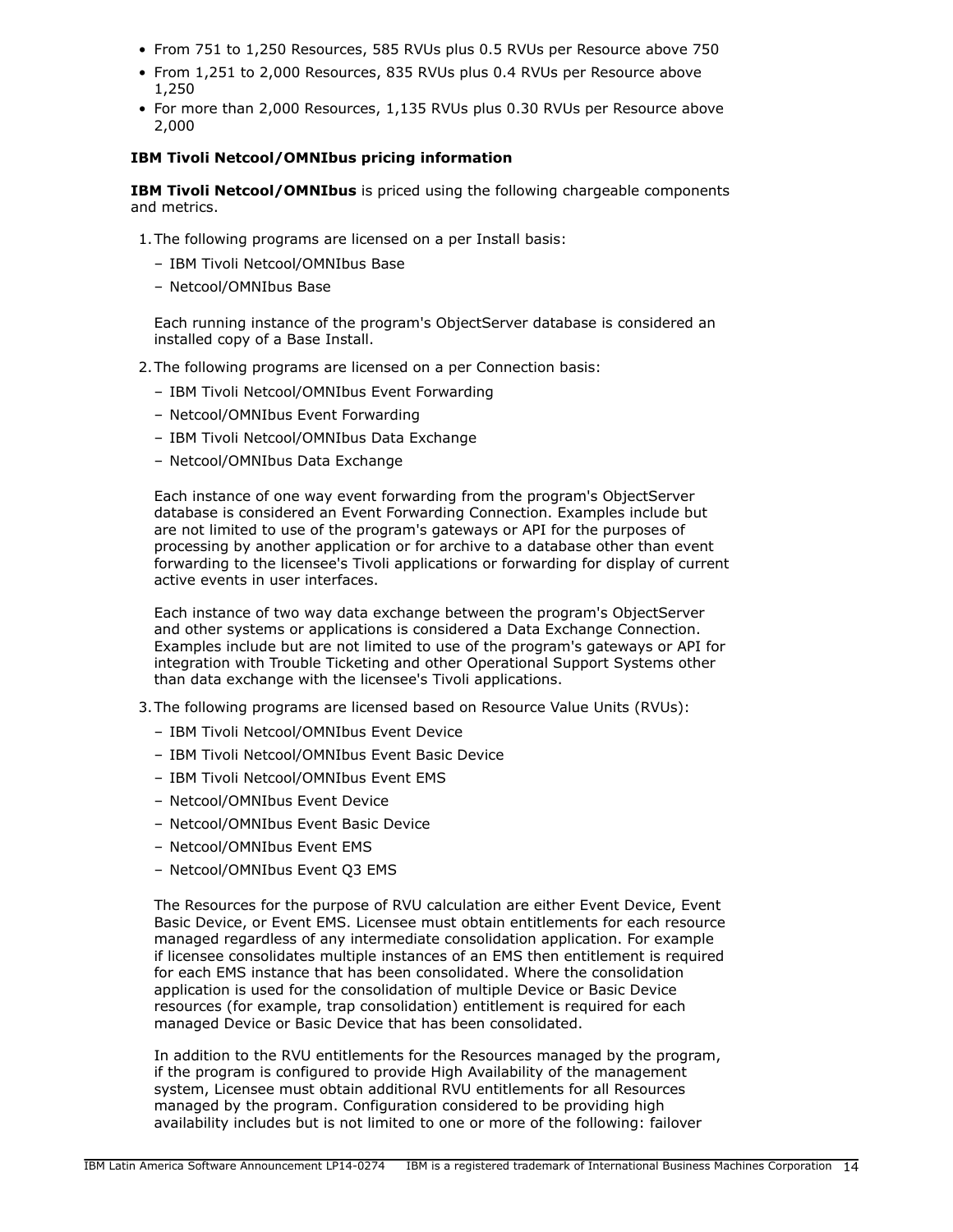and failback connections to the ObjectServer databases configured for Hot Standby, event store and forward, peer to peer heartbeating, and event resynchronization with restarting element management systems.

An Event Device is an element that has the capability to initiate a notification or respond to a request for notification. Examples include, but are not limited to, servers, routers, and switches, Integrated Facility for Linux (IFL) processors, and managed instances within a third-party cloud.

An Event Basic Device Tier is a resource with limited computing power, equipment monitored by a special purpose sensor or telemetry device, or NSU. Examples include, but are not limited to, point-of-sale terminals, printers, VoIP telephones, dsl modems, cable modems, and assets such as production equipment, facilities-related items, and transportation-related items.

An Event EMS is an instance of an Element Management System provided by a non-IBM software vendor or network equipment provider that provides unified fault configuration, accounting performance, and/or security management including but not limited to the capability of initiating appropriate action to one or more physical devices and fault management. Other resources counted at the EMS Tier include mainframe systems (which are measured per 400 MSUs), IBM Tivoli Monitoring when use of IBM Tivoli Monitoring is restricted to the forwarding of situation events relating only to performance data (broader usage of IBM Tivoli Monitoring requires device pricing), and Microsoft System Center Operations Manager. A Million Service Units (MSUs) is defined as millions of Central Processing Unit (CPU) service units per hour; the measure of capacity used to describe the computing power of the hardware processors on which S/390 or System z software runs. Processor MSU values are determined by the hardware vendor, IBM, or Software Compatible Vendors (SCVs). For MSU capacity by vendor and machine, refer to

[http://www.ibm.com/systems/z/resources/swprice/reference/exhibits/](http://www.ibm.com/systems/z/resources/swprice/reference/exhibits/hardware.html) [hardware.html](http://www.ibm.com/systems/z/resources/swprice/reference/exhibits/hardware.html)

4.RVU conversion table

From 1 to 100 Resources, 1.0 RVU per Resource

From 101 to 250 Resources, 100 RVUs plus 0.9 RVUs per Resource above 100 From 251 to 500 Resources, 235 RVUs plus 0.8 RVUs per Resource above 250 From 501 to 750 Resources, 435 RVUs plus 0.6 RVUs per Resource above 500 From 751 to 1,250 Resources, 585 RVUs plus 0.5 RVUs per Resource above 750 From 1,251 to 2,000 Resources, 835 RVUs plus 0.4 RVUs per Resource above 1,250

For more than 2,000 Resources, 1,135 RVUs plus 0.30 RVUs per Resource above 2,000

### **IBM Tivoli Netcool Configuration Manager pricing information**

**IBM Tivoli Netcool Configuration Manager** is priced using the following chargeable components and metrics.

The following program is licensed on a per Install basis:

• IBM Tivoli Netcool Configuration Manager Base

The following programs are licensed on an RVU basis:

- IBM Tivoli Netcool Configuration Manager Configuration Standard Device
- IBM Tivoli Netcool Configuration Manager Configuration Standard Basic Device
- IBM Tivoli Netcool Configuration Manager SmartModel Device
- IBM Tivoli Netcool Configuration Manager SmartModel Basic Device
- IBM Tivoli Netcool Configuration Manager SmartModel Complex Device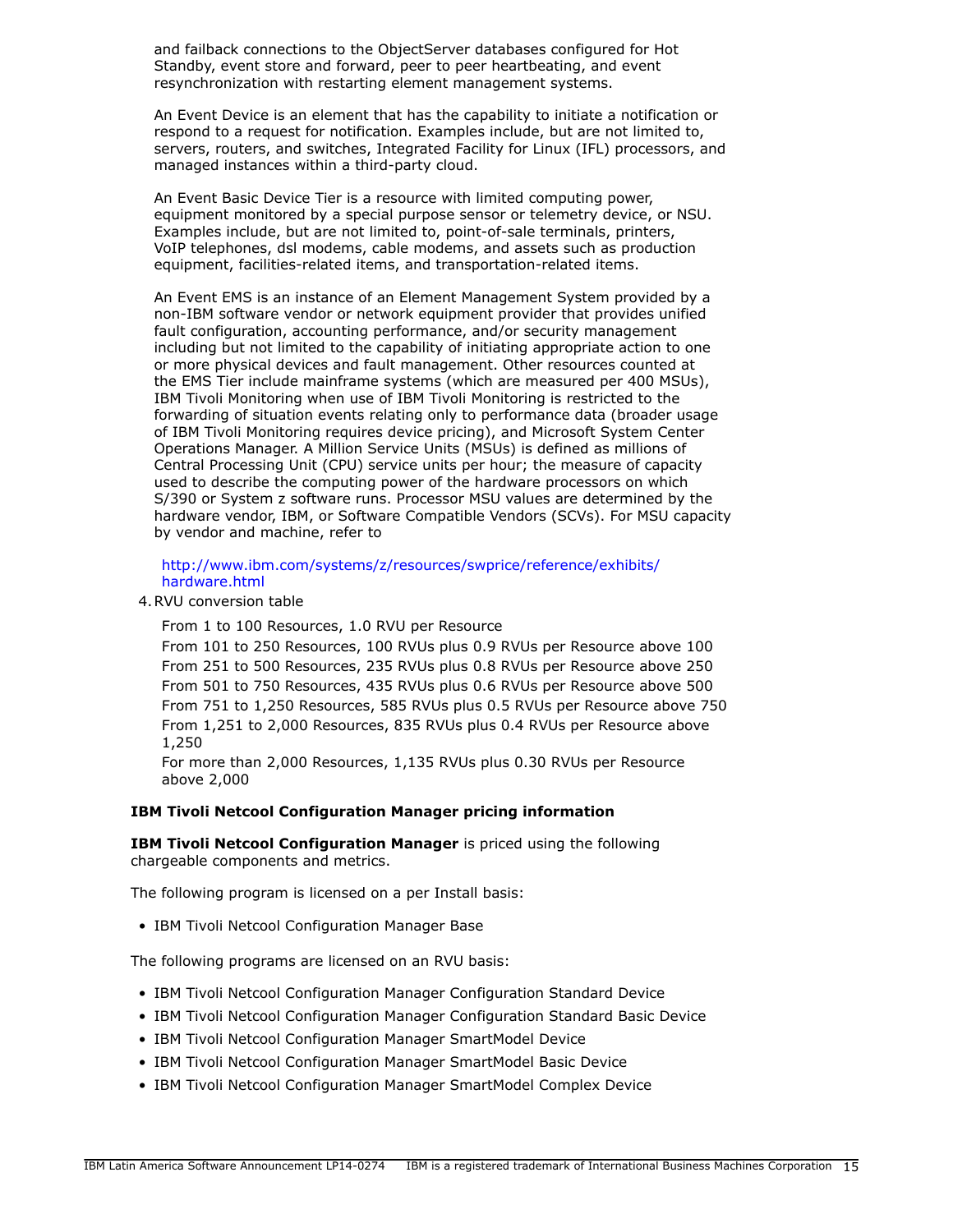The Resources for the purpose of RVU calculation are either Configuration Standard Device, Configuration Standard Basic Device, SmartModel Device, SmartModel Basic Device, or SmartModel Complex Device.

A Configuration Standard Device has an interface that is open for configuration management (for example, CLI) using the native capabilities of the device. Examples include, but are not limited to hubs, gateways, routers, and switches.

A Configuration Standard Basic Device is a resource with limited computing power, equipment monitored by a special purpose sensor or telemetry device, or NSU. Examples include, but are not limited to, point-of-sale terminals, printers, VoIP telephones, DSL modems, cable modems, and assets such as production equipment, facilities-related items, and transportation-related items.

A SmartModel Device is a resource for which Licensee needs advanced modeling capabilities. Examples include, but are not limited to, consumer Customer Premise Equipment (CPE) type devices, small enterprise routers, switches used as gateways, on-premise equipment typically, aggregation and core type devices found in the network.

A SmartModel Basic Device is a resource with limited computing power, equipment monitored by a special purpose sensor or telemetry device, or NSU for which licensee needs advanced modeling capabilities. Examples include, but are not limited to, point-of-sale terminals, printers, VoIP telephones, DSL modems, cable modems, and assets such as production equipment, facilities-related items, and transportation-related items

A SmartModel Complex Device is an element that meets one of the following criteria:

- A high-capacity device capable of providing higher layer (OSI layer 4 plus) services.
- A very large routing or switching device.
- A device capable of supporting multiple virtual images.

RVU conversion table:

- From 1 to 100 Resources, 1.0 RVU per Resource
- From 101 to 250 Resources, 100 RVUs plus 0.9 RVUs per Resource above 100
- From 251 to 500 Resources, 235 RVUs plus 0.8 RVUs per Resource above 250
- From 501 to 750 Resources, 435 RVUs plus 0.6 RVUs per Resource above 500
- From 751 to 1,250 Resources, 585 RVUs plus 0.5 RVUs per Resource above 750
- From 1,251 to 2,000 Resources, 835 RVUs plus 0.4 RVUs per Resource above 1,250
- For more than 2,000 Resources, 1,135 RVUs plus 0.30 RVUs per Resource above 2,000

### **Pricing example**

### **IBM Netcool Network Management pricing example**

Customer installs 1 application instance of the Netcool Network Management base and would like network, event, and configuration management capabilities for 1,250 devices. This is a new installation of Netcool Network Management. The customer has not previously purchased entry tier entitlements.

The customer requires the following:

- Quantity of 1 Netcool Network Management Base (1 for each active instance of the IBM Tivoli Netcool/OMNIbus ObjectServer database)
- Quantity of 710 of Netcool Network Management Entry\* Device (100 multiplied by factor of 1.0 (100), added to 150 multiplied by a factor of 0.9 (135), added to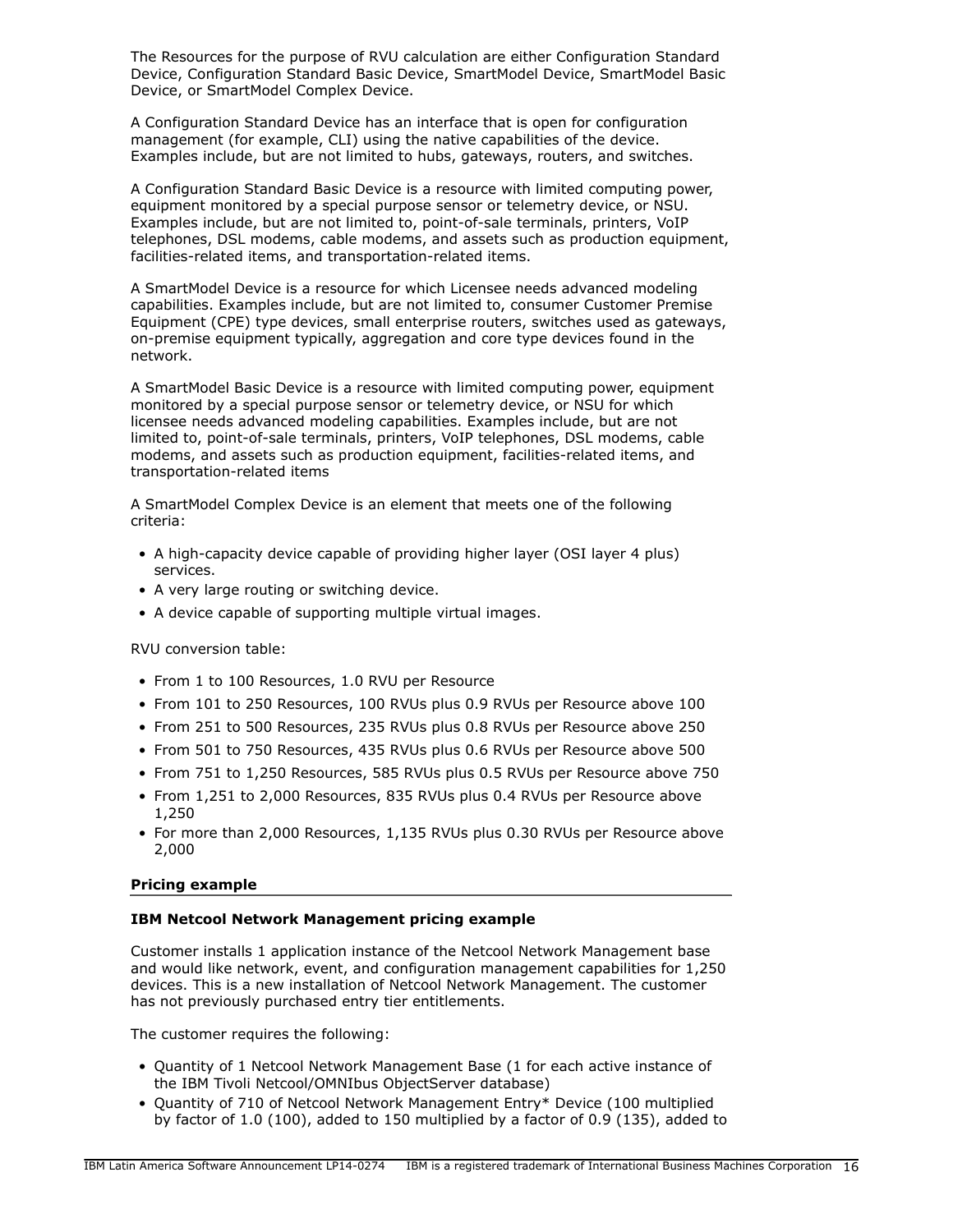250 multiplied by a factor of 0.8 (200), added to 250 multiplied by a factor of 0.6 (150), added to 250 multiplied by a factor of 0.5 (125))

\* Because the customer has previously not purchased entry tier entitlements, the customer may purchase entitlements for a maximum of 1,000 devices using the Netcool Network Management Entry Device.

- Quantity of 235 Netcool Network Management Event Device (100 multiplied by factor of 1.0 (100), added to 150 multiplied by a factor of 0.9 (135))
- Quantity of 235 Netcool Network Management Network Device (100 multiplied by factor of 1.0 (100), added to 150 multiplied by a factor of 0.9 (135))
- Quantity of 235 Netcool Network Management Configuration Standard Device (100 multiplied by factor of 1.0 (100), added to 150 multiplied by a factor of 0.9 (135))

The same customer later requires SmartModel Device management for 250 of the devices previously entitled under Configuration Standard Device.

The customer requires the following:

• Quantity of 235 trade up from Configuration Manager Configuration Standard Device (100 multiplied by factor of 1.0 (100), added to 150 multiplied by a factor of 0.9 (135))

### **IBM Tivoli Netcool Configuration Manager pricing example**

ABC Telcom deploys 1 install of IBM Tivoli Netcool Configuration Manager on 1 server and is managing configurations on 2,500 devices. ABC needs SmartModel capabilities for 1,250 devices, of which 10 are very high capacity (SmartModel Complex), 1,240 are high-capacity, core type devices (SmartModel Device). The remainder of the devices (1,250) require Configuration Standard device support.

The customer requires the following:

|                                                                                 | Pricing<br>metric | Quantity in Installs<br>customer<br>environment | required     | Net Resource<br>Value Units<br>required |
|---------------------------------------------------------------------------------|-------------------|-------------------------------------------------|--------------|-----------------------------------------|
| IBM Tivoli Netcool<br>Configuration Manager<br>Base                             | Install           | 1                                               | $\mathbf{1}$ |                                         |
| IBM Tivoli Netcool<br>Configuration Manager<br>Configuration Standard<br>Device | <b>RVU</b>        | 1,250                                           |              | 835*                                    |
| IBM Tivoli Netcool<br>Configuration Manager<br>SmartModel Device                | <b>RVU</b>        | 1,240                                           |              | 830**                                   |
| IBM Tivoli Netcool<br>Configuration Manager<br>SmartModel Complex<br>Device     | <b>RVU</b>        | 10                                              |              | $10***$                                 |
| * Quantity of 1250 requires 835 RVUs per RVU Factor table.                      |                   |                                                 |              |                                         |

\*\* Quantity of 1240 requires 830 RVUs per RVU Factor table.

\*\*\* Quantity of 10 requires 10 RVUs per RVU Factor table.

### <span id="page-16-0"></span>**Ordering information**

This product is only available via Passport Advantage. It is not available as shrinkwrap.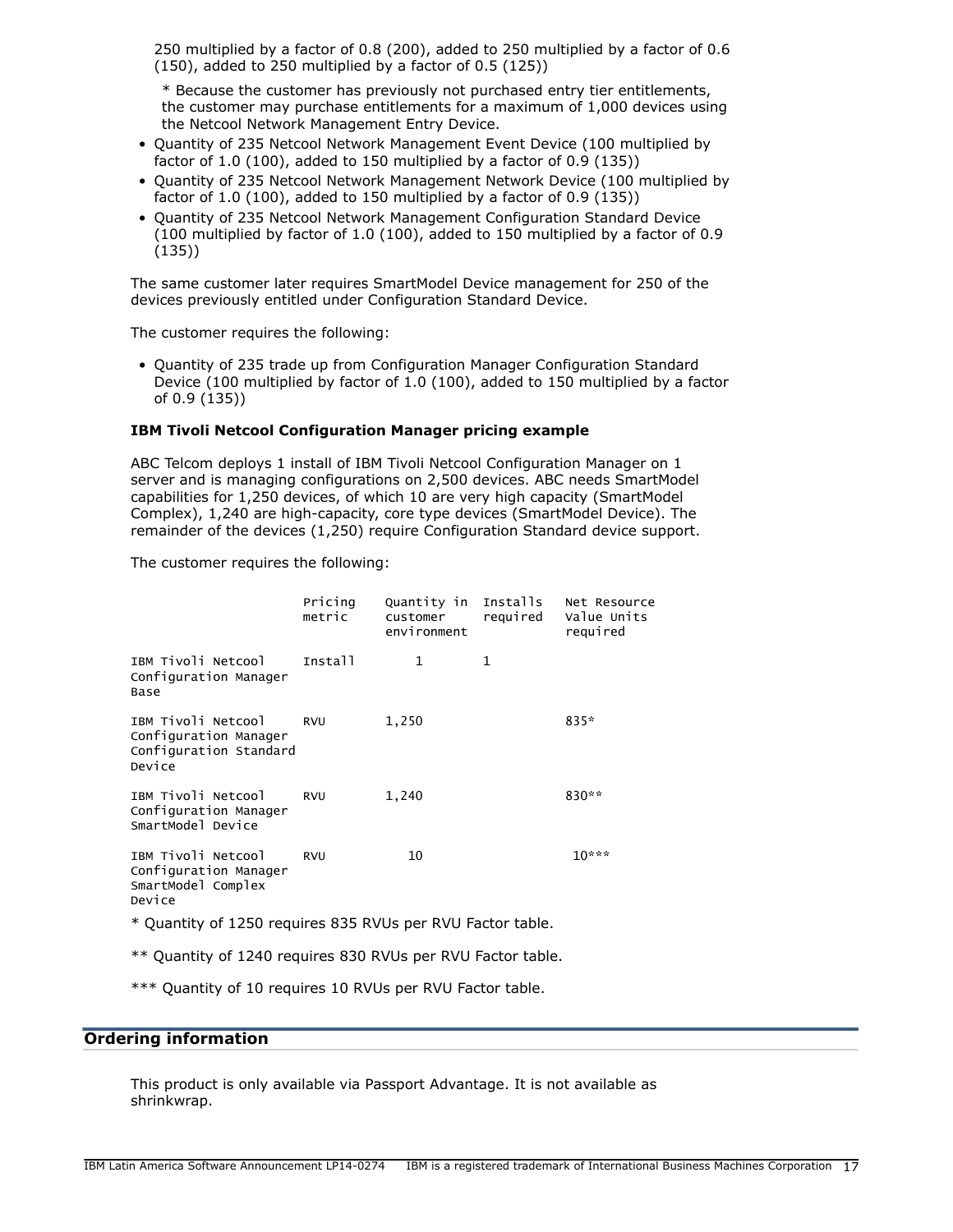These products may only be sold directly by IBM or by authorized IBM Business Partners for Software Value Plus.

For more information about IBM Software Value Plus, visit

[http://www.ibm.com/partnerworld/page/svp\\_authorized\\_portfolio](http://www.ibm.com/partnerworld/page/svp_authorized_portfolio)

To locate IBM Business Partners for Software Value Plus in your geography for a specific Software Value Plus portfolio, visit

<http://www.ibm.com/partnerworld/wps/bplocator/>

IBM product, service or specialty: Software

Product group: Tivoli Business Automation Product Identifier Description (PID) IBM Netcool Network Management (5724-W11) Product category: Network Management and Performance

Product group: Tivoli Business Automation Product Identifier Description (PID) IBM Tivoli Netcool/OMNIbus (5724-S44) Product category: Network Management and Performance

Product group: Tivoli Business Automation Product Identifier Description (PID) IBM Tivoli Network Manager IP Edition (5724-S45) Product category: Network Management and Performance

Product group: Tivoli Business Automation Product Identifier Description (PID) IBM Tivoli Netcool Configuration Manager (5725-F56) Product category: Network Management and Performance

The programs in this announcement all have Value Unit-Based pricing.

| Program<br>number | Program name                                                                                                                                                                                                                                                      | Value Unit<br>exhibit                                                      |
|-------------------|-------------------------------------------------------------------------------------------------------------------------------------------------------------------------------------------------------------------------------------------------------------------|----------------------------------------------------------------------------|
| 5724-W11          | IBM Netcool Network Management V9.2.2<br>5724-S44 IBM Tivoli Netcool/OMNIbus V7.4.0<br>5724-S45 IBM Tivoli Network Manager IP Edition V4.1.1<br>5724-S45 IBM Tivoli Network Manager IP Edition V3.9.0<br>5725-F56 IBM Tivoli Netcool Configuration Manager V6.4.1 | <b>VUE002</b><br><b>VUE002</b><br><b>VUE002</b><br>VUE002<br><b>VUE002</b> |

### **Value Unit exhibit VUE002**

|                          |         | Resources | <b>RVU</b> | Maximum<br>RVUS at | Cumulative  |
|--------------------------|---------|-----------|------------|--------------------|-------------|
| Level                    | Minimum | Maximum   | factor     | this level         | <b>RVUS</b> |
| 1 (minimum)              |         | 100       | 1.0        | 100                | 100         |
| 2                        | 101     | 250       | 0.9        | 135                | 235         |
| 3                        | 251     | 500       | 0.8        | 200                | 435         |
| $\overline{4}$           | 501     | 750       | 0.6        | 150                | 585         |
| 5                        | 751     | 1,250     | 0.5        | 250                | 835         |
| 6                        | 1,251   | 2,000     | 0.4        | 300                | 1,135       |
| (maximum)<br>$7^{\circ}$ | 2.000   | and above | 0.3        |                    |             |

#### **Passport Advantage trade up**

Below is a list of precursor products for which you must have already acquired a license, in order to be eligible to acquire equivalent licenses using the trade-up part numbers.

| Precursor product | Trade-up product                                                   | Trade-up<br>part number |
|-------------------|--------------------------------------------------------------------|-------------------------|
| Console RVU       | IBM Tivoli Enterprise IBM Netcool Network Management<br>Entry Tier | DOB8KLL                 |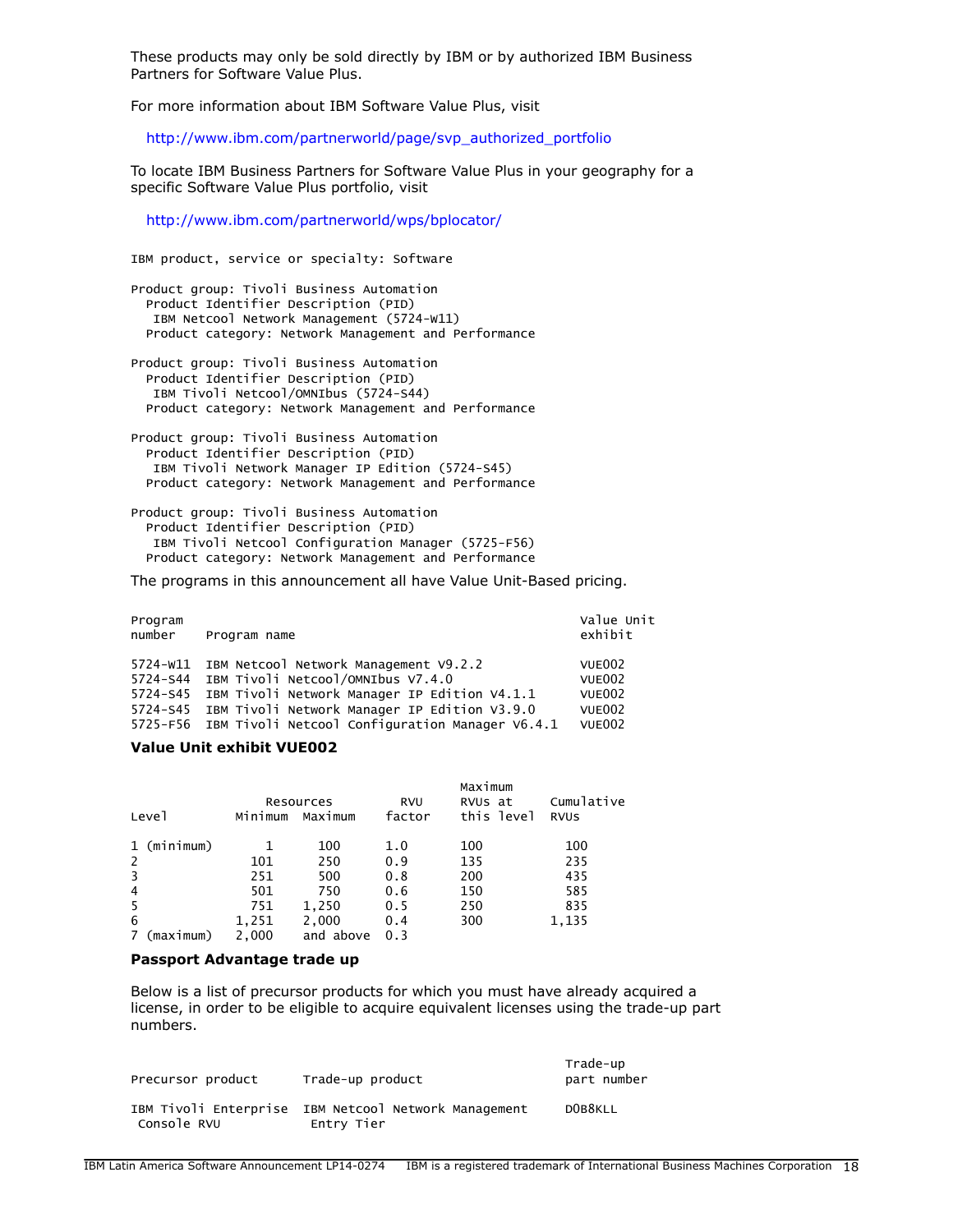| IBM Tivoli Netview<br><b>RVU</b>            | IBM Netcool Network Management<br>Entry Tier                         | DOB8LLL        |
|---------------------------------------------|----------------------------------------------------------------------|----------------|
| IBM Tivoli Enterprise<br>Console RVU        | IBM Netcool Network Management<br>Entry Tier zLinux                  | DOB8RLL        |
| IBM Tivoli Netview<br><b>RVU</b>            | IBM Netcool Network Management<br>Entry Tier zLinux                  | DOB8SLL        |
| IBM Tivoli Enterprise<br>Console RVU        | IBM Netcool Network Management<br>Event Device Tier                  | DOB8YLL        |
| IBM Tivoli Enterprise<br>Console RVU        | IBM Netcool Network Management<br>Event Device Tier zLinux           | DOB93LL        |
| IBM Tivoli Enterprise<br>Console RVU        | IBM Netcool Network Management<br>Event Basic Device Tier            | DOB99LL        |
| IBM Tivoli Enterprise<br>Console RVU        | IBM Netcool Network Management<br>Event Basic Device Tier zLinux     | DOB9HLL        |
| IBM Tivoli Enterprise<br>Console RVU        | IBM Netcool Network Management<br>Event EMS Tier                     | DOB9PLL        |
| IBM Tivoli Enterprise<br>Console RVU        | IBM Netcool Network Management<br>Event EMS Tier zLinux              | DOB9SLL        |
| IBM Tivoli Enterprise<br>Console RVU        | IBM Netcool Network Management<br>Network Basic Device Tier          | DOBA7LL        |
| IBM Tivoli Netview<br><b>RVU</b>            | IBM Netcool Network Management<br>Network Basic Device Tier          | DOBA8LL        |
| IBM Tivoli Enterprise<br>Console RVU        | IBM Netcool Network Management<br>Network Basic Device Tier zLinux   | D0BABLL        |
| IBM Tivoli Netview<br><b>RVU</b>            | IBM Netcool Network Management<br>Network Basic Device Tier zLinux   | <b>DOBACLL</b> |
| IBM Tivoli Enterprise<br>Console RVU        | IBM Netcool Network Management<br>Network Device Tier                | D0BAFLL        |
| IBM Tivoli Netview<br><b>RVU</b>            | IBM Netcool Network Management<br>Network Device Tier                | DOBAGLL        |
| IBM Tivoli Enterprise<br>Console RVU        | IBM Netcool Network Management<br>Network Device Tier zLinux         | D0BAQLL        |
| IBM Tivoli Netview<br><b>RVU</b>            | IBM Netcool Network Management<br>Network Device Tier zLinux         | D0BARLL        |
| IBM Tivoli Enterprise<br>Console RVU        | IBM Netcool Network Management<br>Base per Install                   | DOBTTLL        |
| IBM Tivoli Netview<br><b>RVU</b>            | IBM Netcool Network Management<br>Base per Install                   | DOBTULL        |
| IBM Tivoli Enterprise<br>Console RVU        | IBM Netcool Network Management<br>Base per Install zLinux            | D0BTXLL        |
| IBM Tivoli Netview<br><b>RVU</b>            | IBM Netcool Network Management<br>Base per Install zLinux            | D0BTYLL        |
| IBM Tivoli Enterprise<br>Console            | IBM Tivoli Netcool/OMNIbus Base<br>per install                       | DOBV6LL        |
| IBM Tivoli Enterprise<br>Console            | IBM Tivoli Netcool/OMNIbus Base<br>per install for Linux on System Z | DOBV5LL        |
| IBM Tivoli Enterprise<br>Console RVU        | IBM Tivoli Netcool/OMNIbus Event<br>Device Tier                      | D0BAVLL        |
| IBM Tivoli Enterprise<br>Console RVU zLinux | IBM Tivoli Netcool/OMNIbus Event<br>Device Tier                      | DOBBILL        |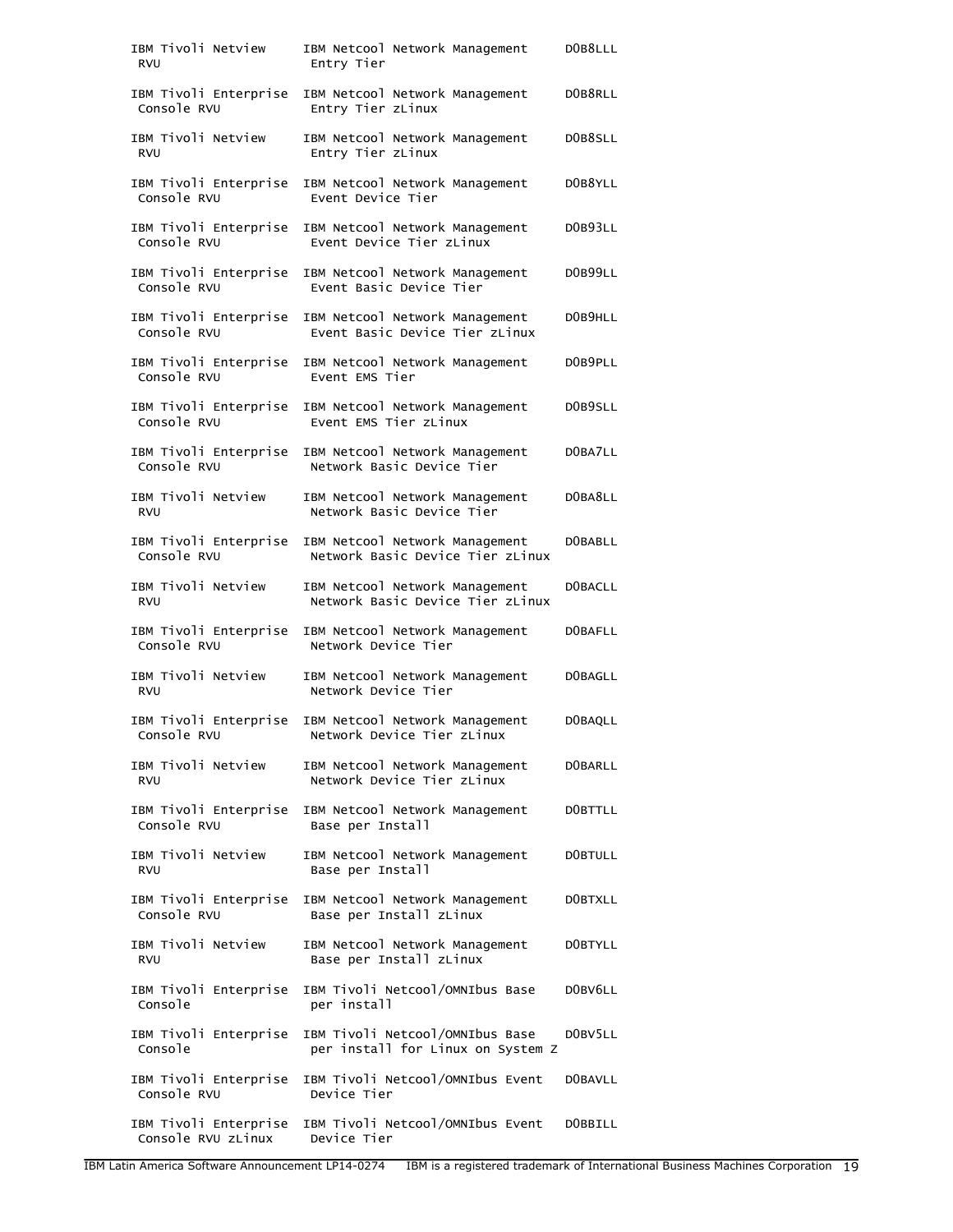| IBM Tivoli Enterprise<br>Console RVU                                           | IBM Tivoli Netcool/OMNIbus Event<br>EMS Tier                          | DOBB7LL        |
|--------------------------------------------------------------------------------|-----------------------------------------------------------------------|----------------|
| IBM Tivoli Enterprise<br>Console RVU zLinux                                    | IBM Tivoli Netcool/OMNIbus Event<br>EMS Tier                          | DOBB1LL        |
| IBM Tivoli<br>Netcool/OMNIbus Base                                             | IBM Netcool Network Management<br>Base                                | <b>DOLXGLL</b> |
| IBM Tivoli Network<br>Manager IP Ed Base                                       | IBM Netcool Network Management<br>Base                                | <b>DOLXGLL</b> |
| IBM Tivoli Netcool<br>Configuration Manager<br>Base                            | IBM Netcool Network Management<br>Base                                | <b>DOLXGLL</b> |
| IBM Tivoli<br>Netcool/OMNIbus Base<br>for zLinux                               | IBM Netcool Network Management<br>Base for z Linux                    | <b>DOLXHLL</b> |
| IBM Tivoli Network<br>Manager IP Ed Base<br>for zLinux                         | IBM Netcool Network Management<br>Base for z Linux                    | <b>DOLXHLL</b> |
| IBM Tivoli Netcool<br>Configuration Manager Base for z Linux<br>Basefor zLinux | IBM Netcool Network Management                                        | <b>DOLXHLL</b> |
| IBM Tivoli<br>Netcool/OMNIbus<br>Basic Device                                  | IBM Netcool Network Management<br>Event Basic Device                  | <b>DOLWZLL</b> |
| IBM Tivoli<br>Netcool/OMNIbus<br>Basic Device For<br>zLinux                    | IBM Netcool Network Management<br>Event Basic Device<br>for z Linux   | DOLXOLL        |
| IBM Tivoli<br>Netcool/OMNIbus<br>Event Device                                  | IBM Netcool Network Management<br>Event Device                        | DOLX1LL        |
| IBM Tivoli<br>Netcool/OMNIbus<br>Event Device For<br>zLinux                    | IBM Netcool Network Management<br>Event Device for z Linux            | DOLX3LL        |
| IBM Tivoli<br>Netcool/OMNIbus<br>EMS Tier                                      | IBM Netcool Network Management<br>Event EMS Tier                      | DOLX4LL        |
| IBM Tivoli<br>Netcool/OMNIbus<br>EMS Tier For<br>zLinux                        | IBM Netcool Network Management<br>Event EMS Tier for z Linux          | DOLX2LL        |
| IBM Tivoli Network<br>Manager IP Ed Basic<br>Device                            | IBM Netcool Network Management<br>Network Basic Device                | DOLX6LL        |
| IBM Tivoli Network<br>Manager IP Ed Basic<br>Device For zLinux                 | IBM Netcool Network Management<br>Network Basic Device<br>for z Linux | DOLX7LL        |
| IBM Tivoli Network<br>Manager IP Ed<br>Device                                  | IBM Netcool Network Management<br>Network Device                      | DOLX5LL        |
| IBM Tivoli Network<br>Manager IP Ed<br>Device For zLinux                       | IBM Netcool Network Management<br>Network Device<br>for z Linux       | <b>DOLXMLL</b> |

IBM Tivoli Netcool IBM Tivoli Netcool Configuration D0LURLL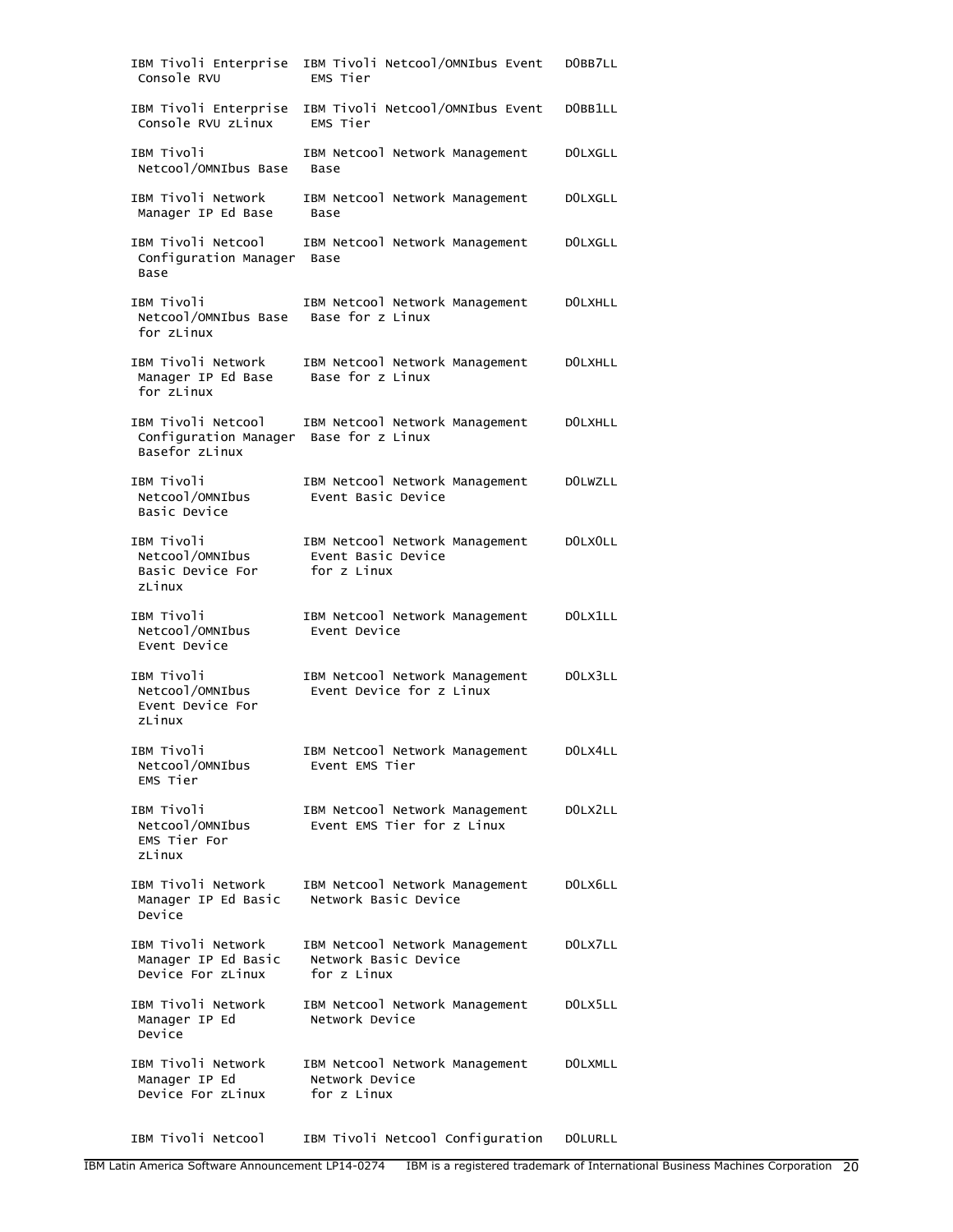| Configuration Manager<br>Configuration<br>Standard Basic Device                 | Manager Smart Model<br>Basic Device<br>per Resource Value Unit                                        |                |
|---------------------------------------------------------------------------------|-------------------------------------------------------------------------------------------------------|----------------|
| IBM Tivoli Netcool<br>Configuration Manager<br>Configuration<br>Standard Device | IBM Tivoli Netcool Configuration<br>Manager Smart Model<br>Device<br>per Resource Value Unit          | <b>DOLUULL</b> |
| IBM Tivoli Netcool<br>Configuration Manager<br>Configuration<br>Standard Device | IBM Tivoli Netcool Configuration<br>Manager Smart Model<br>Complex Device<br>per Resource Value Unit  | <b>DOLUXLL</b> |
| IBM Tivoli Netcool<br>Configuration Manager                                     | IBM Netcool Network Management<br>Configuration Standard Basic<br>Device per Resource Value Unit      | DOLY1LL        |
| IBM Tivoli Netcool<br>Configuration Manager                                     | IBM Netcool Network Management<br>Configuration Smart Model Basic<br>Device per Resource Value Unit   | <b>DOLWILL</b> |
| IBM Tivoli Netcool<br>Configuration Manager<br>Basic Device                     | IBM Netcool Network Management<br>Configuration Smart Model Basic<br>Device per Resource Value Unit   | <b>DOLWJLL</b> |
| IBM Tivoli Netcool<br>Configuration Manager<br>Standard Device                  | IBM Netcool Network Management<br>Configuration Smart Model<br>Device per Resource Value Unit         | <b>DOLWMLL</b> |
| IBM Tivoli Netcool<br>Configuration Manager<br>Standard Device                  | IBM Netcool Network Management<br>Configuration Smart Model Complex<br>Device per Resource Value Unit | <b>DOLWRLL</b> |
| IBM Tivoli Netcool<br>Configuration Manager<br>Standard Tier                    | IBM Netcool Network Management<br>Configuration Standard<br>Device                                    | <b>DOLXYLL</b> |
| IBM Tivoli Netcool<br>Configuration Manager<br>SmartModel Tier 1                | IBM Netcool Network Management<br>Smart Model Device                                                  | <b>DOLWNLL</b> |
| IBM Tivoli Netcool<br>Configuration Manager<br>SmartModel Tier 2                | IBM Netcool Network Management<br>Smart Model Device                                                  | <b>DOLWNLL</b> |
| IBM Tivoli Netcool<br>Configuration Manager<br>SmartModel Tier 3                | IBM Netcool Network Management<br>Smart Model Device                                                  | <b>DOLWSLL</b> |

Consult your IBM representative if you have any questions.

# **Passport Advantage customer: Media pack entitlement details**

Customers with active maintenance or subscription for the products listed are entitled to receive the corresponding media pack.

# **IBM Netcool Network Management V9.2.2 (5724-W11)**

| Media packs<br>description                                                          | Part number |
|-------------------------------------------------------------------------------------|-------------|
| IBM Netcool Network Management V9.2.2<br>Base Multiplatform Multilingual Media Pack | BJ15KML     |
| IBM Tivoli Netcool/OMNIbus V7.4 (5724-S44)                                          |             |
| Media packs<br>description                                                          | Part number |
| IBM Tivoli Netcool/OMNIbus V7.4<br>Base MULTIPLATFORM MULTILILINGUAL MEDIA PACK     | BP01FML     |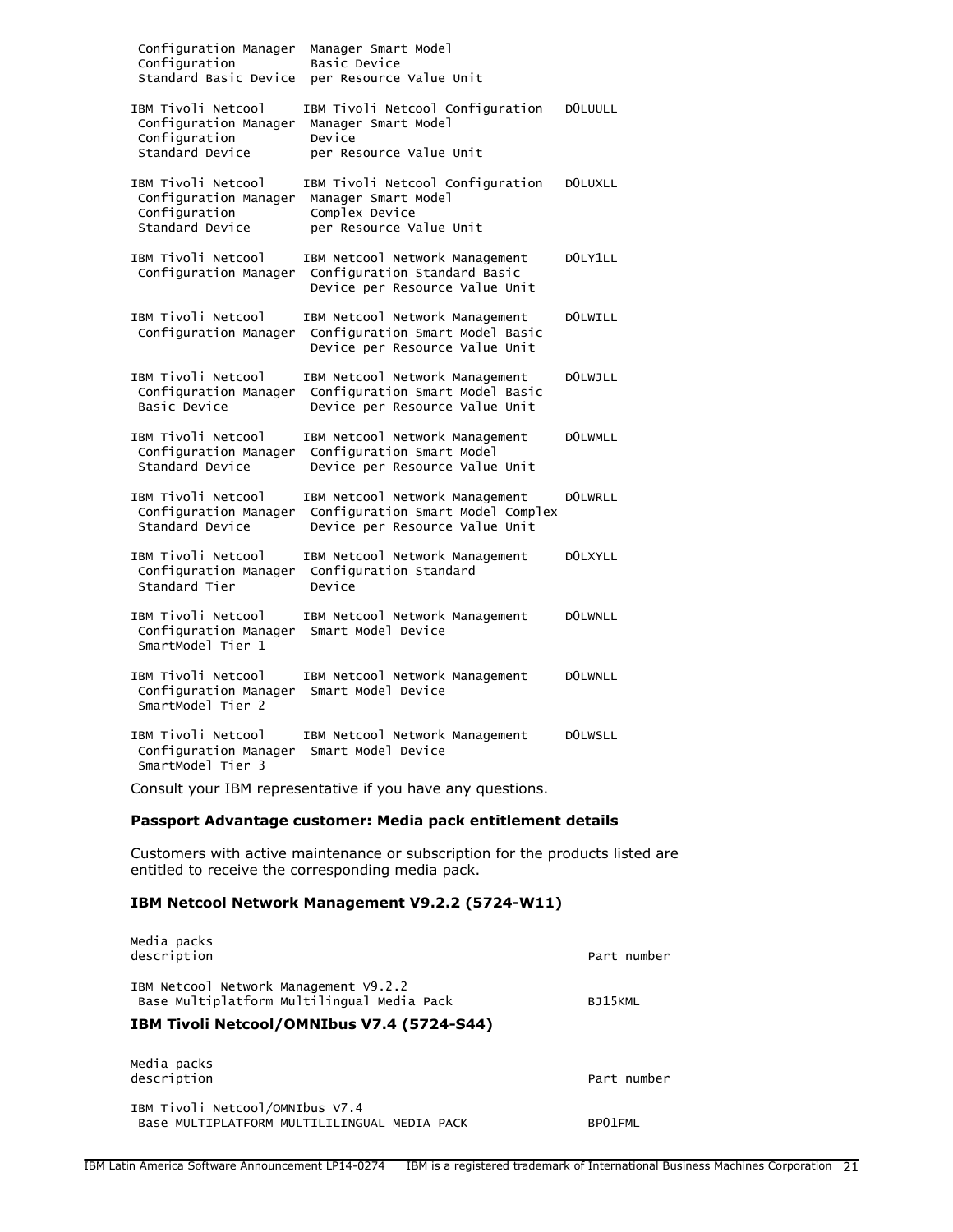| IBM Tivoli Netcool/OMNIbus Event Forwarding V7.4<br>MULTIPLATFORM ENGLISH MEDIA PACK    | BP01HEN     |  |
|-----------------------------------------------------------------------------------------|-------------|--|
| IBM Tivoli Netcool/OMNIbus Data Exchange V7.4<br>MULTIPLATFORM ENGLISH MEDIA PACK       | BP01IEN     |  |
| <b>IBM Tivoli Network Manager IP Edition V4.1.1 (5724-S45)</b>                          |             |  |
| Media packs<br>description                                                              | Part number |  |
| IBM Tivoli Network Manager IP Edition V4.1.1<br>MULTIPLATFORM MULTILILINGUAL MEDIA PACK | BP01NML     |  |
| <b>IBM Tivoli Network Manager IP Edition V3.9.0 (5724-S45)</b>                          |             |  |
| Media packs<br>description<br>IBM Tivoli Network Manager IP Edition V3.9.0              | Part number |  |
| MULTIPLATFORM MULTILILINGUAL MEDIA PACK                                                 | BP01CML     |  |
| <b>IBM Tivoli Netcool Configuration Manager V6.4.1 (5725-F56)</b>                       |             |  |
|                                                                                         |             |  |

| Media packs<br>description                                                                                               | Part number    |
|--------------------------------------------------------------------------------------------------------------------------|----------------|
| IBM Tivoli Netcool Configuration Manager V6.4.1<br>Base Multiplatform English Media Pack                                 | BJ15LEN        |
| IBM Tivoli Netcool Configuration Manager<br>Configuration Standard Device v6.4 Multiplatform<br>English Media Pack       | <b>B1131FN</b> |
| IBM Tivoli Netcool Configuration Manager<br>Configuration Standard BASIC Device V6.4<br>Multiplatform English Media Pack | <b>BJ132EN</b> |
| IBM Tivoli Netcool Configuration Manager<br>SmartModel basic Device V6.4 Multiplatform English<br>Media Pack             | <b>BJ133EN</b> |
| IBM Tivoli Netcool Configuration Manager<br>SmartModel Device V6.4 Multiplatform English<br>Media Pack                   | <b>B1134FN</b> |
| IBM Tivoli Netcool Configuration Manager<br>SmartModel Complex Device V6.4 Multiplatform English<br>Media Pack           | <b>BJ135EN</b> |

### **Current licensees**

Current licensees, with support in effect, will automatically be shipped the update.

### **New licensees**

Orders for new licenses will be accepted now.

Shipment will begin on the planned availability date.

### **Basic license**

### **Ordering information for Passport Advantage**

Passport Advantage allows you to have a common anniversary date for Software Maintenance renewals, which can simplify management and budgeting for eligible new versions and releases (and related technical support) for your covered products. The anniversary date, established at the start of your Passport Advantage Agreement, will remain unchanged while your Passport Advantage Agreement remains in effect. New software purchases will initially include twelve full months of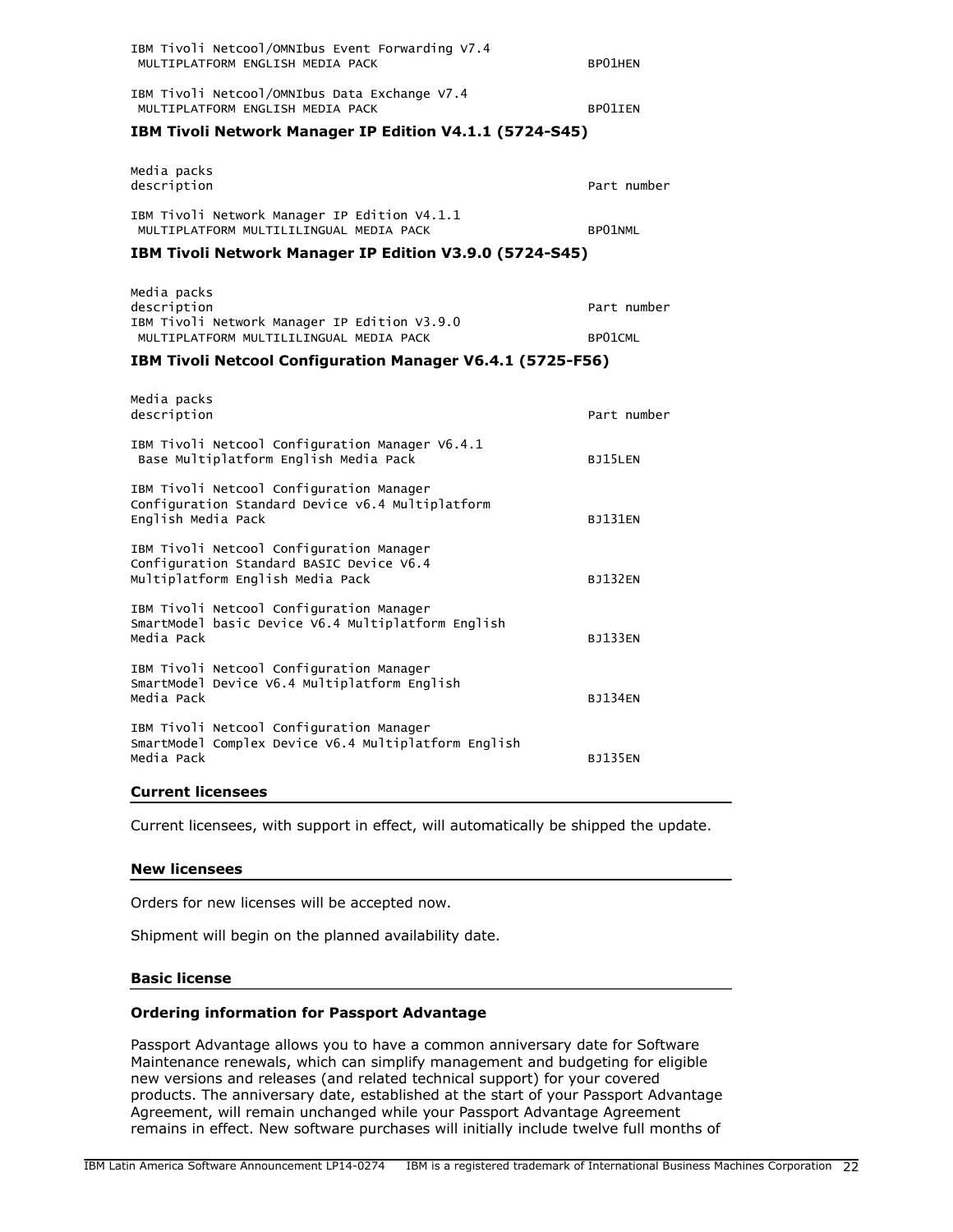Software Maintenance. Software Maintenance in the second year (the first year of renewal) can be prorated to be coterminous with your common anniversary date. Thereafter, all Software Maintenance will renew at the common anniversary date for twelve full months of maintenance.

Refer to the IBM International Passport Advantage Agreement and to the *IBM Software Support Handbook* for specific terms relating to, and a more complete description of, technical support provided through Software Maintenance.

The quantity to be specified for the Passport Advantage part numbers in the following table is per required number of Resource Value Units. To order for Passport Advantage, specify the desired part number and quantity.

### **IBM Netcool Network Management V9.2.2 (5724-W11)**

#### **Base per install**

| Description                                       | Part<br>number |
|---------------------------------------------------|----------------|
| Base Per Install                                  |                |
| License + SW Subscription & Support 12 Months     | DOBTRLL        |
| SW Subscription & Support Renewal                 | E087VLL        |
| SW Subscription & Support Reinstatement 12 Months | DOBTSLL        |
| Trade Up from IBM Tivoli Enterprise Console       |                |
| License + SW Subscription & Support 12 Months     | DOBTTLL        |
| Trade Up From IBM Tivoli Netview                  |                |
| License + SW Subscription & Support 12 Months     | <b>DOBTULL</b> |
| Trade Up from OMNIbus, Network Manager or ITNCM   |                |
| License + SW Subscription & Support 12 Months     | DOLXGLL        |
| Base per Install for zLinux                       |                |
| License + SW Subscription & Support 12 Months     | DOBTVLL        |
| SW Subscription & Support Renewal                 | E087WLL        |
| SW Subscription & Support Reinstatement 12 Months | <b>DOBTWLL</b> |
| Trade Up from IBM Tivoli Enterprise Console       |                |
| License + SW Subscription & Support 12 Months     | DOBTXLL        |
| Trade Up from IBM Tivoli Netview                  |                |
| License + SW Subscription & Support 12 Months     | DOBTYLL        |
| Trade Up from OMNIbus, Network Manager or ITNCM   |                |
| License + SW Subscription & Support 12 Months     | DOLXHLL        |

### **Entry Tier per Resource Value Unit**

| Description                                       | Part<br>number |
|---------------------------------------------------|----------------|
| ENTRY TIER PER RESOURCE VALUE UNIT                |                |
| License + SW Subscription & Support 12 Months     | DOB8ILL        |
| SW Subscription & Support Renewal                 | E07VOLL        |
| SW Subscription & Support Reinstatement 12 Months | DOB8JLL        |
| TRADE UP from IBM Tivoli Enterprise Console       |                |
| License + SW Subscription & Support 12 Months     | DOB8KLL        |
| TRADE UP from IBM Tivoli Netview                  |                |
| License + SW Subscription & Support 12 Months     | DOB8LLL        |
|                                                   |                |
| ENTRY TIER PER RESOURCE VALUE UNIT for ZLINUX     |                |
| License + SW Subscription & Support 12 Months     | DOB8PLL        |
| SW Subscription & Support Renewal                 | E07V2LL        |
| SW Subscription & Support Reinstatement 12 Months | DOB8QLL        |
| TRADE UP from IBM Tivoli Enterprise Console       |                |
| License + SW Subscription & Support 12 Months     | DOB8RLL        |
| TRADE UP from IBM Tivoli Netview                  |                |
| License + SW Subscription & Support 12 Months     | DOB8SLL        |
|                                                   |                |

### **Event Basic Device Tier per Resource Value Unit**

#### Description and the contract of the contract of the contract of the contract of the contract of the contract of the contract of the contract of the contract of the contract of the contract of the contract of the contract o

The Contract of Alberta Andrew Part 그 사이 Alberta Andrew Part

EVENT BASIC DEVICE TIER PER RESOURCE VALUE UNIT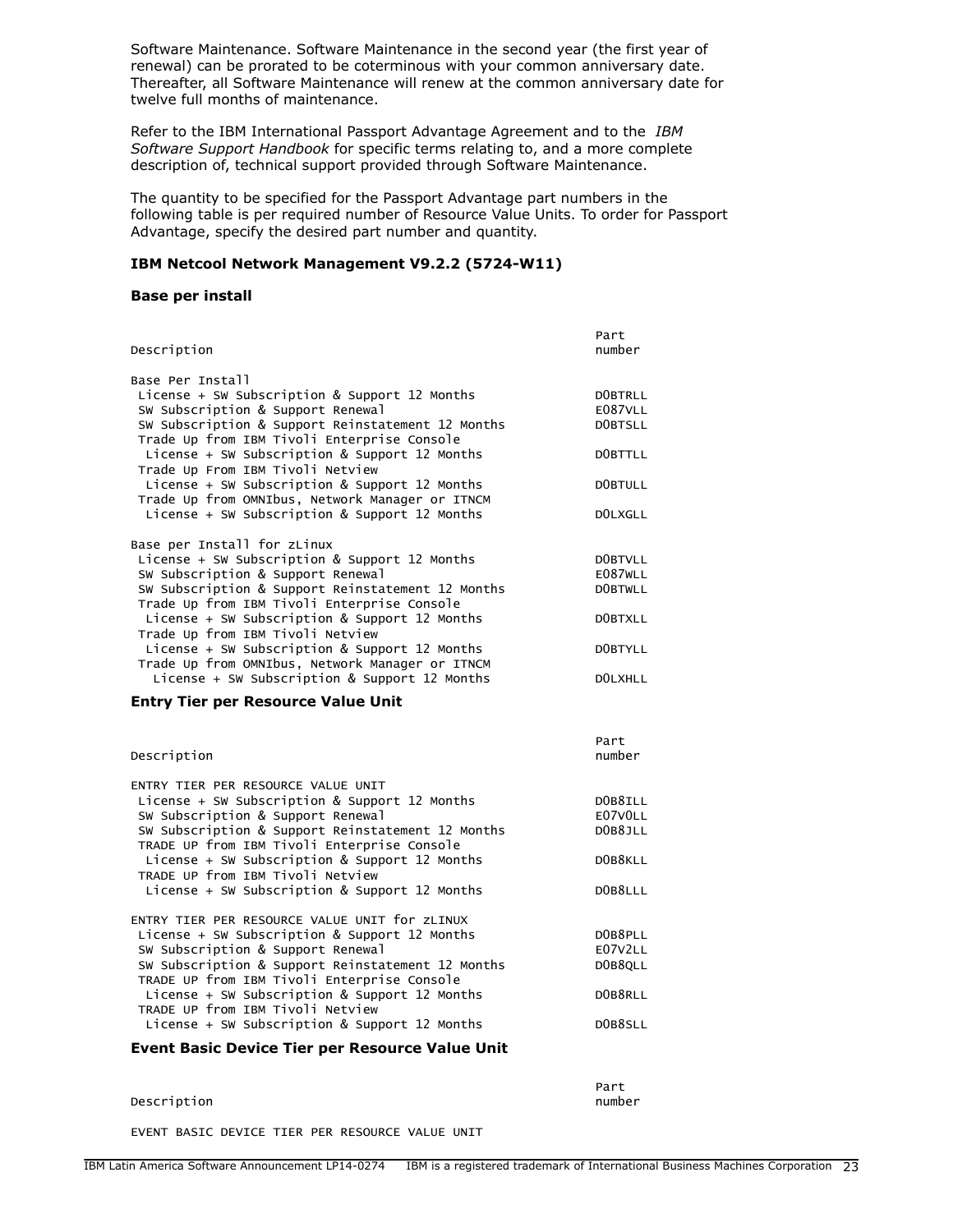| License + SW Subscription & Support 12 Months<br>SW Subscription & Support Renewal               | DOB97LL<br>E07V6LL |
|--------------------------------------------------------------------------------------------------|--------------------|
| SW Subscription & Support Reinstatement 12 Months<br>TRADE UP from IBM Tivoli Enterprise Console | DOB98LL            |
| License + SW Subscription & Support 12 Months<br>TRADE UP from OMNIbus                           | DOB99LL            |
| License + SW Subscription & Support 12 Months                                                    | <b>DOLWZLL</b>     |
| EVENT BASIC DEVICE TIER PER RESOURCE VALUE UNIT FOR ZLINUX                                       |                    |
| License + SW Subscription & Support 12 Months                                                    | DOB9FLL            |
| SW Subscription & Support Renewal                                                                | E07V8LL            |
| SW Subscription & Support Reinstatement 12 Months<br>TRADE UP from IBM Tivoli Enterprise Console | DOB9GLL            |
| License + SW Subscription & Support 12 Months<br>TRADE UP from OMNIbus                           | DOB9HLL            |
| License + SW Subscription & Support 12 Months                                                    | DOLXOLL            |

# **Event Device Tier per Resource Value Unit**

| Description                                          | Part<br>number |
|------------------------------------------------------|----------------|
| EVENT DEVICE TIER RESOURCE VALUE UNIT                |                |
| License + SW Subscription & Support 12 Months        | DOB8WLL        |
| SW Subscription & Support Renewal                    | E07V3LL        |
| SW Subscription & Support Reinstatement 12 Months    | DOB8XLL        |
| TRADE UP from IBM Tivoli Enterprise Console          |                |
| License + SW Subscription & Support 12 Months        | DOB8YLL        |
| TRADE UP from OMNIbus                                |                |
| License + SW Subscription & Support 12 Months        | DOLX1LL        |
| EVENT DEVICE TIER PER RESOURCE VALUE UNIT for ZLINUX |                |
|                                                      | DOB91LL        |
| License + SW Subscription & Support 12 Months        |                |
| SW Subscription & Support Renewal                    | E07V4LL        |
| SW Subscription & Support Reinstatement 12 Months    | DOB92LL        |
| TRADE UP from Tivoli Enterprise Console              |                |
| License + SW Subscription & Support 12 Months        | DOB93LL        |
| TRADE UP from OMNIbus                                |                |
| License $+$ SW Subscription & Support 12 Months      | DOLX3LL        |

# **Event EMS Tier per Resource Value Unit**

| Description                                                                                      | Part<br>number |
|--------------------------------------------------------------------------------------------------|----------------|
| EVENT EMS TIER PER RESOURCE VALUE UNIT                                                           |                |
| License + SW Subscription & Support 12 Months                                                    | DOB9LLL        |
| SW Subscription & Support Renewal                                                                | E07VBLL        |
| SW Subscription & Support Reinstatement 12 Months<br>TRADE UP from IBM Tivoli Enterprise Console | DOB9NLL        |
| License + SW Subscription & Support 12 Months<br>TRADE UP from OMNIbus                           | DOB9PLL        |
| License + SW Subscription & Support 12 Months                                                    | DOLX4LL        |
| EVENT EMS TIER PER RESOURCE VALUE UNIT for ZLINUX                                                |                |
| License + SW Subscription & Support 12 Months                                                    | DOB9QLL        |
| SW Subscription & Support Renewal                                                                | E07VCLL        |
| SW Subscription & Support Reinstatement 12 Months<br>TRADE UP from IBM Tivoli Enterprise Console | DOB9RLL        |
| License + SW Subscription & Support 12 Months<br>TRADE UP from OMNIbus                           | DOB9SLL        |
| License + SW Subscription & Support 12 Months                                                    | DOLX2LL        |

# **Network Basic Device Tier per Resource Value Unit**

| Description                                                                                                                                                                                                                                 | Part<br>number                |
|---------------------------------------------------------------------------------------------------------------------------------------------------------------------------------------------------------------------------------------------|-------------------------------|
| NETWORK BASIC DEVICE TIER PER RESOURCE VALUE UNIT<br>License + SW Subscription & Support 12 Months<br>SW Subscription & Support Renewal<br>SW Subscription & Support Reinstatement 12 Months<br>TRADE UP from IBM Tivoli Enterprise Console | DOBA5LL<br>E07VJLL<br>DOBA6LL |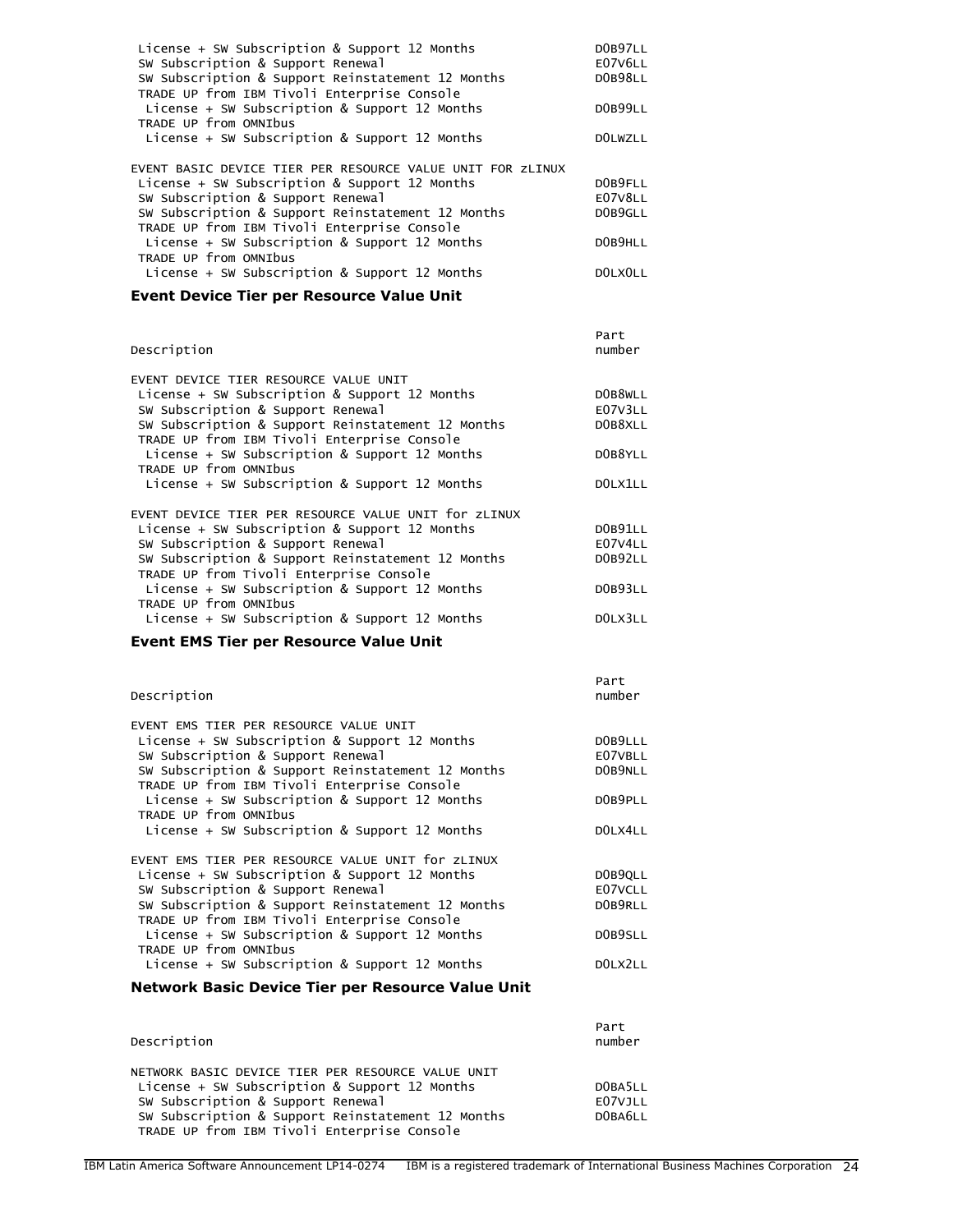| License + SW Subscription & Support 12 Months<br>TRADE UP from IBM Tivoli Netview | DOBA7LL |
|-----------------------------------------------------------------------------------|---------|
| License + SW Subscription & Support 12 Months                                     | DOBA8LL |
| TRADE UP from Network Manager<br>License + SW Subscription & Support 12 Months    | DOLX6LL |
| NETWORK BASIC DEVICE TIER PER RESOURCE VALUE UNIT for ZLINUX                      |         |
| License + SW Subscription & Support 12 Months                                     | DOBA9LL |
| SW Subscription & Support Renewal                                                 | E07VKLL |
| SW Subscription & Support Reinstatement 12 Months                                 | DOBAALL |
| TRADE UP from IBM Tivoli Enterprise Console                                       |         |
| License + SW Subscription & Support 12 Months                                     | DOBABLL |
| TRADE UP from IBM Tivoli Netview                                                  |         |
| License + SW Subscription & Support 12 Months                                     | DOBACLL |
| TRADE UP from Network Manager                                                     |         |
| License + SW Subscription & Support 12 Months                                     | DOLX711 |
|                                                                                   |         |

# **Network Device Tier per Resource Value Unit**

| Description                                            | Part<br>number |
|--------------------------------------------------------|----------------|
| NETWORK DEVICE TIER PER RESOURCE VALUE UNIT            |                |
| License + SW Subscription & Support 12 Months          | DOBADLL        |
| SW Subscription & Support Renewal                      | E07VLLL        |
| SW Subscription & Support Reinstatement 12 Months      | <b>DOBAELL</b> |
| TRADE UP from IBM Tivoli Enterprise Console            |                |
| License + SW Subscription & Support 12 Months          | DOBAFLL        |
| TRADE UP from IBM Tivoli Netview                       |                |
| License + SW Subscription & Support 12 Months          | <b>DOBAGLL</b> |
| TRADE UP from Network Manager                          |                |
| License + SW Subscription & Support 12 Months          | DOLX5LL        |
|                                                        |                |
| NETWORK DEVICE TIER PER RESOURCE VALUE UNIT for ZLINUX |                |
| License + SW Subscription & Support 12 Months          | <b>DOBANLL</b> |
| SW Subscription & Support Renewal                      | E07VQLL        |
| SW Subscription & Support Reinstatement 12 Months      | DOBAPLL        |
| TRADE UP from IBM Tivoli Enterprise Console            |                |
| License + SW Subscription & Support 12 Months          | DOBAQLL        |
| TRADE UP from IBM Tivoli Netview                       |                |
| License + SW Subscription & Support 12 Months          | <b>DOBARLL</b> |
| TRADE UP from Network Manager                          |                |
| License + SW Subscription & Support 12 Months          | <b>DOLXMLL</b> |

# **Configuration Standard Device per Resource Value Unit**

| Description                                           | Part<br>number |
|-------------------------------------------------------|----------------|
| Configuration Standard Device per Resource Value Unit |                |
| License + SW Subscription & Support 12 Months         | <b>DOLXWLL</b> |
| SW Subscription & Support Renewal                     | EOD3ELL        |
| SW Subscription & Support Reinstatement 12 Months     | DOLXXLL        |
| TRADE UP from ITNCM                                   |                |
| License + SW Subscription & Support 12 Months         | DOLXYLL        |

# **Configuration Standard Basic Device per Resource Value Unit**

| Description                                                                                                                                                                                                                                                                    | Part<br>number                           |
|--------------------------------------------------------------------------------------------------------------------------------------------------------------------------------------------------------------------------------------------------------------------------------|------------------------------------------|
| Configuration Standard Basic Device per Resource Value Unit<br>License + SW Subscription & Support 12 Months<br>SW Subscription & Support Renewal<br>SW Subscription & Support Reinstatement 12 Months<br>TRADE UP from ITNCM<br>License + SW Subscription & Support 12 Months | DOLXZLL<br>EOD3FLL<br>DOLYOLL<br>001Y111 |

# **Smart Model Basic Device per Resource Value Unit**

|             | Part   |
|-------------|--------|
| Description | number |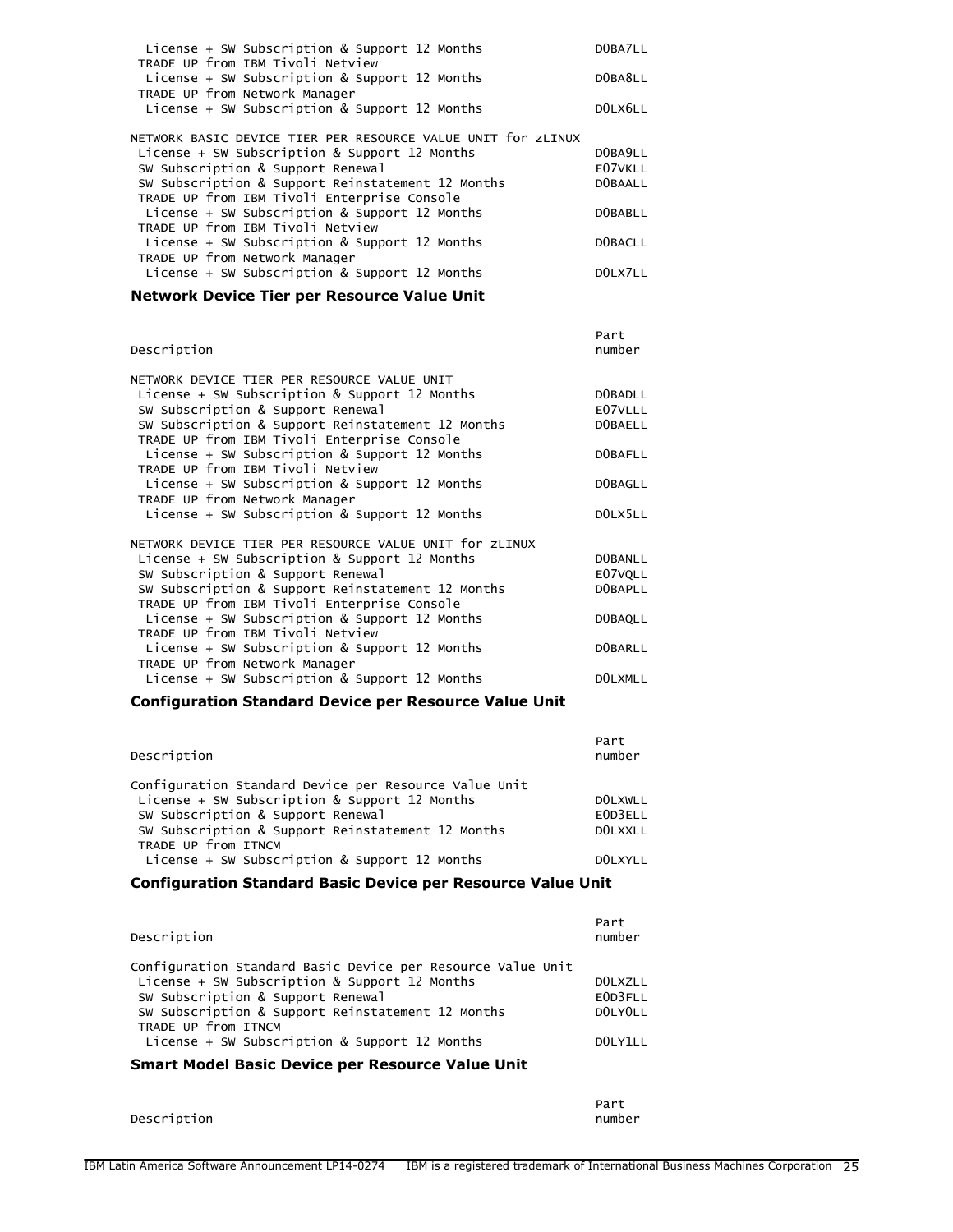| Smart Model Basic Device per Resource Value Unit  |                |
|---------------------------------------------------|----------------|
| License + SW Subscription & Support 12 Months     | <b>DOLWGLL</b> |
| SW Subscription & Support Renewal                 | EOD2OLL        |
| SW Subscription & Support Reinstatement 12 Months | <b>DOLWHLL</b> |
| TRADE UP from Configuration Basic Device ITNCM    |                |
| License + SW Subscription & Support 12 Months     | DOLWJLL        |
| TRADE UP from ITNCM                               |                |
| License + SW Subscription & Support 12 Months     | DOLWILL        |
|                                                   |                |

#### **Smart Model Device per Resource Value Unit**

| Description                                       | Part<br>number |
|---------------------------------------------------|----------------|
| Smart Model Device per Resource Value Unit        |                |
| License + SW Subscription & Support 12 Months     | <b>DOLWKLL</b> |
| SW Subscription & Support Renewal                 | EOD2RLL        |
| SW Subscription & Support Reinstatement 12 Months | <b>DOLWLLL</b> |
| TRADE UP from Configuration Standard Device       |                |
| License + SW Subscription & Support 12 Months     | <b>DOLWMLL</b> |
| TRADE UP from ITNCM                               |                |
| License + SW Subscription & Support 12 Months     | <b>DOLWNLL</b> |

### **Smart Model Complex Device per Resource Value Unit**

| Description                                        | Part<br>number |
|----------------------------------------------------|----------------|
| Smart Model Complex Device per Resource Value Unit |                |
| License + SW Subscription & Support 12 Months      | <b>DOLWPLL</b> |
| SW Subscription & Support Renewal                  | EOD2SLL        |
| SW Subscription & Support Reinstatement 12 Months  | <b>DOLWOLL</b> |
| TRADE UP from Configuration Standard Device        |                |
| License + SW Subscription & Support 12 Months      | <b>DOLWRLL</b> |
| TRADE UP from ITNCM                                |                |
| License + SW Subscription & Support 12 Months      | <b>DOLWSLL</b> |

### **Combined Management Device per Resource Value Unit**

| Description                                        | Part<br>number |
|----------------------------------------------------|----------------|
| Combined Management Device per Resource Value Unit |                |
| License + SW Subscription & Support 12 Months      | <b>DOLWTLL</b> |
| SW Subscription & Support Renewal                  | EOD2TLL        |
| SW Subscription & Support Reinstatement 12 Months  | <b>DOLWULL</b> |

#### **Event Forwarding per Connection**

| Description                                                                                                                                                                                      | Part<br>number                                         |
|--------------------------------------------------------------------------------------------------------------------------------------------------------------------------------------------------|--------------------------------------------------------|
| Event Forwarding per Connection<br>License + SW Subscription & Support 12 Months<br>SW Subscription & Support Renewal<br>SW Subscription & Support Reinstatement 12 Months                       | D <sub>0</sub> W <sub>7GLL</sub><br>E0FW8LL<br>DOW7HLL |
| Event Forwarding per Connection for Linux on System Z<br>License + SW Subscription & Support 12 Months<br>SW Subscription & Support Renewal<br>SW Subscription & Support Reinstatement 12 Months | DOW7ILL<br>E0FW9LL<br>DOW7JLL                          |
| Data Exchange per Connection                                                                                                                                                                     |                                                        |
| Description                                                                                                                                                                                      | Part<br>number                                         |

| Data Exchange per Connection<br>License + SW Subscription & Support 12 Months<br>SW Subscription & Support Renewal<br>SW Subscription & Support Reinstatement 12 Months | DOW7KLL<br><b>EOFWALL</b><br>DOW7LLL |
|-------------------------------------------------------------------------------------------------------------------------------------------------------------------------|--------------------------------------|
|                                                                                                                                                                         |                                      |

Data Exchange per Connection for Linux on System Z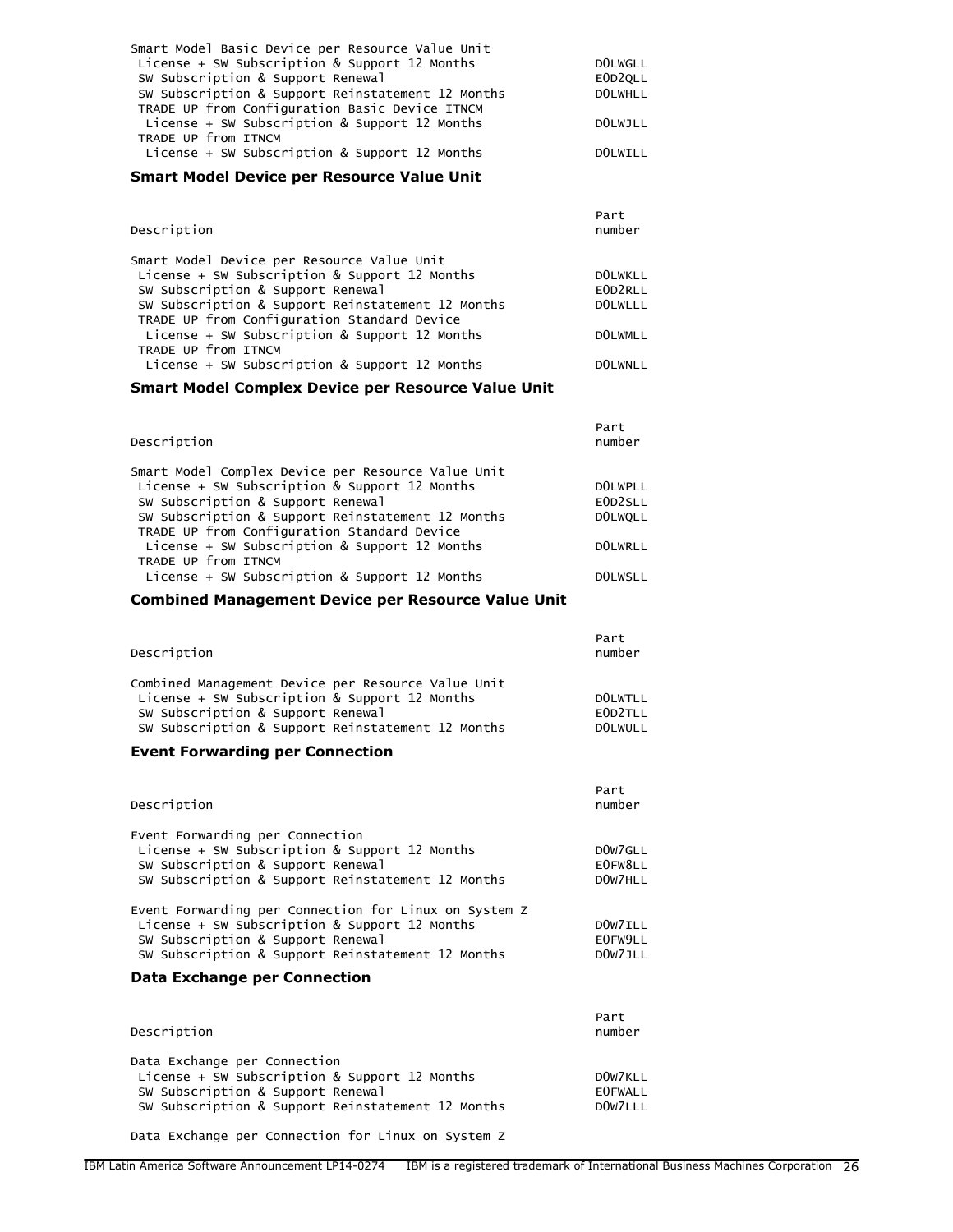### **IBM Tivoli Netcool/OMNIbus V7.4 (5724-S44)**

#### **Base per install**

| Description                                       | Part<br>number |
|---------------------------------------------------|----------------|
| <b>BASE PER INSTALL</b>                           |                |
| License + SW Subscription & Support 12 Months     | DOBU9LL        |
| SW Subscription & Support Renewal                 | E0882LL        |
| SW Subscription & Support Reinstatement 12 Months | <b>DOBUALL</b> |
| TRADE UP from IBM TIVOLI ENTERPRISE CONSOLE       |                |
| License + SW Subscription & Support 12 Months     | DOBV6LL        |
| BASE PER INSTALL FOR LINUX ON SYSTEM Z            |                |
| License + SW Subscription & Support 12 Months     | DOBUBLL        |
| SW Subscription & Support Renewal                 | E0883LL        |
| SW Subscription & Support Reinstatement 12 Months | DOBUCLL        |
| TRADE UP from IBM TIVOLI ENTERPRISE CONSOLE       |                |
| License + SW Subscription & Support 12 Months     | DOBV5LL        |
|                                                   |                |

### **Event Basic Device Tier per Resource Value Unit**

| Description                                                                                                                                                                                | Part<br>number                |
|--------------------------------------------------------------------------------------------------------------------------------------------------------------------------------------------|-------------------------------|
| EVENT BASIC DEVICE TIER PER RESOURCE VALUE UNIT<br>License + SW Subscription & Support 12 Months<br>SW Subscription & Support Renewal<br>SW Subscription & Support Reinstatement 12 Months | DOB7BLL<br>E07UJLL<br>DOB7CLL |

| EVENT BASIC DEVICE TIER PER RESOURCE VALUE UNIT FOR LINUX ON SYSTEM Z |         |
|-----------------------------------------------------------------------|---------|
| License + SW Subscription & Support 12 Months                         | DOB7LLL |
| SW Subscription & Support Renewal                                     | E07UPLL |
| SW Subscription & Support Reinstatement 12 Months                     | DOB7MLL |

#### **Event Device Tier per Resource Value Unit**

| Description                                                                                                                                                                                                                                               | Part<br>number                |
|-----------------------------------------------------------------------------------------------------------------------------------------------------------------------------------------------------------------------------------------------------------|-------------------------------|
| EVENT DEVICE TIER PER RESOURCE VALUE UNIT<br>License + SW Subscription & Support 12 Months<br>SW Subscription & Support Renewal<br>SW Subscription & Support Reinstatement 12 Months<br>TRADE UP from IBM TIVOLI ENTERPRISE CONSOLE                       | DOB8GLL<br>E07UZLL<br>DOB8HLL |
| License + SW Subscription & Support 12 Months                                                                                                                                                                                                             | <b>DOBAVLL</b>                |
| EVENT DEVICE TIER PER RESOURCE VALUE UNIT FOR LINUX ON SYSTEM Z<br>License + SW Subscription & Support 12 Months<br>SW Subscription & Support Renewal<br>SW Subscription & Support Reinstatement 12 Months<br>TRADE UP from IBM TIVOLI ENTERPRISE CONSOLE | DOB8MLL<br>E07V1LL<br>DOB8NLL |

# License + SW Subscription & Support 12 Months D0BB1LL

### **Event EMS Tier per Resource Value Unit**

| Description                                       | Part<br>number |
|---------------------------------------------------|----------------|
| EVENT EMS TIER PER RESOURCE VALUE UNIT            |                |
| License + SW Subscription & Support 12 Months     | DOB9KLL        |
| SW Subscription & Support Renewal                 | E07VALL        |
| SW Subscription & Support Reinstatement 12 Months | DOB9MLL        |
| TRADE UP from IBM TIVOLI ENTERPRISE CONSOLE       |                |
| License + SW Subscription & Support 12 Months     | DOBB7LL        |
|                                                   |                |

EVENT EMS TIER PER RESOURCE VALUE UNIT FOR LINUX ON SYSTEM Z License + SW Subscription & Support 12 Months DOB9TLL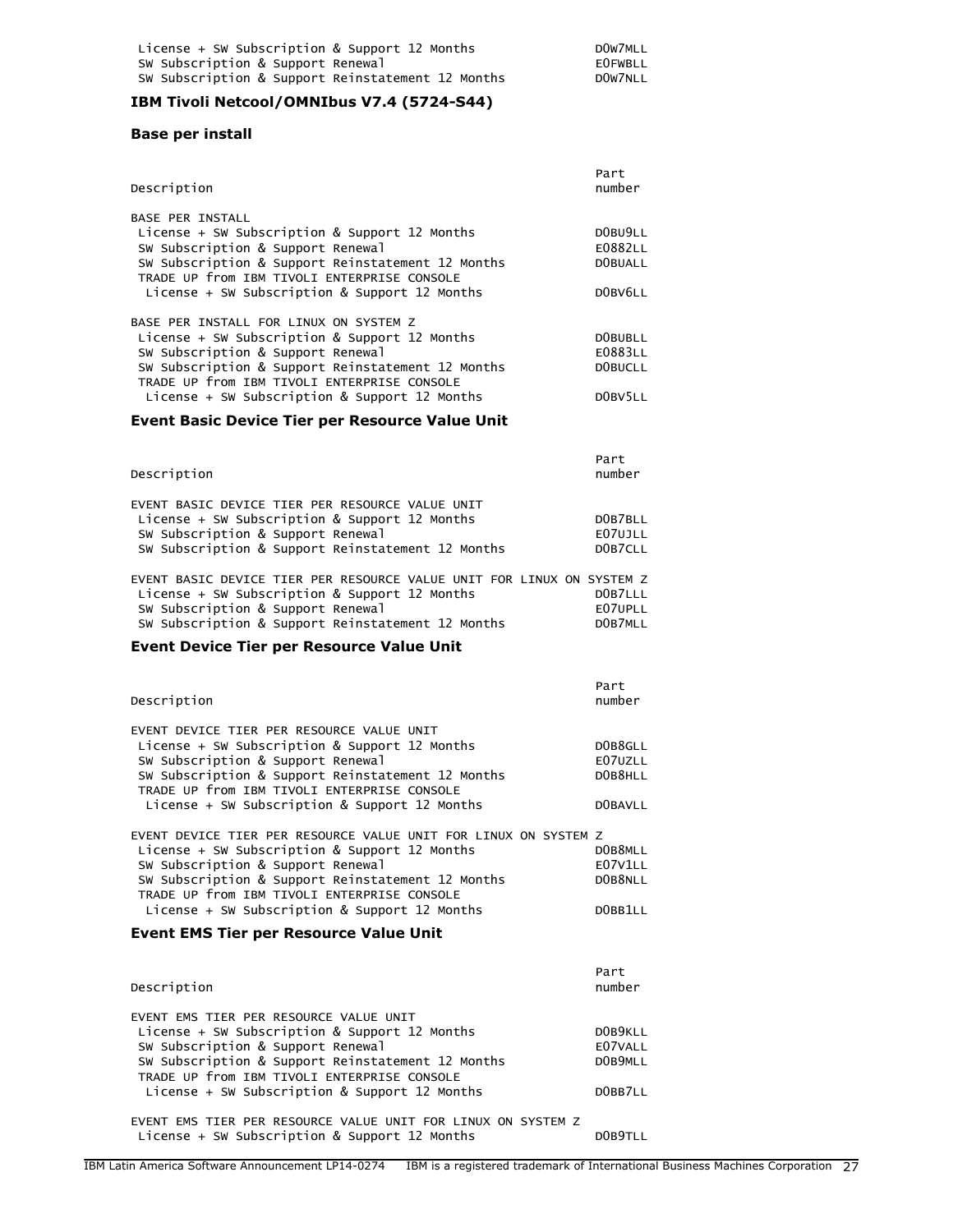| E07VDLL |
|---------|
| DOB9ULL |
|         |
| DOBBILL |
|         |

# **Event Forwarding per Connection**

| Description                                                                                                                                                                | Part<br>number                              |
|----------------------------------------------------------------------------------------------------------------------------------------------------------------------------|---------------------------------------------|
| Event Forwarding per Connection<br>License + SW Subscription & Support 12 Months<br>SW Subscription & Support Renewal<br>SW Subscription & Support Reinstatement 12 Months | <b>DOVSULL</b><br><b>EOFGXLL</b><br>DOVT5LL |
| Event Forwarding per Connection for Linux on System Z<br>License + SW Subscription & Support 12 Months                                                                     | DOVTLLL                                     |
| SW Subscription & Support Renewal<br>SW Subscription & Support Reinstatement 12 Months                                                                                     | <b>EOFHJLL</b><br>DOVTULL                   |
| Data Eyahanga nay Cannactian                                                                                                                                               |                                             |

#### **Data Exchange per Connection**

| Description                                                                                                                                                                                   | Part<br>number                              |
|-----------------------------------------------------------------------------------------------------------------------------------------------------------------------------------------------|---------------------------------------------|
| Data Exchange per Connection<br>License + SW Subscription & Support 12 Months<br>SW Subscription & Support Renewal<br>SW Subscription & Support Reinstatement 12 Months                       | DOVVYLL<br><b>EOFKOLL</b><br><b>DOVWDLL</b> |
| Data Exchange per Connection for Linux on System Z<br>License + SW Subscription & Support 12 Months<br>SW Subscription & Support Renewal<br>SW Subscription & Support Reinstatement 12 Months | <b>DOVWWLL</b><br><b>EOFKSLL</b><br>DOVX2LL |

# **IBM Tivoli Network Manager IP Edition V4.1.1 (5724-S45)**

### **Base per install**

| Description                                                                                                                                                                       | Part<br>number                                     |
|-----------------------------------------------------------------------------------------------------------------------------------------------------------------------------------|----------------------------------------------------|
| <b>BASE PER INSTALL</b><br>License + SW Subscription & Support 12 Months<br>SW Subscription & Support Renewal<br>SW Subscription & Support Reinstatement 12 Months                | <b>DOI81LL</b><br><b>EOBKCLL</b><br><b>DOI82LL</b> |
| BASE PER INSTALL FOR LINUX ON SYSTEM Z<br>License + SW Subscription & Support 12 Months<br>SW Subscription & Support Renewal<br>SW Subscription & Support Reinstatement 12 Months | <b>DOI87LL</b><br><b>EOBKGLL</b><br><b>DOI88LL</b> |

### **Network Basic Device per Resource Value Unit**

| Description                                                                                                                                                                             | Part<br>number                       |
|-----------------------------------------------------------------------------------------------------------------------------------------------------------------------------------------|--------------------------------------|
| NETWORK BASIC DEVICE PER RESOURCE VALUE UNIT<br>License + SW Subscription & Support 12 Months<br>SW Subscription & Support Renewal<br>SW Subscription & Support Reinstatement 12 Months | DOI8JLL<br><b>EOBKMLL</b><br>DOI8KLL |
| NETWORK BASIC DEVICE PER RESOURCE VALUE UNIT FOR LINUX ON SYSTEM Z<br>License + SW Subscription & Support 12 Months                                                                     | DOI8LLL                              |

| SW Subscription & Support Renewal                 |  |  | <b>EOBKNLL</b> |
|---------------------------------------------------|--|--|----------------|
| SW Subscription & Support Reinstatement 12 Months |  |  | DOI8MLL        |

# **Network Device per Resource Value Unit**

|             | Part   |
|-------------|--------|
| Description | number |

NETWORK DEVICE PER RESOURCE VALUE UNIT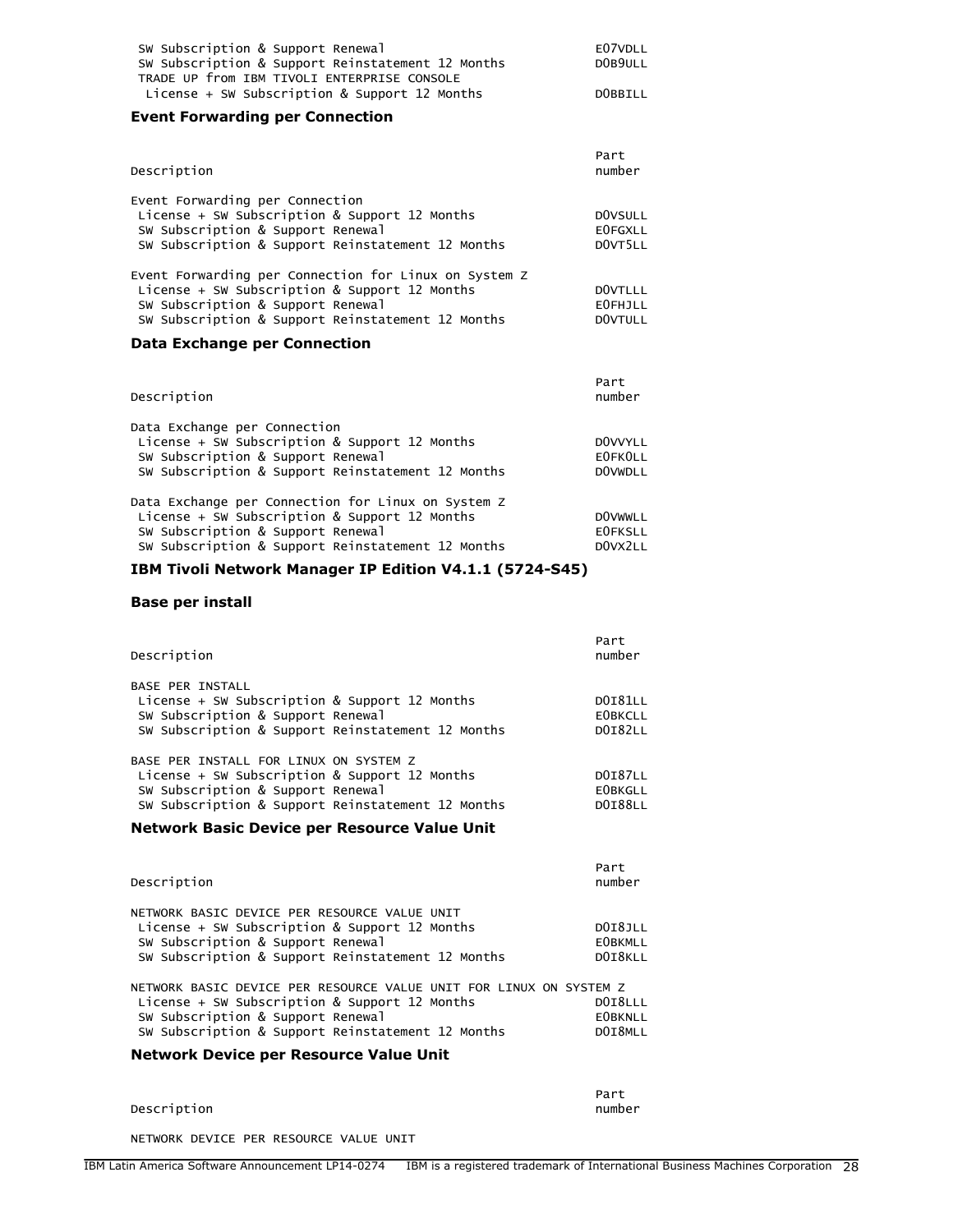| SW Subscription & Support Renewal<br>SW Subscription & Support Reinstatement 12 Months<br>NETWORK DEVICE PER RESOURCE VALUE UNIT FOR LINUX ON SYSTEM Z<br>License + SW Subscription & Support 12 Months<br>SW Subscription & Support Renewal<br>SW Subscription & Support Reinstatement 12 Months | License + SW Subscription & Support 12 Months | DOI8SLL        |
|---------------------------------------------------------------------------------------------------------------------------------------------------------------------------------------------------------------------------------------------------------------------------------------------------|-----------------------------------------------|----------------|
|                                                                                                                                                                                                                                                                                                   |                                               | <b>EOBKSLL</b> |
|                                                                                                                                                                                                                                                                                                   |                                               | DOI8TLL        |
|                                                                                                                                                                                                                                                                                                   |                                               |                |
|                                                                                                                                                                                                                                                                                                   |                                               |                |
|                                                                                                                                                                                                                                                                                                   |                                               | DOI8PLL        |
|                                                                                                                                                                                                                                                                                                   |                                               | <b>EOBKPLL</b> |
|                                                                                                                                                                                                                                                                                                   |                                               | DOI8OLL        |

### **IBM Tivoli Netcool Configuration Manager V6.4.1 (5725-F56)**

### **Base per install**

| Description                                                                                                                                                        | Part<br>number                                          |
|--------------------------------------------------------------------------------------------------------------------------------------------------------------------|---------------------------------------------------------|
| <b>BASE PER INSTALL</b><br>License + SW Subscription & Support 12 Months<br>SW Subscription & Support Renewal<br>SW Subscription & Support Reinstatement 12 Months | DOM <sub>1</sub> RLL<br>E0D6ALL<br>DOM <sub>1</sub> SLL |

# **Configuration Standard Device per Resource Value Unit**

| Description                                                                                                                                                                                      | Part<br>number                              |
|--------------------------------------------------------------------------------------------------------------------------------------------------------------------------------------------------|---------------------------------------------|
| Configuration Standard Device per Resource Value Unit<br>License + SW Subscription & Support 12 Months<br>SW Subscription & Support Renewal<br>SW Subscription & Support Reinstatement 12 Months | <b>DOLUKLL</b><br>EOD1RLL<br><b>DOLULLL</b> |

# **Configuration Standard Basic Device per Resource Value Unit**

| Description                                                 | Part<br>number       |
|-------------------------------------------------------------|----------------------|
| Configuration Standard Basic Device per Resource Value Unit |                      |
| License + SW Subscription & Support 12 Months               | <b>DOLUMLL</b>       |
| SW Subscription & Support Renewal                           | EOD <sub>1</sub> SLL |
| SW Subscription & Support Reinstatement 12 Months           | <b>DOLUNLL</b>       |

### **SmartModel Basic Device per Resource Value Unit**

| Description                                                                                                                                                                                                                                              | Part<br>number                |
|----------------------------------------------------------------------------------------------------------------------------------------------------------------------------------------------------------------------------------------------------------|-------------------------------|
| SmartModel Basic Device per Resource Value Unit<br>License + SW Subscription & Support 12 Months<br>SW Subscription & Support Renewal<br>SW Subscription & Support Reinstatement 12 Months<br>TRADE UP from Configuration Manager Configuration Standard | DOLUPLL<br>EOD1TLL<br>DOLUOLL |
| Basic Device License + SW Subscription & Support 12 Months DOLURLL                                                                                                                                                                                       |                               |

### **SmartModel Device per Resource Value Unit**

| Description                                                                                                                                                                                                                                                                                                | Part<br>number                           |
|------------------------------------------------------------------------------------------------------------------------------------------------------------------------------------------------------------------------------------------------------------------------------------------------------------|------------------------------------------|
| SmartModel Device per Resource Value Unit<br>License + SW Subscription & Support 12 Months<br>SW Subscription & Support Renewal<br>SW Subscription & Support Reinstatement 12 Months<br>TRADE UP from Configuration Manager Configuration Standard<br>Device License + SW Subscription & Support 12 Months | DOLUSLL<br>EOD1ULL<br>DOLUTLL<br>DOLUULL |

# **SmartModel Complex Device per Resource Value Unit**

| Description                                                                                        | Part<br>number |
|----------------------------------------------------------------------------------------------------|----------------|
| SmartModel Complex Device per Resource Value Unit<br>License + SW Subscription & Support 12 Months | DOLUVLL        |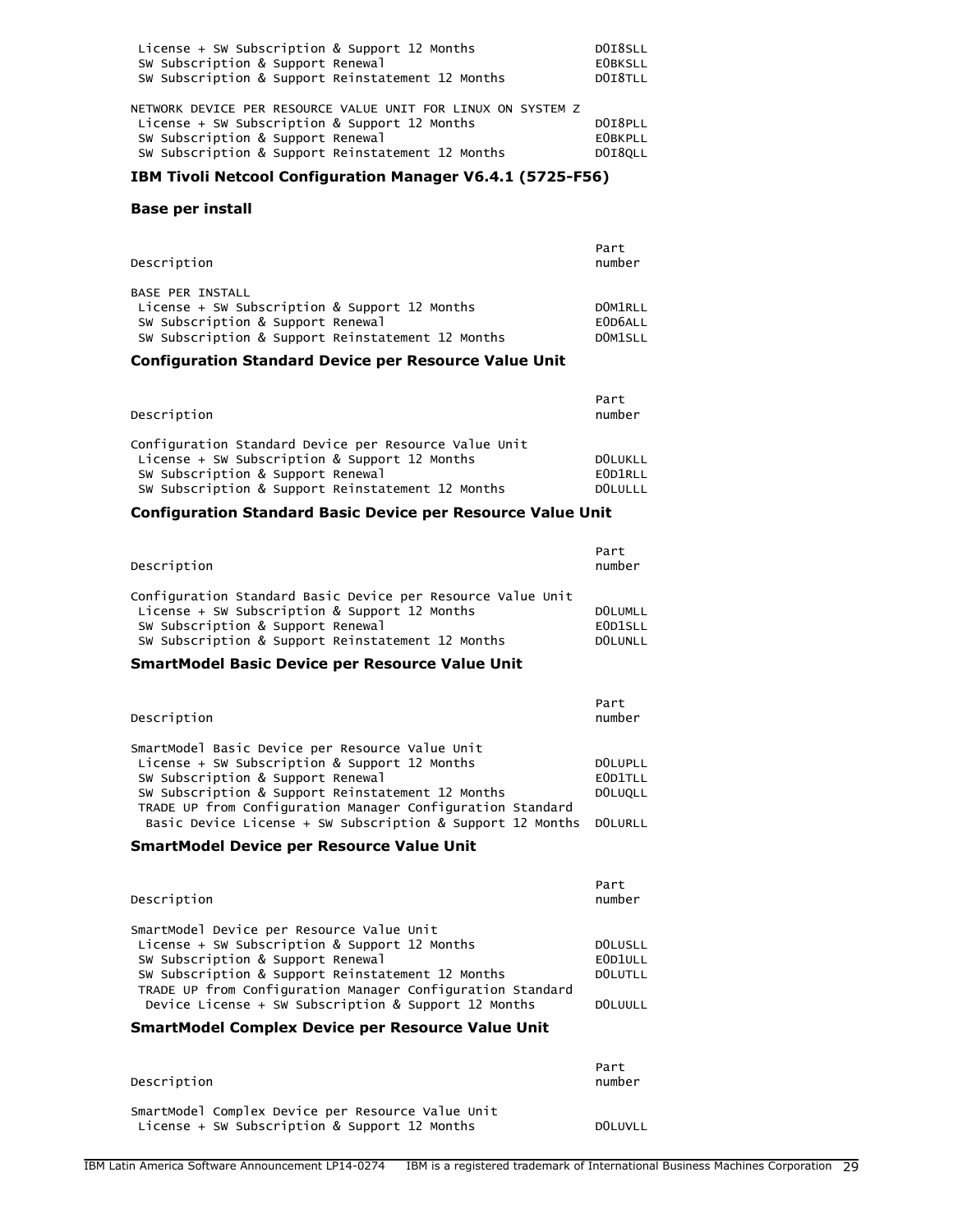| SW Subscription & Support Renewal                          | EOD1VLL        |
|------------------------------------------------------------|----------------|
| SW Subscription & Support Reinstatement 12 Months          | <b>DOLUWLL</b> |
| TRADE UP from Configuration Manager Configuration Standard |                |
| Device License + SW Subscription & Support 12 Months       | <b>DOLUXLL</b> |

To order a media pack for Passport Advantage, specify the part number in the desired quantity from the following table:

#### **IBM Netcool Network Management V9.2.2 (5724-W11)**

Part number Description

BJ15KML IBM Netcool Network Management V9.2.2 Base Multiplatform Multilingual Media Pack

### **IBM Tivoli Netcool/OMNIbus V7.4 (5724-S44)**

Part Description

BP01FML IBM Tivoli Netcool/OMNIbus V7.4 BASE MULTIPLATFORM MULTILINGUAL MEDIA PACK

BP01HEN IBM Tivoli Netcool/OMNIbus Event Forwarding V7.4 MULTIPLATFORM MULTILINGUAL MEDIA PACK

BP01IEN IBM Tivoli Netcool/OMNIbus Data Exchange V7.4 MULTIPLATFORM ENGLISH MEDIA PACK

#### **IBM Tivoli Network Manager IP Edition V4.1.1 (5724-S45)**

Part number Description

BP01NML IBM Tivoli Network Manager IP Edition V4.1.1 MULTIPLATFORM MULTILINGUAL MEDIA PACK

#### **IBM Tivoli Network Manager IP Edition V3.9.0 (5724-S45)**

Part number Description

BP01CML IBM Tivoli Network Manager IP Edition V3.9.0 MULTIPLATFORM MULTILINGUAL MEDIA PACK

#### **IBM Tivoli Netcool Configuration Manager V6.4.1 (5725-F56)**

Part number Description BJ15LEN IBM Tivoli Netcool Configuration Manager V6.4.1 Base Multiplatform Multilingual Media Pack BJ131EN IBM Tivoli Netcool Configuration Manager Configuration Standard Device v6.4 Multiplatform English Media Pack BJ132EN IBM Tivoli Netcool Configuration Manager Configuration Standard BASIC Device V6.4 Multiplatform English Media Pack BJ133EN IBM Tivoli Netcool Configuration Manager SmartModel Basic Device V6.4 Multiplatform English Media Pack BJ134EN IBM Tivoli Netcool Configuration Manager SmartModel Device V6.4 Multiplatform English Media Pack BJ135EN IBM Tivoli Netcool Configuration Manager SmartModel Complex Device V6.4 Multiplatform English Media Pack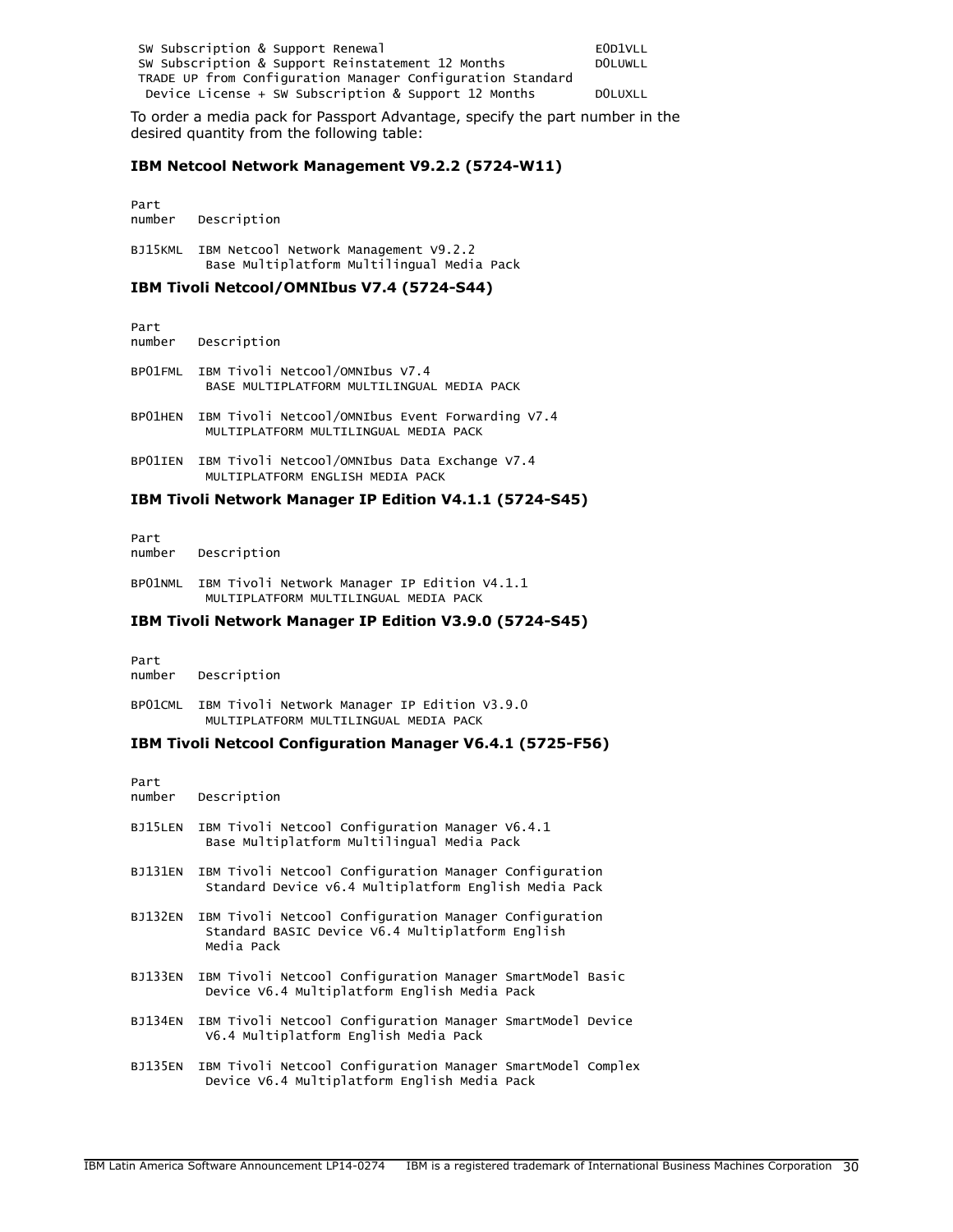### <span id="page-30-0"></span>**Terms and conditions**

The information provided in this announcement letter is for reference and convenience purposes only. The terms and conditions that govern any transaction with IBM are contained in the applicable contract documents such as the IBM International Program License Agreement, IBM International Passport Advantage Agreement, and the IBM Agreement for Acquisition of Software Maintenance.

This product is only available via Passport Advantage.

#### *Licensing*

IBM International Program License Agreement including the License Information document and Proof of Entitlement (PoE) govern your use of the program. PoEs are required for all authorized use. Part number products only, offered outside of Passport Advantage, where applicable, are license only and do not include Software Maintenance.

This software license includes Software Subscription and Support (also referred to as Software Maintenance).

These programs are licensed under the IBM Program License Agreement (IPLA) and the associated Agreement for Acquisition of Software Maintenance, which provide for support with ongoing access to releases and versions of the program. IBM includes one year of Software Subscription and Support (also referred to as Software Maintenance) with the initial license acquisition of each program acquired. The initial period of Software Subscription and Support (also referred to as Software Maintenance) can be extended by the purchase of a renewal option, if available. These programs have a one-time license charge for use of the program and an annual renewable charge for the enhanced support that includes telephone assistance (voice support for defects during normal business hours), as well as access to updates, releases, and versions of the program as long as support is in effect.

#### *License Information number*

- IBM Netcool Network Management: L-PPAN-9H7NPJ
- IBM Tivoli Netcool/OMNIbus: L-DWIN-8W2R72
- IBM Tivoli Network Manager IP Edition: L-PPAN-9H7NWJ, L-IWAE-8BXULX
- IBM Tivoli Netcool Configuration Manager: L-IWHE-98CH53

The program's License Information will be available for review on the IBM Software License Agreement website

<http://www.ibm.com/software/sla/sladb.nsf>

#### *Limited warranty applies*

Yes

#### *Limited warranty*

IBM warrants that when the program is used in the specified operating environment, it will conform to its specifications. The warranty applies only to the unmodified portion of the program. IBM does not warrant uninterrupted or error-free operation of the program or that IBM will correct all program defects. You are responsible for the results obtained from the use of the program.

IBM provides you with access to IBM databases containing information on known program defects, defect corrections, restrictions, and bypasses at no additional charge. For further information, consult the IBM Software Support Handbook found at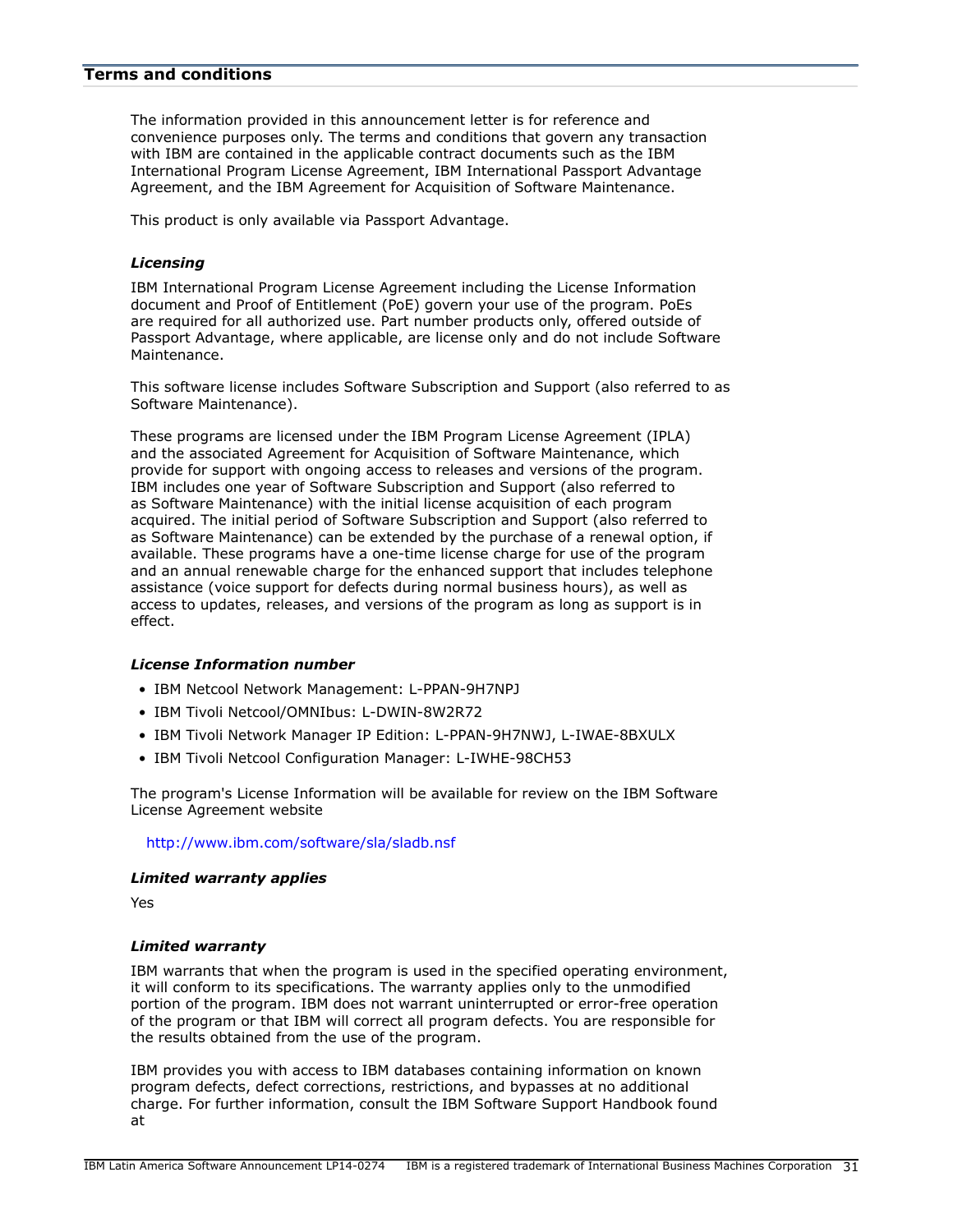### <http://www.ibm.com/support/handbook>

IBM will maintain this information for at least one year after the original licensee acquires the program (warranty period).

# *Program technical support*

Technical support of a program product version or release will be available for a minimum of five years from the general availability date, as long as your Software Subscription and Support (also referred to as Software Maintenance) is in effect. This technical support allows you to obtain assistance (via telephone or electronic means) from IBM for product-specific, task-oriented questions regarding the installation and operation of the program product. Software Subscription and Support (Software Maintenance) also provides you with access to updates (modifications or fixes), releases, and versions of the program. You will be notified, via announcement letter, of discontinuance of support with 12 months' notice. If you require additional technical support from IBM, including an extension of support beyond the discontinuance date, contact your IBM representative or IBM Business Partner. This extension may be available for a fee.

### *Money-back guarantee*

If for any reason you are dissatisfied with the program and you are the original licensee, you may obtain a refund of the amount you paid for it, if within 30 days of your invoice date you return the program and its PoE to the party from whom you obtained it. If you downloaded the program, you may contact the party from whom you acquired it for instructions on how to obtain the refund.

For clarification, note that (1) for programs acquired under the IBM International Passport Advantage offering, this term applies only to your first acquisition of the program and (2) for programs acquired under any of IBM's On/Off Capacity on Demand (On/Off CoD) software offerings, this term does not apply since these offerings apply to programs already acquired and in use by you.

### *Other terms*

### *Volume orders (IVO)*

No

# *IBM International Passport Advantage Agreement*

# *Passport Advantage applies*

Yes, and through the Passport Advantage website at

<http://www.ibm.com/software/passportadvantage>

### *Software Subscription and Support applies*

Yes. Software Subscription and Support (also referred to as Software Maintenance) is included with licenses purchased through Passport Advantage and Passport Advantage Express®. Product upgrades and Technical Support are provided by the Software Subscription and Support offering as described in the Agreements. Product upgrades provide the latest versions and releases to entitled software and Technical Support provides voice and electronic access to IBM support organizations, worldwide.

IBM includes one year of Software Subscription and Support with each program license acquired. The initial period of Software Subscription and Support can be extended by the purchase of a renewal option, if available.

While your Software Subscription and Support is in effect, IBM provides you assistance for your routine, short duration installation and usage (how-to) questions, and code-related questions. IBM provides assistance via telephone and, if available, electronic access, only to your information systems (IS) technical support personnel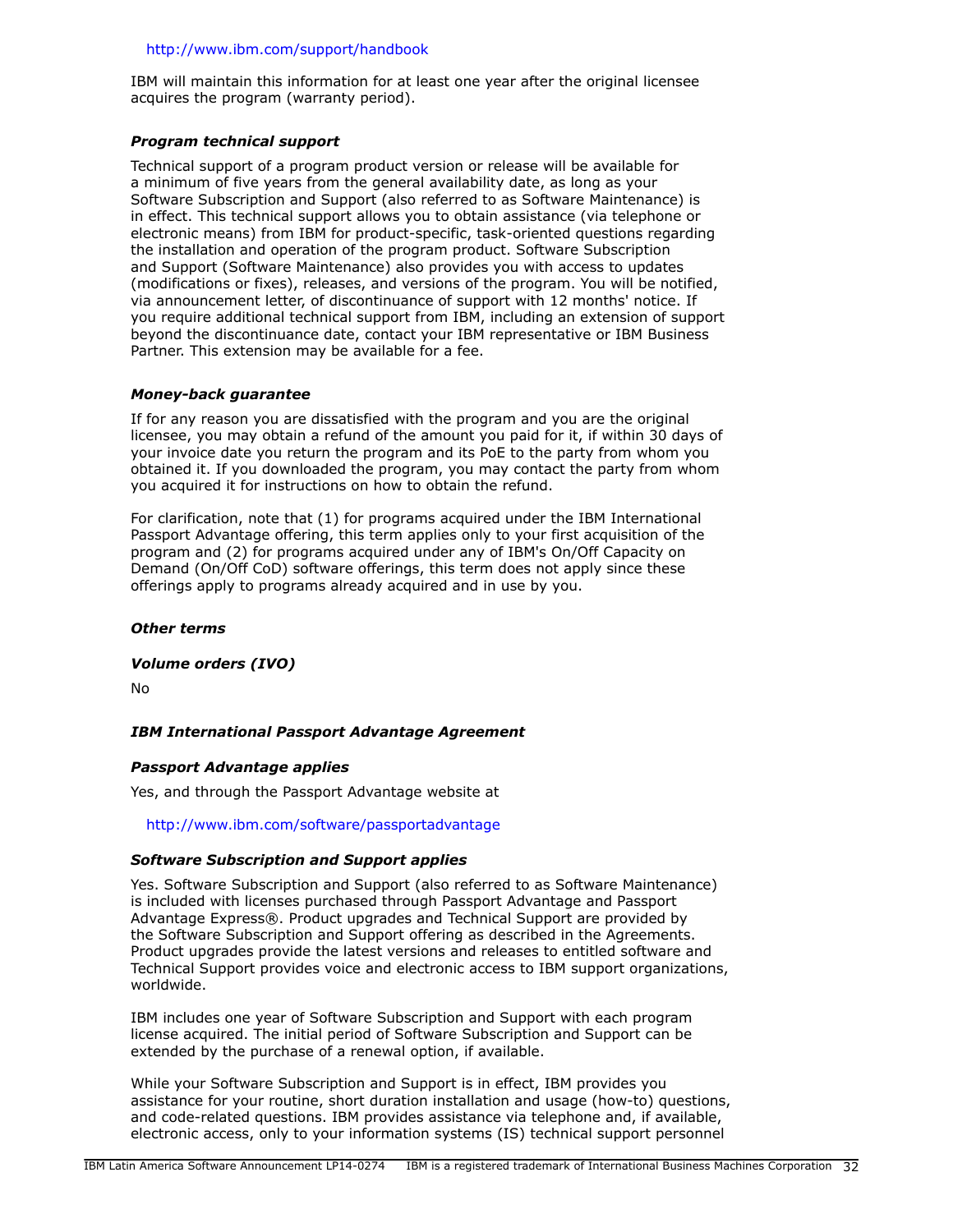during the normal business hours (published prime shift hours) of your IBM support center. (This assistance is not available to your end users.) IBM provides Severity 1 assistance 24 hours a day, 7 days a week. For additional details, consult your IBM Software Support Handbook at

<http://www.ibm.com/support/handbook>

Software Subscription and Support does not include assistance for the design and development of applications, your use of programs in other than their specified operating environment, or failures caused by products for which IBM is not responsible under the applicable agreements.

For additional information about the International Passport Advantage Agreement and the IBM International Passport Advantage Express Agreement, visit the Passport Advantage website at

### <http://www.ibm.com/software/passportadvantage>

#### *System i® Software Maintenance applies*

No

### *Variable charges apply*

No

### *Educational allowance available*

Not applicable.

### **Statement of good security practices**

IT system security involves protecting systems and information through prevention, detection, and response to improper access from within and outside your enterprise. Improper access can result in information being altered, destroyed, or misappropriated or can result in misuse of your systems to attack others. Without a comprehensive approach to security, no IT system or product should be considered completely secure and no single product or security measure can be completely effective in preventing improper access. IBM systems and products are designed to be part of a comprehensive security approach, which will necessarily involve additional operational procedures, and may require other systems, products, or services to be most effective. IBM does not warrant that systems and products are immune from the malicious or illegal conduct of any party.

# **IBM Electronic Services**

Electronic Service Agent $T^M$  and the IBM Electronic Support web portal are dedicated to providing fast, exceptional support to IBM Systems customers. The IBM Electronic Service Agent tool is a no-additional-charge tool that proactively monitors and reports hardware events, such as system errors, performance issues, and inventory. The Electronic Service Agent tool can help you stay focused on your company's strategic business initiatives, save time, and spend less effort managing day-to-day IT maintenance issues. Servers enabled with this tool can be monitored remotely around the clock by IBM Support, all at no additional cost to you.

Now integrated into the base operating system of AIX® V5.3, AIX V6.1, and AIX V7.1, Electronic Service Agent is designed to automatically and electronically report system failures and utilization issues to IBM, which can result in faster problem resolution and increased availability. System configuration and inventory information collected by the Electronic Service Agent tool also can be viewed on the secure Electronic Support web portal, and used to improve problem determination and resolution by you and the IBM support team. To access the tool main menu, simply type smitty esa\_main, and select Configure Electronic Service Agent. In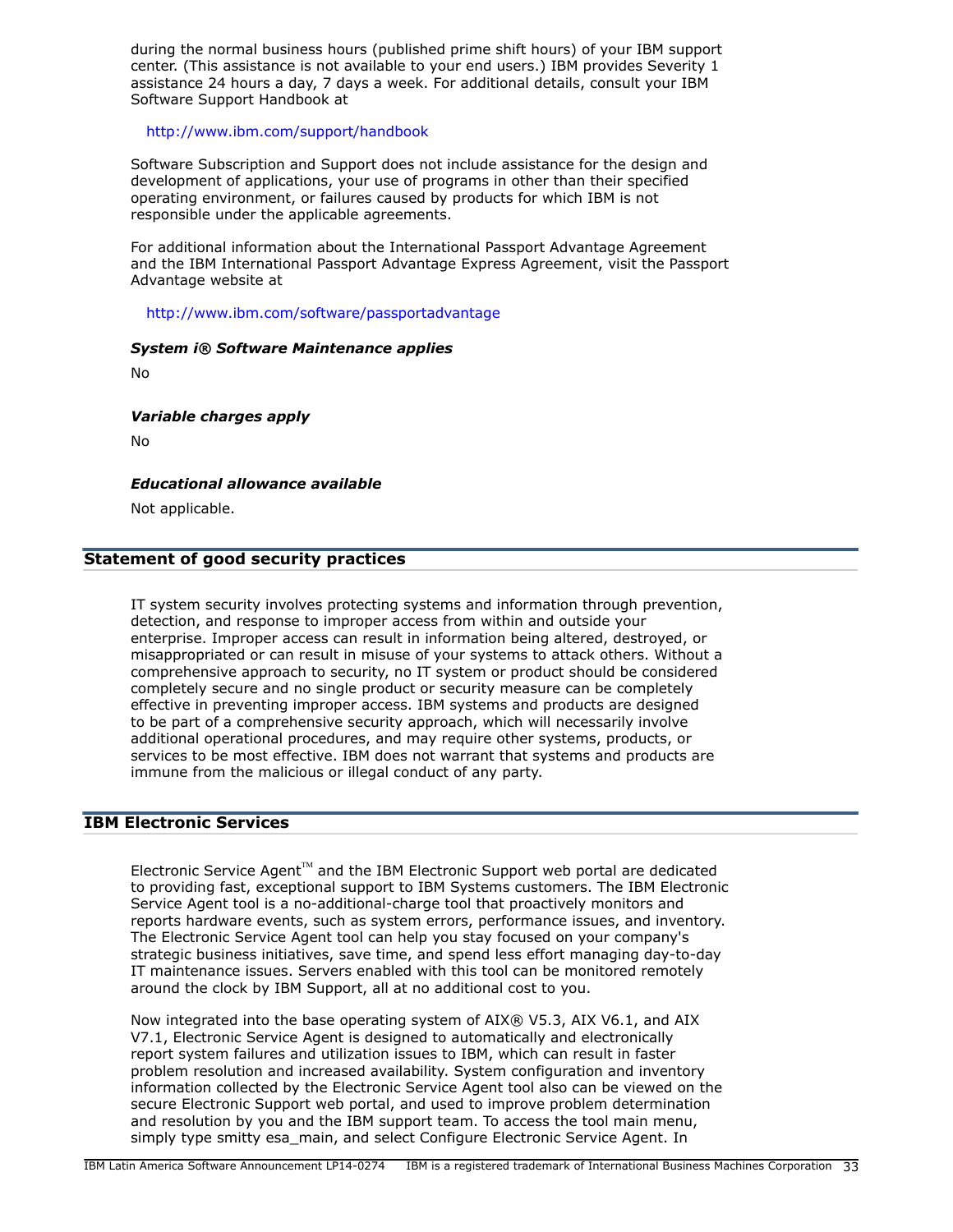addition, ESA now includes a powerful web user interface, giving the administrator easy access to status, tool settings, problem information, and filters. For more information and documentation on how to configure and use Electronic Service Agent, refer to

### <http://www.ibm.com/support/electronic>

The IBM Electronic Support portal is a single Internet entry point that replaces the multiple entry points traditionally used to access IBM Internet services and support. This portal enables you to gain easier access to IBM resources for assistance in resolving technical problems. The My Systems and Premium Search functions make it even easier for Electronic Service Agent tool-enabled customers to track system inventory and find pertinent fixes.

### **Benefits**

Increased uptime: The Electronic Service Agent tool is designed to enhance the Warranty or Maintenance Agreement by providing faster hardware error reporting and uploading system information to IBM Support. This can translate to less wasted time monitoring the symptoms, diagnosing the error, and manually calling IBM Support to open a problem record. Its 24x7 monitoring and reporting mean no more dependence on human intervention or off-hours customer personnel when errors are encountered in the middle of the night.

Security: The Electronic Service Agent tool is designed to be secure in monitoring, reporting, and storing the data at IBM. The Electronic Service Agent tool securely transmits via either the Internet (HTTPS or VPN) or modem, and can be configured to communicate securely through gateways to provide you a single point of exit from your site. Communication is one way. Activating Electronic Service Agent does not enable IBM to call into your system. System inventory information is stored in a secure database, which is protected behind IBM firewalls. It is viewable only by you and IBM. Your business applications or business data is never transmitted to IBM.

More accurate reporting: Because system information and error logs are automatically uploaded to the IBM Support center in conjunction with the service request, you are not required to find and send system information, decreasing the risk of misreported or misdiagnosed errors. Once inside IBM, problem error data is run through a data knowledge management system and knowledge articles are appended to the problem record.

Customized support: Using the IBM ID entered during activation, you can view system and support information in the My Systems and Premium Search sections of the Electronic Support website at

### <http://www.ibm.com/support/electronic>

My Systems provides valuable reports of installed hardware and software using information collected from the systems by Electronic Service Agent. Reports are available for any system associated with your IBM ID. Premium Search combines the function of search and the value of Electronic Service Agent information, providing advanced search of the technical support knowledgebase. Using Premium Search and the Electronic Service Agent information that has been collected from your system, you are able to see search results that apply specifically to your systems.

For more information on how to utilize the power of IBM Electronic Services, contact your IBM Systems Services Representative, or visit

<http://www.ibm.com/support/electronic>

### *Trademarks*

Electronic Service Agent is a trademark of IBM Corporation in the United States, other countries, or both.